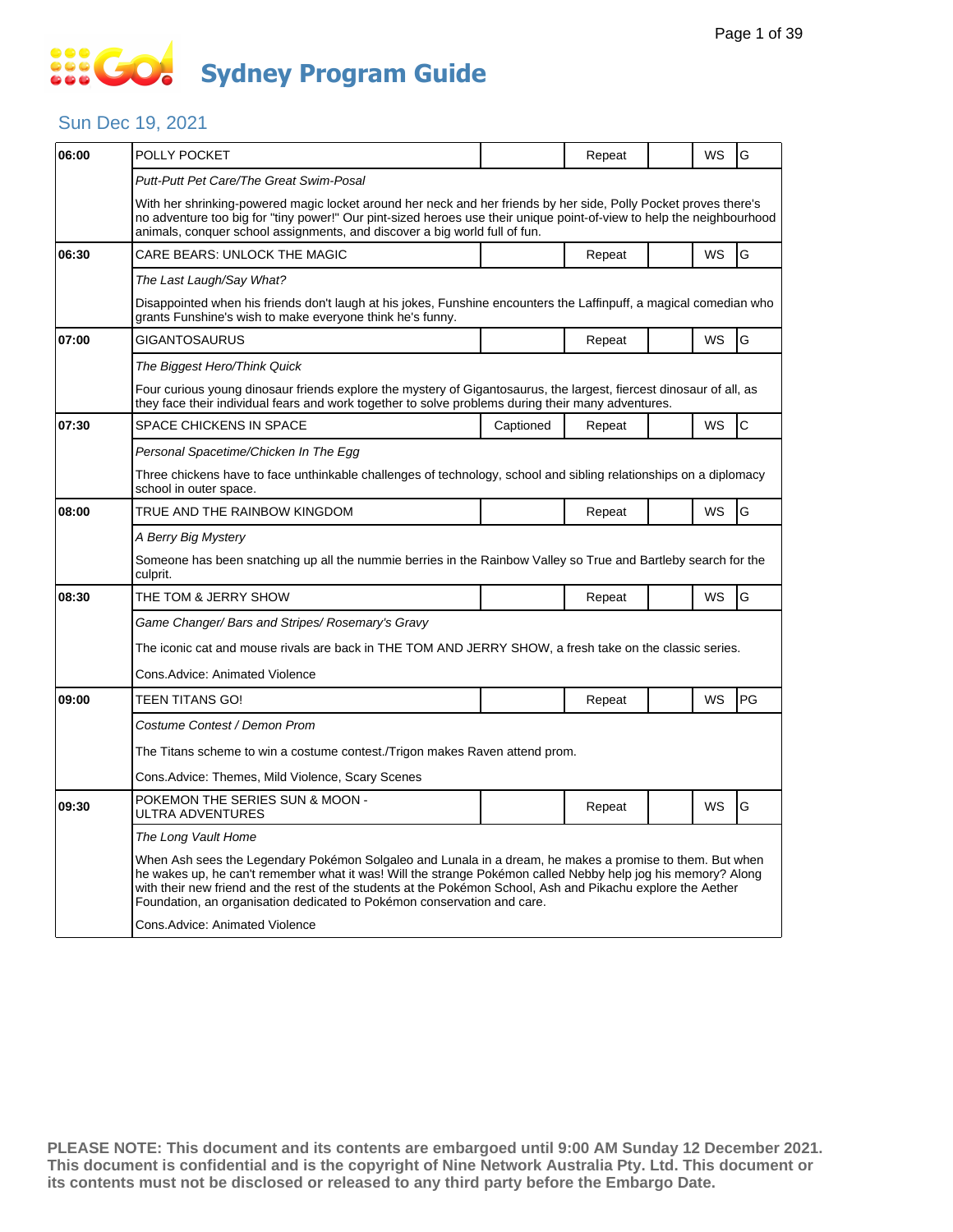### Sun Dec 19, 2021

| 10:00 | POWER PLAYERS                                                                                                                                                                                                                                                                                                                                                                              |  | Repeat |  | WS | PG |  |  |  |
|-------|--------------------------------------------------------------------------------------------------------------------------------------------------------------------------------------------------------------------------------------------------------------------------------------------------------------------------------------------------------------------------------------------|--|--------|--|----|----|--|--|--|
|       | Friends War/The Scratch Pack                                                                                                                                                                                                                                                                                                                                                               |  |        |  |    |    |  |  |  |
|       | A human who is able to transform into a toy-sized action figure recruits a team of toy heroes for adventures around<br>the world.                                                                                                                                                                                                                                                          |  |        |  |    |    |  |  |  |
|       | Cons.Advice: Mild Violence                                                                                                                                                                                                                                                                                                                                                                 |  |        |  |    |    |  |  |  |
| 10:30 | POWER PLAYERS                                                                                                                                                                                                                                                                                                                                                                              |  | Repeat |  | WS | PG |  |  |  |
|       | The Best Team/Countdown                                                                                                                                                                                                                                                                                                                                                                    |  |        |  |    |    |  |  |  |
|       | A human who is able to transform into a toy-sized action figure recruits a team of toy heroes for adventures around<br>the world.                                                                                                                                                                                                                                                          |  |        |  |    |    |  |  |  |
|       | Cons.Advice: Mild Violence                                                                                                                                                                                                                                                                                                                                                                 |  |        |  |    |    |  |  |  |
| 11:00 | LEGO FRIENDS HOLIDAY SPECIAL                                                                                                                                                                                                                                                                                                                                                               |  | Repeat |  | WS | G  |  |  |  |
|       | LEGO Friends Holiday Special                                                                                                                                                                                                                                                                                                                                                               |  |        |  |    |    |  |  |  |
|       | After getting into a disagreement at the ice rink, our five friends split up and trek through a very snowy Heartlake City<br>to tackle some last-minute Holiday activities. When the storm worsens, and things don't go as planned, they find<br>themselves reunited and trapped in Andrea's old, spooky house, where they remember the importance of friendship<br>and the holiday spirit |  |        |  |    |    |  |  |  |
| 11:30 | LEGO FRIENDS: GIRLS ON A MISSION                                                                                                                                                                                                                                                                                                                                                           |  | Repeat |  | WS | G  |  |  |  |
|       | Welcome to Heartlake City/Friendship House                                                                                                                                                                                                                                                                                                                                                 |  |        |  |    |    |  |  |  |
|       | These five best friends - Olivia, Andrea, Emma, Mia and Stephanie - are girls on a mission! Join them as they<br>embark on new challengers and adventures within their beloved Heartlake City,                                                                                                                                                                                             |  |        |  |    |    |  |  |  |
| 12:00 | BAKUGAN: GEOGAN RISING                                                                                                                                                                                                                                                                                                                                                                     |  | Repeat |  | WS | PG |  |  |  |
|       | Gregorius Reed Arrives/A Mysterious Bakugan                                                                                                                                                                                                                                                                                                                                                |  |        |  |    |    |  |  |  |
|       | Drago receives a strange message from Pyravian about a stolen core cell. He and the rest of the Awesome<br>Brawlers jump into action and try to track down the missing core cell.                                                                                                                                                                                                          |  |        |  |    |    |  |  |  |
|       | Cons.Advice: Animated Violence, Themes                                                                                                                                                                                                                                                                                                                                                     |  |        |  |    |    |  |  |  |
| 12:30 | BEYBLADE BURST SURGE                                                                                                                                                                                                                                                                                                                                                                       |  | Repeat |  | WS | PG |  |  |  |
|       | Confidence! Cowardice? Carefree-ness?!                                                                                                                                                                                                                                                                                                                                                     |  |        |  |    |    |  |  |  |
|       | As the Ultimate Tag Series hits the semi-finals, Hyuga and Hikaru go up against the legendary Valt Aoi and Rantaro<br>Kiyama! The Hizashi brothers will have to come up with a strategy no one's ever seen before if they hope to stand a<br>chance. Which team will earn the right to face Lain and Shu in the final?                                                                     |  |        |  |    |    |  |  |  |
|       | Cons.Advice: Mild Violence                                                                                                                                                                                                                                                                                                                                                                 |  |        |  |    |    |  |  |  |
| 13:00 | POWER RANGERS BEAST MORPHERS                                                                                                                                                                                                                                                                                                                                                               |  | Repeat |  | WS | PG |  |  |  |
|       | Goin' Ape                                                                                                                                                                                                                                                                                                                                                                                  |  |        |  |    |    |  |  |  |
|       | Ravi and Roxy's anniversary hits a major snag when a misunderstanding gets out of control.                                                                                                                                                                                                                                                                                                 |  |        |  |    |    |  |  |  |
|       | Cons. Advice: Themes, Mild Violence, Scary Scenes                                                                                                                                                                                                                                                                                                                                          |  |        |  |    |    |  |  |  |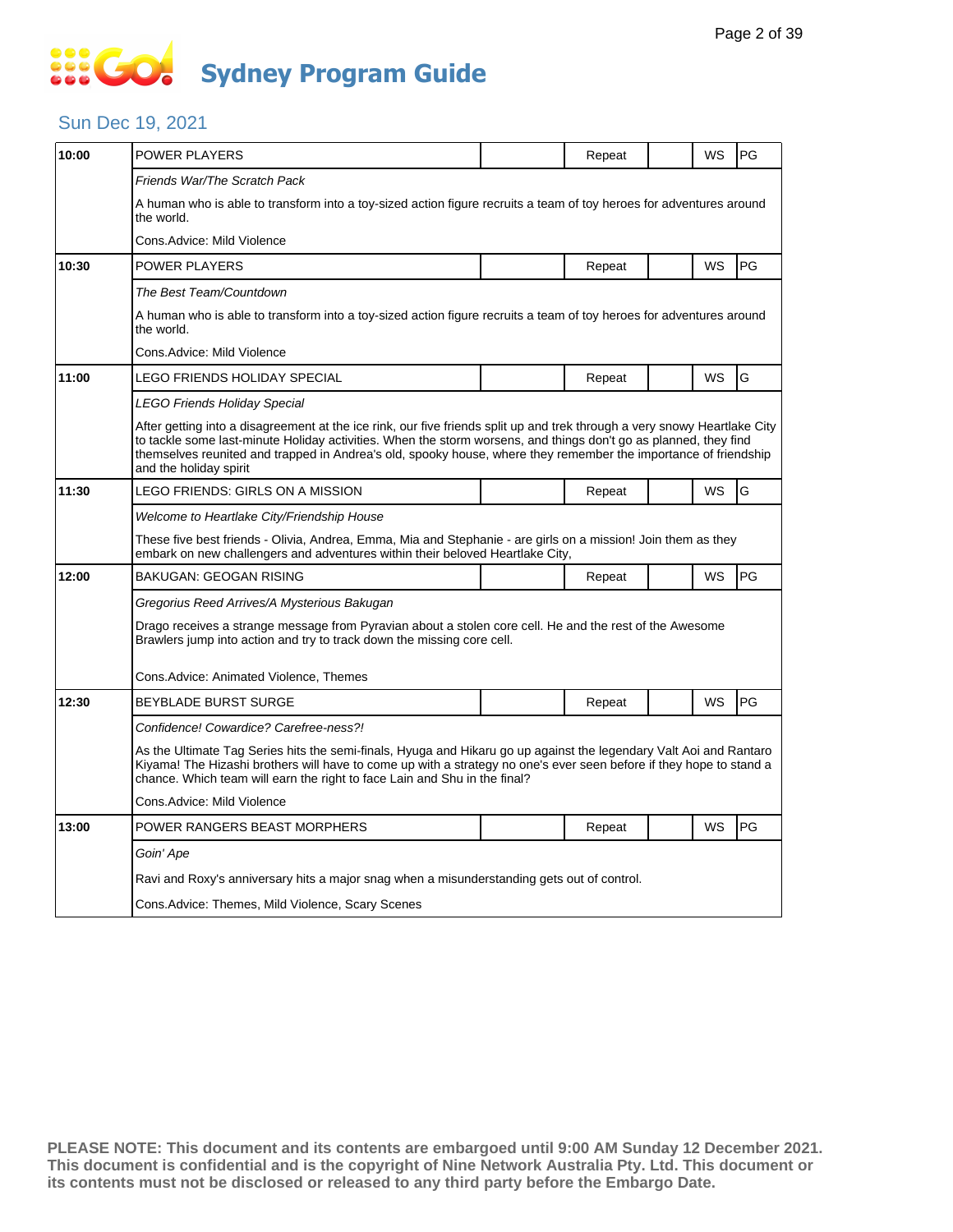### Sun Dec 19, 2021

| 13:30                                                                                                                                         | POKEMON THE MOVIE: BLACK - VICTINI<br><b>AND RESHIRAM</b>                                                                                                                                                                               | 2011 |           | Repeat |  | <b>WS</b> | G  |  |  |
|-----------------------------------------------------------------------------------------------------------------------------------------------|-----------------------------------------------------------------------------------------------------------------------------------------------------------------------------------------------------------------------------------------|------|-----------|--------|--|-----------|----|--|--|
|                                                                                                                                               | Pokemon The Movie: Black - Victini And Reshiram                                                                                                                                                                                         |      |           |        |  |           |    |  |  |
|                                                                                                                                               | An ambitious trainer named Damon traps the Mythical Pokémon Victini to harness it's power and raise the long dead<br>kingdom which he is heir to, but his plan could destroy the world! Ash will need the courage of truth to stop him! |      |           |        |  |           |    |  |  |
|                                                                                                                                               | Starring: Ikue Otani, Sarah Natochenny, Rica Matsumoto                                                                                                                                                                                  |      |           |        |  |           |    |  |  |
| 15:25                                                                                                                                         | ALICE-MIRANDA - A ROYAL CHRISTMAS<br><b>BALL</b>                                                                                                                                                                                        |      | Captioned |        |  | WS        |    |  |  |
|                                                                                                                                               | Alice-Miranda - A Royal Christmas Ball                                                                                                                                                                                                  |      |           |        |  |           |    |  |  |
| Alice-Miranda and her friends Millie and Jacinta save the monarchy when it's threatened by a jewel thief, a horse<br>thief and royal forgery. |                                                                                                                                                                                                                                         |      |           |        |  |           |    |  |  |
|                                                                                                                                               | Starring: Maisy Wright-Smith, Lila Tapper, Lola Kate                                                                                                                                                                                    |      |           |        |  |           |    |  |  |
| 17:00                                                                                                                                         | THE NUTCRACKER: THE UNTOLD STORY                                                                                                                                                                                                        | 2010 | Captioned | Repeat |  | <b>WS</b> | PG |  |  |
|                                                                                                                                               | The Nutcracker: The Untold Story                                                                                                                                                                                                        |      |           |        |  |           |    |  |  |
|                                                                                                                                               | Mary, her brother Max and her new toy-friends must do whatever it takes to save her nutcracker NC from the<br>clutches of the evil rat king who paralyses NC and wants to take over the world.                                          |      |           |        |  |           |    |  |  |
|                                                                                                                                               | Starring: Elle Fanning, Richard Philipps, Fernanda Dorogi, Kriszta Dorogi                                                                                                                                                               |      |           |        |  |           |    |  |  |
|                                                                                                                                               | Cons. Advice: Mild Violence, Scary Scenes                                                                                                                                                                                               |      |           |        |  |           |    |  |  |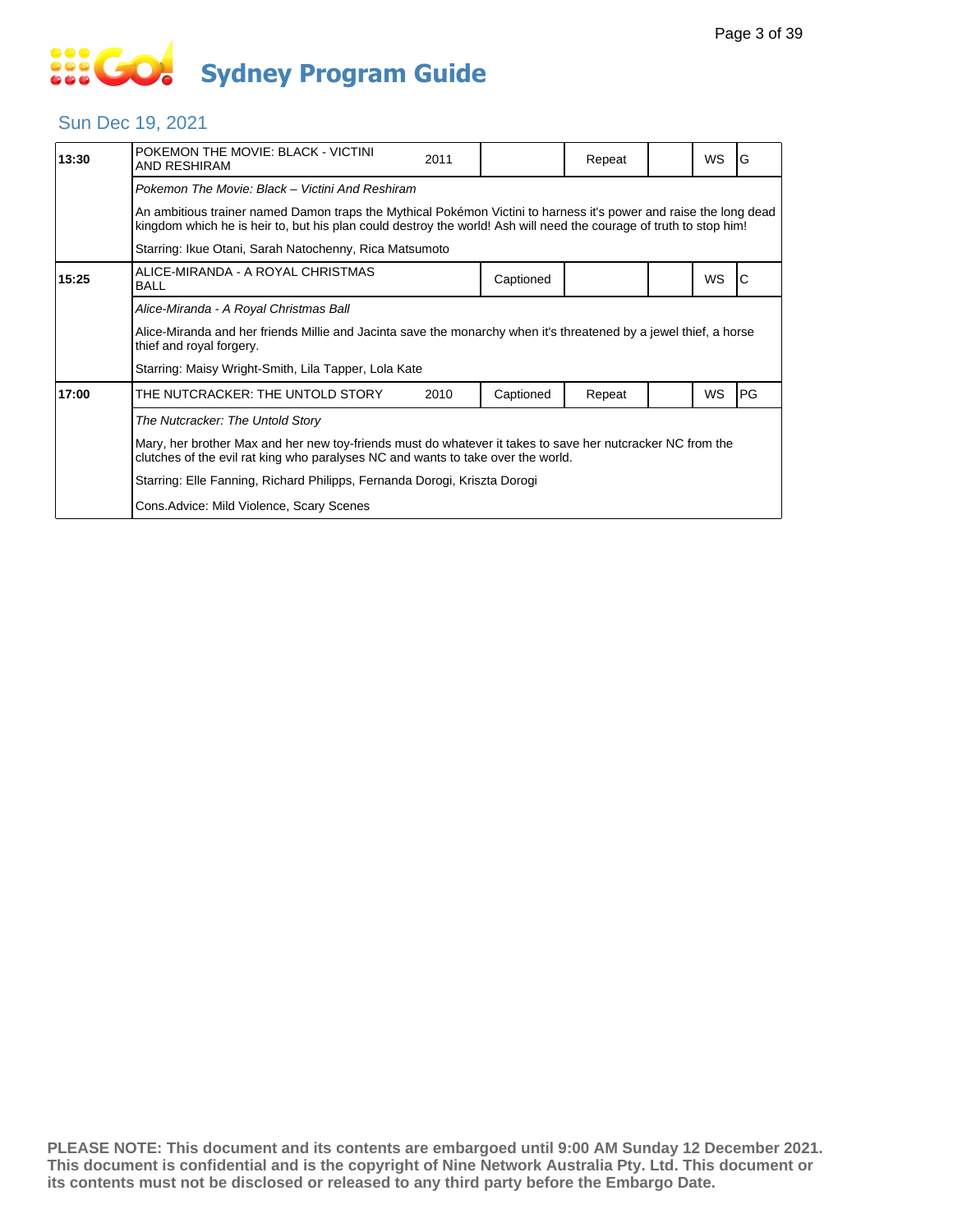# **SIS GO Sydney Program Guide**

### Sun Dec 19, 2021

| 19:00 | DR SEUSS' THE GRINCH                                                                                                                                                                                                                                                                                                                        | 2018                                                                                                                                                                                                                                                                                                 | Captioned | Repeat |  | WS        | G |  |  |
|-------|---------------------------------------------------------------------------------------------------------------------------------------------------------------------------------------------------------------------------------------------------------------------------------------------------------------------------------------------|------------------------------------------------------------------------------------------------------------------------------------------------------------------------------------------------------------------------------------------------------------------------------------------------------|-----------|--------|--|-----------|---|--|--|
|       | Dr Seuss' The Grinch                                                                                                                                                                                                                                                                                                                        |                                                                                                                                                                                                                                                                                                      |           |        |  |           |   |  |  |
|       | The Grinch grows increasingly annoyed with the ever-growing festive cheer that engulfs the village of Whoville. So,<br>he teams up with his dog to ruin the festive spirit by being a spoilsport.                                                                                                                                           |                                                                                                                                                                                                                                                                                                      |           |        |  |           |   |  |  |
|       | Starring: Benedict Cumberbatch, Cameron Seely, Rashida Jones                                                                                                                                                                                                                                                                                |                                                                                                                                                                                                                                                                                                      |           |        |  |           |   |  |  |
| 20:35 | THE MUMMY: TOMB OF THE DRAGON<br><b>EMPEROR</b>                                                                                                                                                                                                                                                                                             | 2008                                                                                                                                                                                                                                                                                                 | Captioned | Repeat |  | <b>WS</b> | M |  |  |
|       | The Mummy: Tomb of the Dragon Emperor                                                                                                                                                                                                                                                                                                       |                                                                                                                                                                                                                                                                                                      |           |        |  |           |   |  |  |
|       | In the Far East, Alex O'Connell, the son of famed mummy fighters Rick and Evy O'Connell, unearths the mummy of<br>the first Emperor of Qin -- a shape-shifting entity cursed by a witch centuries ago.                                                                                                                                      |                                                                                                                                                                                                                                                                                                      |           |        |  |           |   |  |  |
|       | Starring: Brendan Fraser, Jet Li, Maria Bello                                                                                                                                                                                                                                                                                               |                                                                                                                                                                                                                                                                                                      |           |        |  |           |   |  |  |
|       | Cons.Advice: Action Violence                                                                                                                                                                                                                                                                                                                |                                                                                                                                                                                                                                                                                                      |           |        |  |           |   |  |  |
| 22:45 | <b>DRAGONHEART</b>                                                                                                                                                                                                                                                                                                                          | 1996                                                                                                                                                                                                                                                                                                 |           | Repeat |  |           | M |  |  |
|       | Dragonheart                                                                                                                                                                                                                                                                                                                                 |                                                                                                                                                                                                                                                                                                      |           |        |  |           |   |  |  |
|       | The last dragon and a disillusioned dragon slaying knight must cooperate to stop an evil king who was given partial<br>immortality.                                                                                                                                                                                                         |                                                                                                                                                                                                                                                                                                      |           |        |  |           |   |  |  |
|       | Starring: Dennis Quaid, Sean Connery, Pete Postlethwaite, Dina Meyer                                                                                                                                                                                                                                                                        |                                                                                                                                                                                                                                                                                                      |           |        |  |           |   |  |  |
|       | Cons.Advice: Some Violence                                                                                                                                                                                                                                                                                                                  |                                                                                                                                                                                                                                                                                                      |           |        |  |           |   |  |  |
| 00:40 | <b>DESPERATE HOUSEWIVES</b>                                                                                                                                                                                                                                                                                                                 |                                                                                                                                                                                                                                                                                                      |           |        |  | WS        | M |  |  |
|       | The Lies III-Concealed                                                                                                                                                                                                                                                                                                                      |                                                                                                                                                                                                                                                                                                      |           |        |  |           |   |  |  |
|       | Gaby disobeys Carlos' order not to see Bree after he learns that it was Andrew who killed his mother; Susan dreams<br>about Paul Young after receiving Beth's kidney; Lynette resents being Tom's "plus one" at a weekend business<br>conference; and Felicia Tillman tries to get Mrs. McCluskey on her side in her campaign against Paul. |                                                                                                                                                                                                                                                                                                      |           |        |  |           |   |  |  |
|       | Starring: Teri Hatcher, Felicity Huffman, Marcia Cross                                                                                                                                                                                                                                                                                      |                                                                                                                                                                                                                                                                                                      |           |        |  |           |   |  |  |
|       | Cons. Advice: Mature Themes, Sexual References, Some Violence                                                                                                                                                                                                                                                                               |                                                                                                                                                                                                                                                                                                      |           |        |  |           |   |  |  |
| 01:35 | DESPERATE HOUSEWIVES                                                                                                                                                                                                                                                                                                                        |                                                                                                                                                                                                                                                                                                      |           |        |  | WS        | M |  |  |
|       | I'll Swallow Poison On Sunday                                                                                                                                                                                                                                                                                                               |                                                                                                                                                                                                                                                                                                      |           |        |  |           |   |  |  |
|       |                                                                                                                                                                                                                                                                                                                                             | Gaby, Juanita and Celia are staying with Bree, who must lay down the law to keep the girls from wrecking her<br>house; Lynette clashes with Tom when he hires her and Renee to redecorate his office; Susan learns that Felicia<br>Tillman is out of prison while she's nursing Paul back to health. |           |        |  |           |   |  |  |
|       | Starring: Teri Hatcher, Felicity Huffman, Marcia Cross                                                                                                                                                                                                                                                                                      |                                                                                                                                                                                                                                                                                                      |           |        |  |           |   |  |  |
|       | Cons. Advice: Mature Themes, Sexual References, Some Violence                                                                                                                                                                                                                                                                               |                                                                                                                                                                                                                                                                                                      |           |        |  |           |   |  |  |
| 02:30 | SURFING AUSTRALIA TV                                                                                                                                                                                                                                                                                                                        |                                                                                                                                                                                                                                                                                                      | Captioned | Repeat |  | WS        | G |  |  |
|       | Showcases Surfing Australia's programs from junior development through to the elite athletes in surfing.                                                                                                                                                                                                                                    |                                                                                                                                                                                                                                                                                                      |           |        |  |           |   |  |  |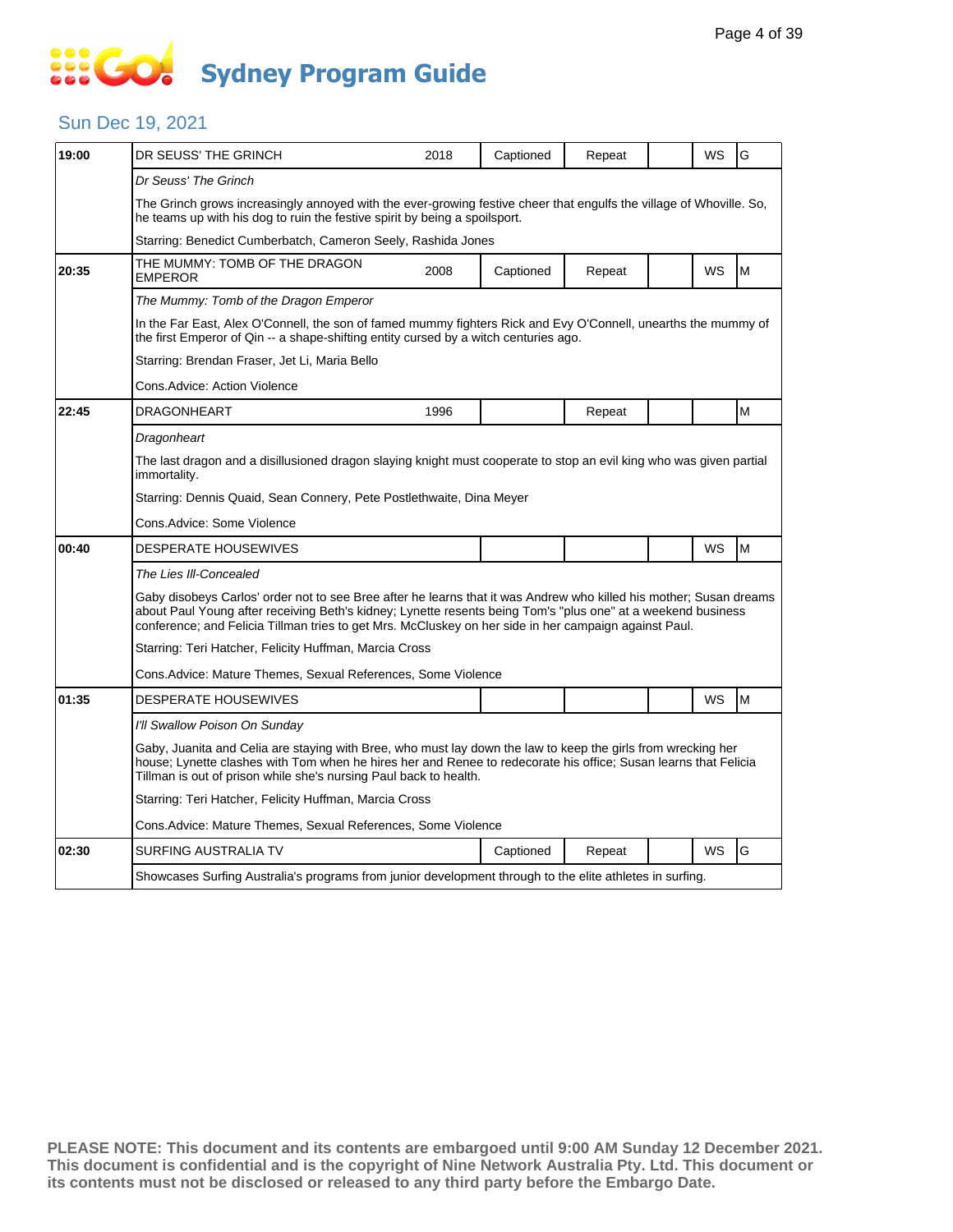# **SIS GO Sydney Program Guide**

### Sun Dec 19, 2021

| 03:00 | POWER RANGERS BEAST MORPHERS                                                                                                                                                                                                                                                                                                                                                               |  | Repeat |  | WS        | PG |  |  |  |
|-------|--------------------------------------------------------------------------------------------------------------------------------------------------------------------------------------------------------------------------------------------------------------------------------------------------------------------------------------------------------------------------------------------|--|--------|--|-----------|----|--|--|--|
|       | Goin' Ape                                                                                                                                                                                                                                                                                                                                                                                  |  |        |  |           |    |  |  |  |
|       | Ravi and Roxy's anniversary hits a major snag when a misunderstanding gets out of control.                                                                                                                                                                                                                                                                                                 |  |        |  |           |    |  |  |  |
|       | Cons. Advice: Themes, Mild Violence, Scary Scenes                                                                                                                                                                                                                                                                                                                                          |  |        |  |           |    |  |  |  |
| 03:30 | <b>THUNDERBIRDS</b>                                                                                                                                                                                                                                                                                                                                                                        |  | Repeat |  | <b>WS</b> | G  |  |  |  |
|       | <b>Thirty Minutes After Noon</b>                                                                                                                                                                                                                                                                                                                                                           |  |        |  |           |    |  |  |  |
|       | Follow the adventures of the International Rescue, an organisation created to help those in grave danger in this<br>marionette puppetry classic.                                                                                                                                                                                                                                           |  |        |  |           |    |  |  |  |
| 04:30 | <b>TEEN TITANS GO!</b>                                                                                                                                                                                                                                                                                                                                                                     |  | Repeat |  | <b>WS</b> | PG |  |  |  |
|       | Costume Contest / Demon Prom                                                                                                                                                                                                                                                                                                                                                               |  |        |  |           |    |  |  |  |
|       | The Titans scheme to win a costume contest./Trigon makes Raven attend prom.                                                                                                                                                                                                                                                                                                                |  |        |  |           |    |  |  |  |
|       | Cons. Advice: Themes, Mild Violence, Scary Scenes                                                                                                                                                                                                                                                                                                                                          |  |        |  |           |    |  |  |  |
| 04:50 | LEGO FRIENDS HOLIDAY SPECIAL                                                                                                                                                                                                                                                                                                                                                               |  | Repeat |  | WS        | G  |  |  |  |
|       | <b>LEGO Friends Holiday Special</b>                                                                                                                                                                                                                                                                                                                                                        |  |        |  |           |    |  |  |  |
|       | After getting into a disagreement at the ice rink, our five friends split up and trek through a very snowy Heartlake City<br>to tackle some last-minute Holiday activities. When the storm worsens, and things don't go as planned, they find<br>themselves reunited and trapped in Andrea's old, spooky house, where they remember the importance of friendship<br>and the holiday spirit |  |        |  |           |    |  |  |  |
| 05:10 | LEGO FRIENDS: GIRLS ON A MISSION                                                                                                                                                                                                                                                                                                                                                           |  | Repeat |  | <b>WS</b> | G  |  |  |  |
|       | Welcome to Heartlake City/Friendship House                                                                                                                                                                                                                                                                                                                                                 |  |        |  |           |    |  |  |  |
|       | These five best friends - Olivia, Andrea, Emma, Mia and Stephanie - are girls on a mission! Join them as they<br>embark on new challengers and adventures within their beloved Heartlake City,                                                                                                                                                                                             |  |        |  |           |    |  |  |  |
| 05:30 | YU-GI-OH! CLASSIC                                                                                                                                                                                                                                                                                                                                                                          |  | Repeat |  |           | PG |  |  |  |
|       | Merger of the Big Five - Part 2                                                                                                                                                                                                                                                                                                                                                            |  |        |  |           |    |  |  |  |
|       | The Big Five concentrate their attack on Joey in hopes of knocking him out so that Yugi would be forced to duel all<br>alone against their entire formidable force! To make matters worse, the Big Five keep switching their Deck Masters<br>to take advantage of each of their unique abilities! Outmanned and overpowered, Yugi and Joey are near the end of<br>the line!                |  |        |  |           |    |  |  |  |
|       | Cons.Advice: Mild Violence                                                                                                                                                                                                                                                                                                                                                                 |  |        |  |           |    |  |  |  |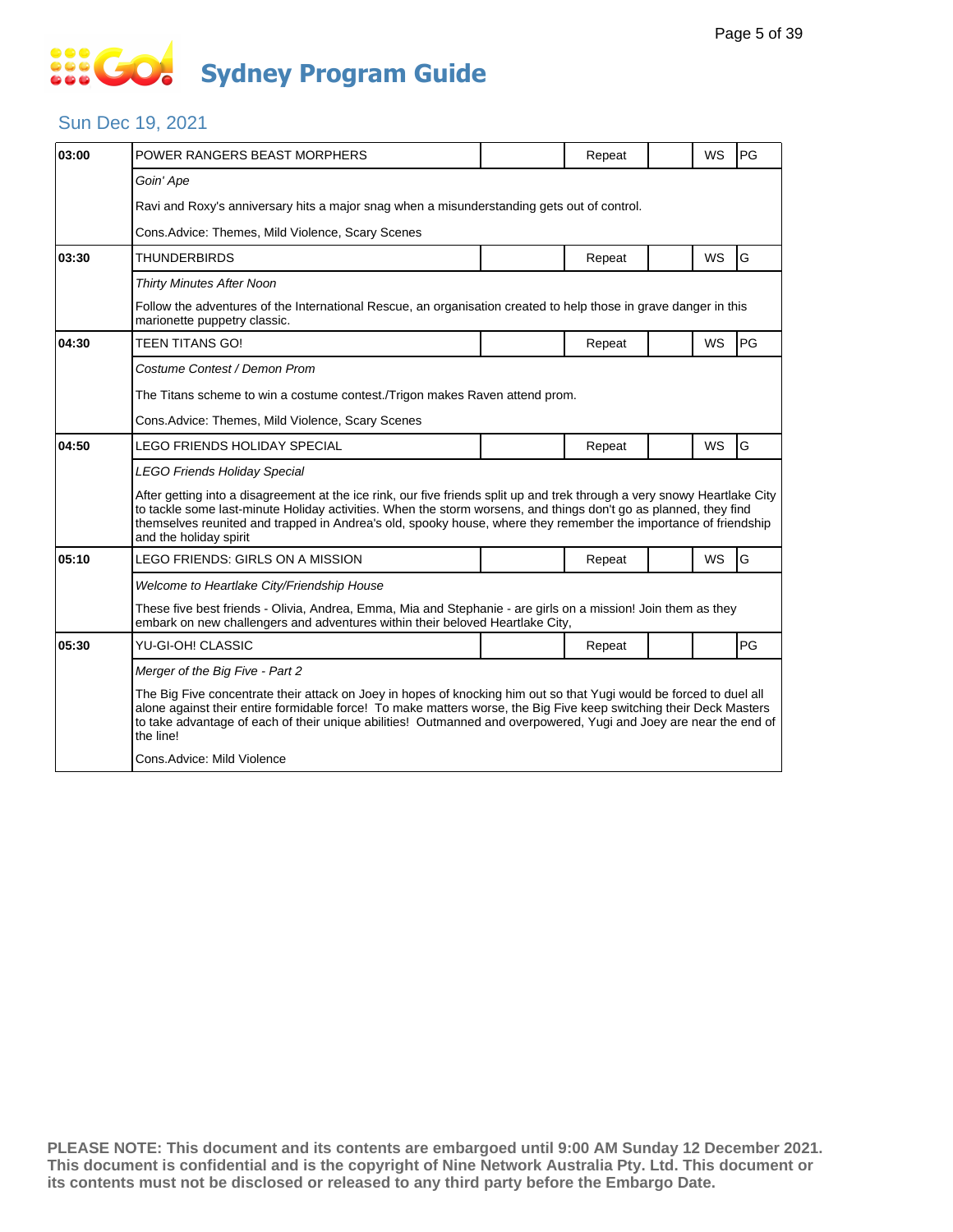## SSEG **Sydney Program Guide**

#### Mon Dec 20, 2021

| 06:00 | GIGANTOSAURUS                                                                                                                                                                                                                                                                                                           |           | Repeat |  | WS | G            |  |  |  |
|-------|-------------------------------------------------------------------------------------------------------------------------------------------------------------------------------------------------------------------------------------------------------------------------------------------------------------------------|-----------|--------|--|----|--------------|--|--|--|
|       | Please Don't Pick The Flowers/No Joke                                                                                                                                                                                                                                                                                   |           |        |  |    |              |  |  |  |
|       | Four curious young dinosaur friends explore the mystery of Gigantosaurus, the largest, fiercest dinosaur of all, as<br>they face their individual fears and work together to solve problems during their many adventures.                                                                                               |           |        |  |    |              |  |  |  |
| 06:30 | POLLY POCKET                                                                                                                                                                                                                                                                                                            |           | Repeat |  | WS | G            |  |  |  |
|       | Computer Bug/Outfoxed                                                                                                                                                                                                                                                                                                   |           |        |  |    |              |  |  |  |
|       | With her shrinking-powered magic locket around her neck and her friends by her side, Polly Pocket proves there's<br>no adventure too big for "tiny power!" Our pint-sized heroes use their unique point-of-view to help the neighbourhood<br>animals, conquer school assignments, and discover a big world full of fun. |           |        |  |    |              |  |  |  |
| 07:00 | <b>BEYBLADE BURST TURBO</b>                                                                                                                                                                                                                                                                                             |           | Repeat |  | WS | PG           |  |  |  |
|       | Winter Knight! Battle Royale!                                                                                                                                                                                                                                                                                           |           |        |  |    |              |  |  |  |
|       | The Lúinor Cup is announced! The winner will be crowned the All-Asia Champion and earn the right to challenge Lui<br>Shirosagi. But before the tournament even begins, Lui challenges Aiger, Cap'n, and Fubuki to a one-on-three battle!                                                                                |           |        |  |    |              |  |  |  |
|       | Cons.Advice: Mild Violence                                                                                                                                                                                                                                                                                              |           |        |  |    |              |  |  |  |
| 07:30 | BAKUGAN: GEOGAN RISING                                                                                                                                                                                                                                                                                                  |           | Repeat |  | WS | PG           |  |  |  |
|       | The Search for Geogan!/The Geogan Arcleon!                                                                                                                                                                                                                                                                              |           |        |  |    |              |  |  |  |
|       | In search of the mysterious Geogan they witnessed the night before, the Awesome Brawlers have a run in with<br>Crystal Blue, Everett and Strata, who are all after the same powerful creature.                                                                                                                          |           |        |  |    |              |  |  |  |
|       | Cons.Advice: Animated Violence, Themes                                                                                                                                                                                                                                                                                  |           |        |  |    |              |  |  |  |
| 08:00 | SMASHHDOWN! - SEARCH FOR THE<br>G.O.A.T                                                                                                                                                                                                                                                                                 | Captioned |        |  | WS | $\mathsf{C}$ |  |  |  |
|       | Abraham Lincoln vs. Julius Caesar                                                                                                                                                                                                                                                                                       |           |        |  |    |              |  |  |  |
|       | Two of history's greatest leaders face off in a showdown for the ages today! Who will rally their forces, boldly press<br>their advantage and conquer the challenges before them in this blockbuster?                                                                                                                   |           |        |  |    |              |  |  |  |
| 08:30 | RICKY ZOOM                                                                                                                                                                                                                                                                                                              |           | Repeat |  | WS | G            |  |  |  |
|       | Ricky's on a Roll/Rock the Float                                                                                                                                                                                                                                                                                        |           |        |  |    |              |  |  |  |
|       | Little red rescue motorbike Ricky Zoom, along with his loyal and enthusiastic bike buddies Loop, Scootio and DJ,<br>race around the sports track, try new stunts at the park, and zoom into adventures.                                                                                                                 |           |        |  |    |              |  |  |  |
| 09:00 | SPIDEY AND HIS AMAZING FRIENDS                                                                                                                                                                                                                                                                                          |           | Repeat |  | WS | G            |  |  |  |
|       | A Very Spidey Christmas/Gobby on Ice                                                                                                                                                                                                                                                                                    |           |        |  |    |              |  |  |  |
|       | When Doc Ock becomes determined to steal everyone's Christmas presents, it threatens to put a damper on an<br>important holiday event.                                                                                                                                                                                  |           |        |  |    |              |  |  |  |
| 09:30 | TRUE AND THE RAINBOW KINGDOM                                                                                                                                                                                                                                                                                            |           | Repeat |  | WS | G            |  |  |  |
|       | <b>Where's Cumulo?</b>                                                                                                                                                                                                                                                                                                  |           |        |  |    |              |  |  |  |
|       | Fearless eight-year old guardian True uses wishes from the Wishing Tree to help protect the citizens of the colorful<br>land of the Rainbow Kingdom.                                                                                                                                                                    |           |        |  |    |              |  |  |  |
| 10:00 | NINJAGO: MASTERS OF SPINJITZU                                                                                                                                                                                                                                                                                           |           | Repeat |  | WS | PG           |  |  |  |
|       | The Stone Army                                                                                                                                                                                                                                                                                                          |           |        |  |    |              |  |  |  |
|       | The gang faces off against an exhibit of a Stone Samurai Warrior brought to life by toxic venom.                                                                                                                                                                                                                        |           |        |  |    |              |  |  |  |
|       | Cons.Advice: Animated Violence                                                                                                                                                                                                                                                                                          |           |        |  |    |              |  |  |  |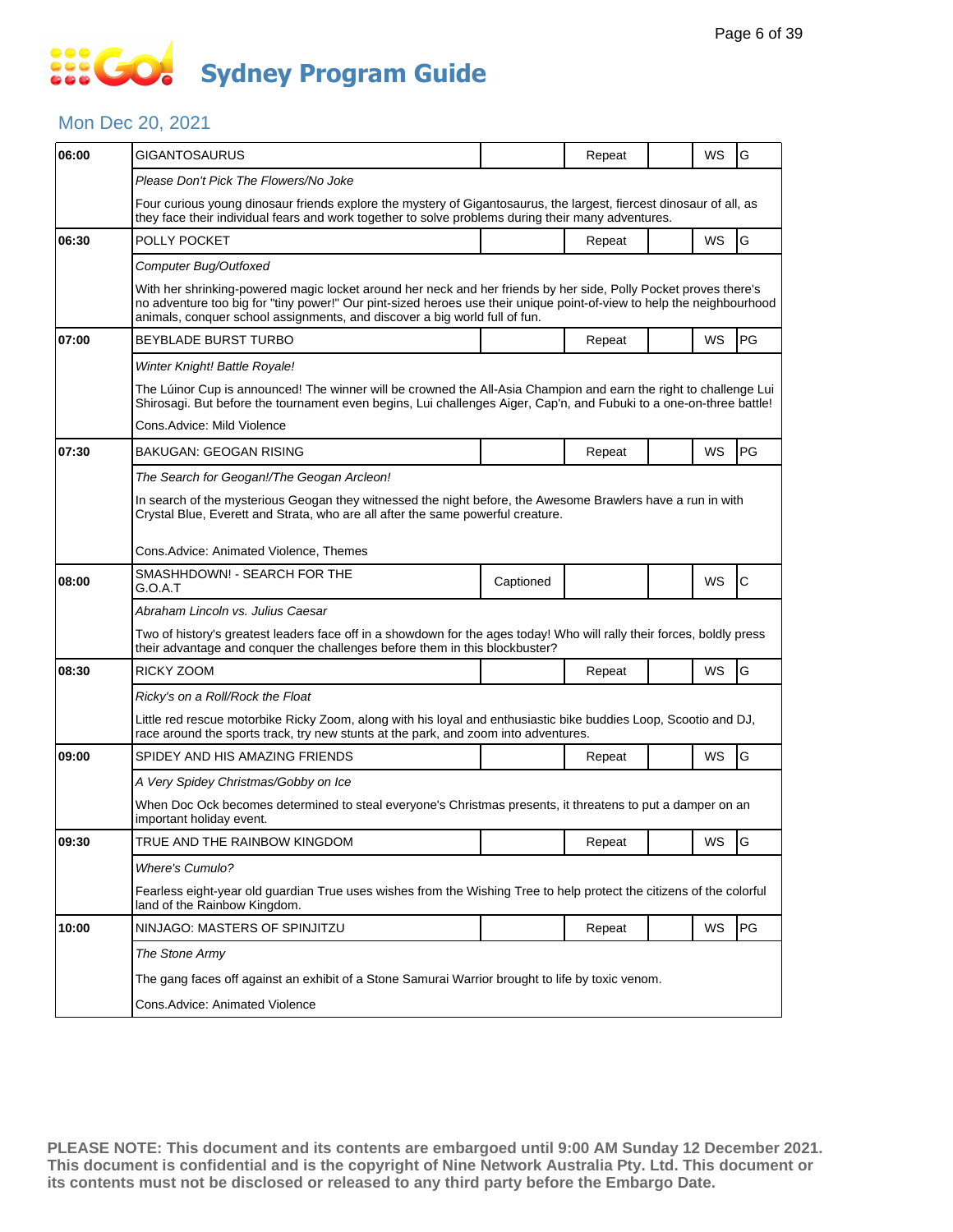#### Mon Dec 20, 2021

| POKEMON THE SERIES SUN & MOON -<br>ULTRA LEGENDS                                                                                                                                                                                                      |                                                                                                 | Repeat |  | WS | PG                                                                                                             |  |  |  |
|-------------------------------------------------------------------------------------------------------------------------------------------------------------------------------------------------------------------------------------------------------|-------------------------------------------------------------------------------------------------|--------|--|----|----------------------------------------------------------------------------------------------------------------|--|--|--|
| Battle Royale 151!                                                                                                                                                                                                                                    |                                                                                                 |        |  |    |                                                                                                                |  |  |  |
| Ash has completed three of his four grand trials in the Alola region, and more adventures await as he and his<br>classmates acquire new Z-Crystals, make new Pokémon friends, and learn how to Mantine Surf!                                          |                                                                                                 |        |  |    |                                                                                                                |  |  |  |
| <b>Cons.Advice: Animated Violence</b>                                                                                                                                                                                                                 |                                                                                                 |        |  |    |                                                                                                                |  |  |  |
| THE TOM & JERRY SHOW                                                                                                                                                                                                                                  |                                                                                                 | Repeat |  | WS | G                                                                                                              |  |  |  |
| Anger Mismanagement/ Battle of the Butlers/ The Last Laugh                                                                                                                                                                                            |                                                                                                 |        |  |    |                                                                                                                |  |  |  |
| The iconic cat and mouse rivals are back in THE TOM AND JERRY SHOW, a fresh take on the classic series.                                                                                                                                               |                                                                                                 |        |  |    |                                                                                                                |  |  |  |
| Cons.Advice: Animated Violence                                                                                                                                                                                                                        |                                                                                                 |        |  |    |                                                                                                                |  |  |  |
| TEEN TITANS GO!                                                                                                                                                                                                                                       |                                                                                                 |        |  | WS | PG                                                                                                             |  |  |  |
| Girls Night In Pt. 1 / Girls Night In Pt. 2                                                                                                                                                                                                           |                                                                                                 |        |  |    |                                                                                                                |  |  |  |
| The Girls Night Out crew decide to stay in./Blackfire ruins the girls' plan to stay in.                                                                                                                                                               |                                                                                                 |        |  |    |                                                                                                                |  |  |  |
|                                                                                                                                                                                                                                                       |                                                                                                 |        |  |    |                                                                                                                |  |  |  |
|                                                                                                                                                                                                                                                       |                                                                                                 |        |  |    |                                                                                                                |  |  |  |
|                                                                                                                                                                                                                                                       |                                                                                                 |        |  |    | PG                                                                                                             |  |  |  |
|                                                                                                                                                                                                                                                       |                                                                                                 |        |  |    |                                                                                                                |  |  |  |
| proposition to see a specialist. Unfortunately, their plane goes down in the woods and Jack injures his legs. Now it is<br>up to David to get them out of there.                                                                                      |                                                                                                 |        |  |    |                                                                                                                |  |  |  |
| Starring: Bill Bixby, Lou Ferrigno, Jack Colvin                                                                                                                                                                                                       |                                                                                                 |        |  |    |                                                                                                                |  |  |  |
| Cons.Advice: Themes, Some Violence                                                                                                                                                                                                                    |                                                                                                 |        |  |    |                                                                                                                |  |  |  |
| <b>AIRWOLF</b>                                                                                                                                                                                                                                        |                                                                                                 |        |  | WS | PG                                                                                                             |  |  |  |
| The Hunted                                                                                                                                                                                                                                            |                                                                                                 |        |  |    |                                                                                                                |  |  |  |
| A mysterious businessman tries to gain full access to Santini Air by offering Dominic a large amount of money.<br>Caitlin agrees to fly one of the helicopters for a mission, unaware that her new boyfriend might be in on an<br>assassination plan. |                                                                                                 |        |  |    |                                                                                                                |  |  |  |
| Starring: Jan-Michael Vincent, Alex Cord, Ernest Borgnine                                                                                                                                                                                             |                                                                                                 |        |  |    |                                                                                                                |  |  |  |
| Cons.Advice: Themes, Some Violence                                                                                                                                                                                                                    |                                                                                                 |        |  |    |                                                                                                                |  |  |  |
|                                                                                                                                                                                                                                                       |                                                                                                 |        |  |    |                                                                                                                |  |  |  |
| THE A-TEAM                                                                                                                                                                                                                                            |                                                                                                 | Repeat |  | WS | PG                                                                                                             |  |  |  |
| Mexican Slayride Part 2                                                                                                                                                                                                                               |                                                                                                 |        |  |    |                                                                                                                |  |  |  |
| The rest of the team is caught while Murdock flies a girl to freedom from a religious paramilitary cult.                                                                                                                                              |                                                                                                 |        |  |    |                                                                                                                |  |  |  |
| Starring: George Peppard, Mr. T, Dwight Schultz                                                                                                                                                                                                       |                                                                                                 |        |  |    |                                                                                                                |  |  |  |
|                                                                                                                                                                                                                                                       | Cons.Advice: Themes, Mild Violence, Scary Scenes<br>THE INCREDIBLE HULK<br>Mystery Man - Part 1 |        |  |    | WS<br>Banner has lost his memory after a car crash. With his face wrapped in bandages, he accepts Jack McGee's |  |  |  |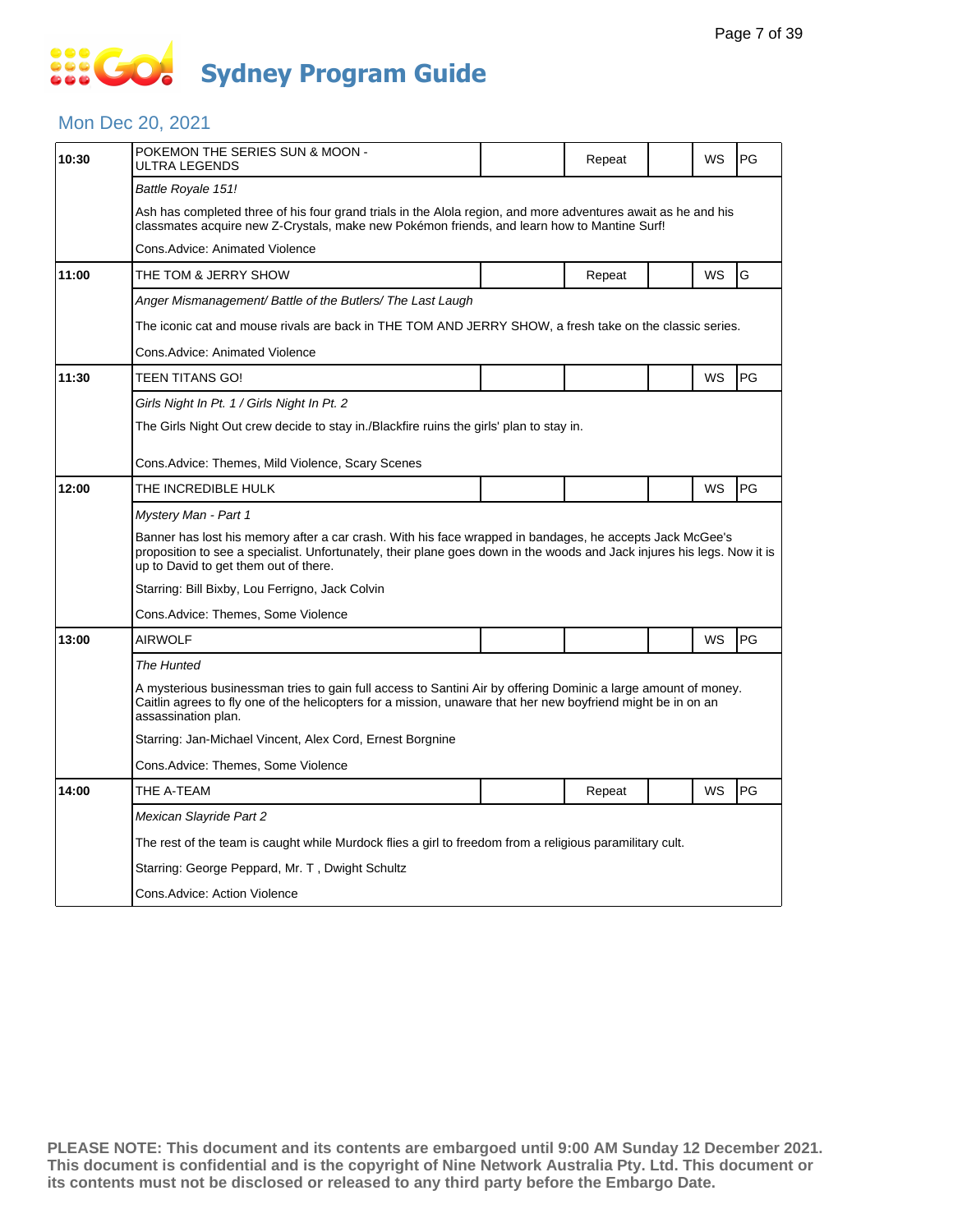#### Mon Dec 20, 2021

| 15:00 | <b>MALCOLM IN THE MIDDLE</b>                                                                                                                                                                                                                  | Captioned | Repeat |  | WS        | PG        |  |  |
|-------|-----------------------------------------------------------------------------------------------------------------------------------------------------------------------------------------------------------------------------------------------|-----------|--------|--|-----------|-----------|--|--|
|       | Experiment                                                                                                                                                                                                                                    |           |        |  |           |           |  |  |
|       | Reese tinkers with Malcolm and Stevie's science experiment; while selling candy for school, Dewey fibs that the<br>money will be used to support the war on terrorism.                                                                        |           |        |  |           |           |  |  |
|       | Starring: Jane Kaczmarek, Bryan Cranston, Christopher Masterson, Frankie Muniz                                                                                                                                                                |           |        |  |           |           |  |  |
| 15:30 | MALCOLM IN THE MIDDLE                                                                                                                                                                                                                         | Captioned | Repeat |  | <b>WS</b> | <b>PG</b> |  |  |
|       | Victor's Other Family                                                                                                                                                                                                                         |           |        |  |           |           |  |  |
|       | While visiting her father's secret Canadian family, Lois and the boys are dismayed to find out that the other family is<br>absolutely perfect.                                                                                                |           |        |  |           |           |  |  |
|       | Starring: Jane Kaczmarek, Bryan Cranston, Christopher Masterson, Frankie Muniz                                                                                                                                                                |           |        |  |           |           |  |  |
| 16:00 | <b>ADVENTURE TIME</b>                                                                                                                                                                                                                         |           | Repeat |  | WS        | PG        |  |  |
|       | Marcy and Hunson/The First Investigation                                                                                                                                                                                                      |           |        |  |           |           |  |  |
|       | Hunson Abadeer returns to Ooo to bond with his daughter Marceline, and hopes to prove that he's changed his<br>soul-sucking ways. / Finn and Jake are tasked with investigating reports of a haunting at Joshua and Margaret's old<br>office. |           |        |  |           |           |  |  |
|       | Cons. Advice: Animated Violence, Supernatural Themes                                                                                                                                                                                          |           |        |  |           |           |  |  |
| 16:30 | <b>MALCOLM IN THE MIDDLE</b>                                                                                                                                                                                                                  | Captioned | Repeat |  | WS        | PG        |  |  |
|       | Reese Joins The Army - Part 1                                                                                                                                                                                                                 |           |        |  |           |           |  |  |
|       | His girlfriend's dumped him, his dad's under house arrest and his mum won't leave the bathroom. Reese escapes<br>the madhouse and joins the army.                                                                                             |           |        |  |           |           |  |  |
|       | Starring: Jane Kaczmarek, Bryan Cranston, Christopher Masterson, Frankie Muniz                                                                                                                                                                |           |        |  |           |           |  |  |
| 17:00 | MALCOLM IN THE MIDDLE                                                                                                                                                                                                                         | Captioned | Repeat |  | <b>WS</b> | PG        |  |  |
|       | Reese Joins The Army - Part 2                                                                                                                                                                                                                 |           |        |  |           |           |  |  |
|       | Convinced he will be sent to jail, Hal imparts fatherly advice and confesses to Malcolm about his poor work ethic.                                                                                                                            |           |        |  |           |           |  |  |
|       | Starring: Jane Kaczmarek, Bryan Cranston, Christopher Masterson, Frankie Muniz                                                                                                                                                                |           |        |  |           |           |  |  |
| 17:30 | THE NANNY                                                                                                                                                                                                                                     |           | Repeat |  | WS        | PG        |  |  |
|       | A Decent Proposal                                                                                                                                                                                                                             |           |        |  |           |           |  |  |
|       | Everyone travels to Las Vegas where Fran meets Chevy Chase. He thinks that Fran is good luck, and invites her to<br>his private card game.                                                                                                    |           |        |  |           |           |  |  |
|       | Starring: Fran Drescher, Charles Shaughnessy, Lauren Lane, Daniel Davis                                                                                                                                                                       |           |        |  |           |           |  |  |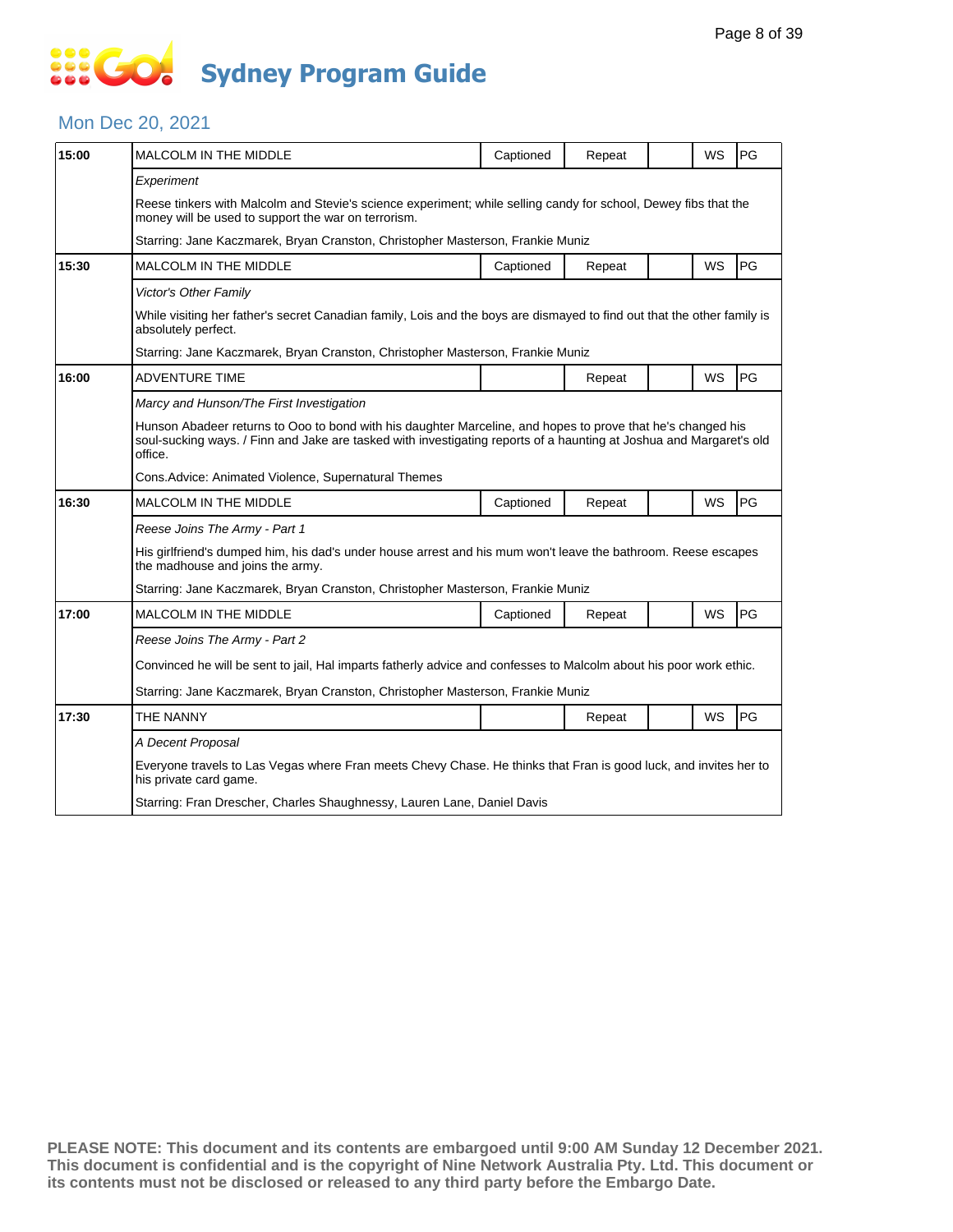#### Mon Dec 20, 2021

| 3RD ROCK FROM THE SUN                                                                                                                                                                                                                                            |           |        |                                                                        | WS | PG                                                                                                              |  |  |  |
|------------------------------------------------------------------------------------------------------------------------------------------------------------------------------------------------------------------------------------------------------------------|-----------|--------|------------------------------------------------------------------------|----|-----------------------------------------------------------------------------------------------------------------|--|--|--|
| Dick Solomon's Day Off                                                                                                                                                                                                                                           |           |        |                                                                        |    |                                                                                                                 |  |  |  |
| scanner.                                                                                                                                                                                                                                                         |           |        |                                                                        |    |                                                                                                                 |  |  |  |
| Starring: John Lithgow, Jane Curtin, Kristen Johnston                                                                                                                                                                                                            |           |        |                                                                        |    |                                                                                                                 |  |  |  |
| Cons.Advice: Mild Coarse Language, Sexual References                                                                                                                                                                                                             |           |        |                                                                        |    |                                                                                                                 |  |  |  |
| THAT 70'S SHOW                                                                                                                                                                                                                                                   |           |        |                                                                        | WS | PG                                                                                                              |  |  |  |
| Babe, I'm Gonna Leave You                                                                                                                                                                                                                                        |           |        |                                                                        |    |                                                                                                                 |  |  |  |
| Hyde breaks up with Jackie when he realizes she still has feelings for Kelso.                                                                                                                                                                                    |           |        |                                                                        |    |                                                                                                                 |  |  |  |
| Starring: Topher Grace, Laura Prepon, Mila Kunis, Ashton Kutcher                                                                                                                                                                                                 |           |        |                                                                        |    |                                                                                                                 |  |  |  |
|                                                                                                                                                                                                                                                                  |           |        |                                                                        |    |                                                                                                                 |  |  |  |
| YOUNG SHELDON                                                                                                                                                                                                                                                    | Captioned |        |                                                                        | WS | PG                                                                                                              |  |  |  |
| The Geezer Bus and a New Model for Education                                                                                                                                                                                                                     |           |        |                                                                        |    |                                                                                                                 |  |  |  |
| Sheldon refuses to ride in a car after getting into an accident with Meemaw. Also, Missy uses their trauma to her<br>advantage at school and Meemaw is forced to take the church shuttle while her car is in the shop.                                           |           |        |                                                                        |    |                                                                                                                 |  |  |  |
| Starring: Iain Armitage, Zoe Perry, Lance Barber, Jim Parsons                                                                                                                                                                                                    |           |        |                                                                        |    |                                                                                                                 |  |  |  |
| EVERYBODY LOVES RAYMOND                                                                                                                                                                                                                                          |           |        |                                                                        | WS | PG                                                                                                              |  |  |  |
| The Dog                                                                                                                                                                                                                                                          |           |        |                                                                        |    |                                                                                                                 |  |  |  |
| Ray brings home a stray bulldog.                                                                                                                                                                                                                                 |           |        |                                                                        |    |                                                                                                                 |  |  |  |
| Starring: Ray Romano, Patricia Heaton, Brad Garrett                                                                                                                                                                                                              |           |        |                                                                        |    |                                                                                                                 |  |  |  |
| EVERYBODY LOVES RAYMOND                                                                                                                                                                                                                                          |           |        |                                                                        | WS | PG                                                                                                              |  |  |  |
| Neighbors                                                                                                                                                                                                                                                        |           |        |                                                                        |    |                                                                                                                 |  |  |  |
| Frank's sawing and Marie's meddling bother the neighborhood.                                                                                                                                                                                                     |           |        |                                                                        |    |                                                                                                                 |  |  |  |
| Starring: Ray Romano, Patricia Heaton, Brad Garrett                                                                                                                                                                                                              |           |        |                                                                        |    |                                                                                                                 |  |  |  |
| WAYNE'S WORLD<br>1992                                                                                                                                                                                                                                            |           | Repeat |                                                                        | WS | PG                                                                                                              |  |  |  |
|                                                                                                                                                                                                                                                                  |           |        |                                                                        |    |                                                                                                                 |  |  |  |
| Wayne's World                                                                                                                                                                                                                                                    |           |        |                                                                        |    |                                                                                                                 |  |  |  |
| A big screen spin-off of the "Saturday Night Live" skit. Rob Lowe plays a producer that wants to take the public<br>access "Wayne's World" to the world of commercial television. Wayne and Garth battle to save their show and<br>Wayne's girlfriend from Lowe. |           |        |                                                                        |    |                                                                                                                 |  |  |  |
| Starring: Mike Myers, Dana Carvey, Rob Lowe                                                                                                                                                                                                                      |           |        |                                                                        |    |                                                                                                                 |  |  |  |
|                                                                                                                                                                                                                                                                  |           |        | Cons. Advice: Some Coarse Language, Sexual References, Drug References |    | Dick fakes a sick day and convinces Mary to do the same, while Sally, Harry and Tommy find Officer Don's police |  |  |  |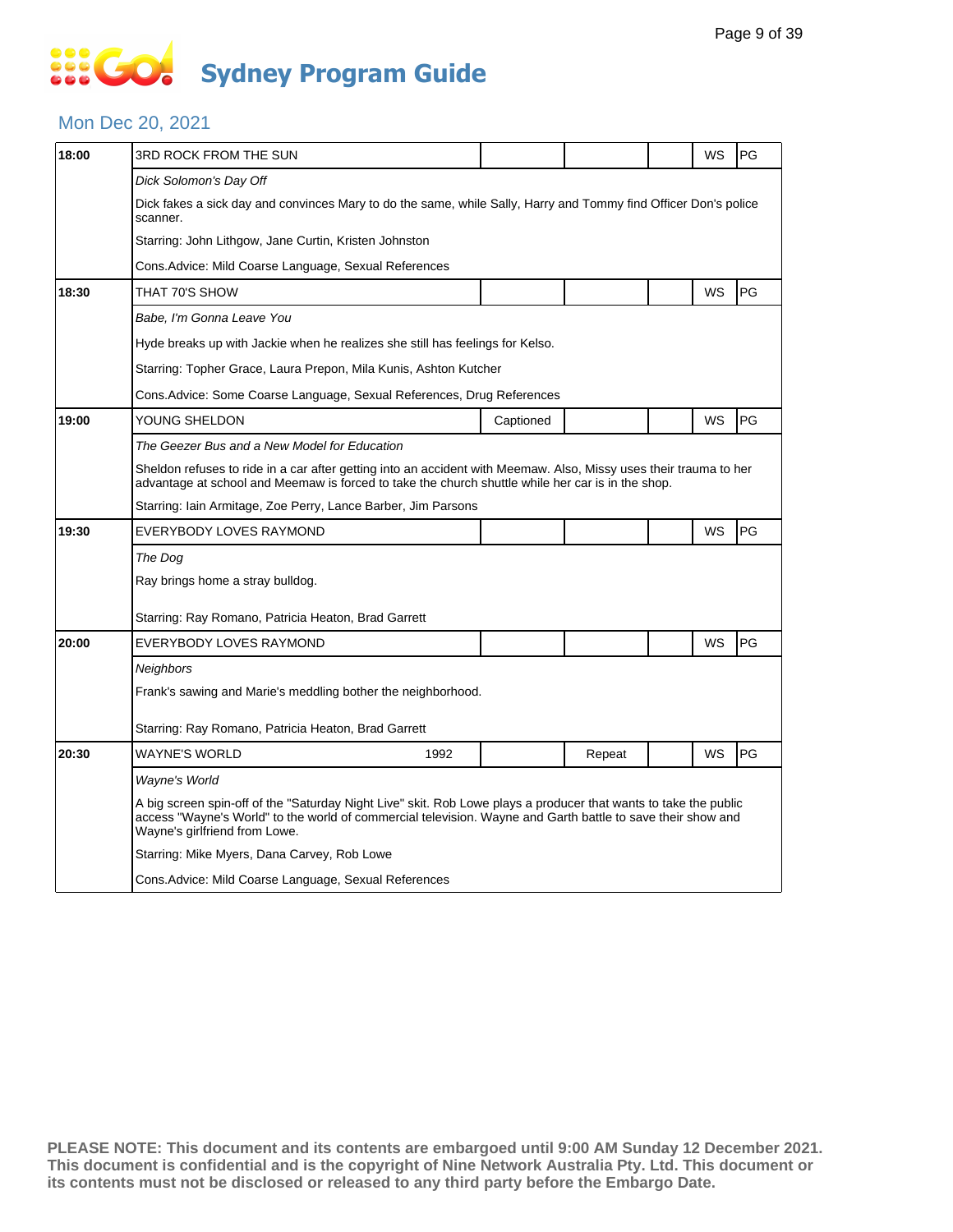#### Mon Dec 20, 2021

| 22:25 | NAKED GUN 33 1/3: THE FINAL INSULT                                                                                                                                                                                                                                            | 1994 |  | Repeat |  | WS | PG        |  |  |  |
|-------|-------------------------------------------------------------------------------------------------------------------------------------------------------------------------------------------------------------------------------------------------------------------------------|------|--|--------|--|----|-----------|--|--|--|
|       | Naked Gun 33 1/3: The Final Insult                                                                                                                                                                                                                                            |      |  |        |  |    |           |  |  |  |
|       | Frank Drebin comes out of retirement to help Police Squad infiltrate a gang of terrorists planning to detonate a bomb<br>at the Academy Awards.                                                                                                                               |      |  |        |  |    |           |  |  |  |
|       | Starring: Leslie Nielsen, Priscilla Presley, George Kennedy                                                                                                                                                                                                                   |      |  |        |  |    |           |  |  |  |
|       | Cons.Advice: Sexual References                                                                                                                                                                                                                                                |      |  |        |  |    |           |  |  |  |
| 00:00 | <b>DESPERATE HOUSEWIVES</b>                                                                                                                                                                                                                                                   |      |  |        |  | WS | M         |  |  |  |
|       | Then I Really Got Scared                                                                                                                                                                                                                                                      |      |  |        |  |    |           |  |  |  |
|       | Paul's health is declining and he suspects that Susan is responsible for it; Lynette and Tom fight about their family<br>vacation; Gaby lets Juanita watch a horror movie and soon regrets it; and Bree dates a detective, but doesn't trust<br>him.                          |      |  |        |  |    |           |  |  |  |
|       | Starring: Teri Hatcher, Felicity Huffman, Marcia Cross                                                                                                                                                                                                                        |      |  |        |  |    |           |  |  |  |
|       | Cons.Advice: Mature Themes, Sexual References, Some Violence                                                                                                                                                                                                                  |      |  |        |  |    |           |  |  |  |
| 01:00 | <b>DESPERATE HOUSEWIVES</b>                                                                                                                                                                                                                                                   |      |  |        |  | WS | M         |  |  |  |
|       | And Lots Of Security                                                                                                                                                                                                                                                          |      |  |        |  |    |           |  |  |  |
|       | Susan's accused of trying to murder Paul; Bree's attracted to Det. Chuck Vance, but suspects that he's gay; the<br>Scavos spend a weekend at a B&B to work through their marital woes; and Gaby sees the stalker whom Juanita had<br>told her about and decides to get a gun. |      |  |        |  |    |           |  |  |  |
|       | Starring: Teri Hatcher, Felicity Huffman, Marcia Cross                                                                                                                                                                                                                        |      |  |        |  |    |           |  |  |  |
|       | Cons.Advice: Mature Themes, Sexual References, Some Violence                                                                                                                                                                                                                  |      |  |        |  |    |           |  |  |  |
| 02:00 | VANDERPUMP RULES                                                                                                                                                                                                                                                              |      |  | Repeat |  | WS | M         |  |  |  |
|       | Love Thy Mother                                                                                                                                                                                                                                                               |      |  |        |  |    |           |  |  |  |
|       | Lisa Vanderpump balances her motherly instinct with her shrewd business sense to maintain control over the<br>restaurant's wild group of employees who are working at the eatery while pursuing their dreams.                                                                 |      |  |        |  |    |           |  |  |  |
|       | Cons.Advice: Some Coarse Language, Sexual References                                                                                                                                                                                                                          |      |  |        |  |    |           |  |  |  |
| 02:50 | <b>MIKE TYSON MYSTERIES</b>                                                                                                                                                                                                                                                   |      |  | Repeat |  | WS | <b>MA</b> |  |  |  |
|       | Pits and Peaks                                                                                                                                                                                                                                                                |      |  |        |  |    |           |  |  |  |
|       | The team shares its highs and lows of the day around the dinner table, and it also goes to Scotland.                                                                                                                                                                          |      |  |        |  |    |           |  |  |  |
|       | Cons.Advice: Strong Violence, Some Coarse Language                                                                                                                                                                                                                            |      |  |        |  |    |           |  |  |  |
| 03:00 | TEEN TITANS GO!                                                                                                                                                                                                                                                               |      |  | Repeat |  | WS | PG        |  |  |  |
|       | Girls Night In Pt. 1 / Girls Night In Pt. 2                                                                                                                                                                                                                                   |      |  |        |  |    |           |  |  |  |
|       | The Girls Night Out crew decide to stay in /Blackfire ruins the girls' plan to stay in.                                                                                                                                                                                       |      |  |        |  |    |           |  |  |  |
|       | Cons. Advice: Themes, Mild Violence, Scary Scenes                                                                                                                                                                                                                             |      |  |        |  |    |           |  |  |  |
|       |                                                                                                                                                                                                                                                                               |      |  |        |  |    |           |  |  |  |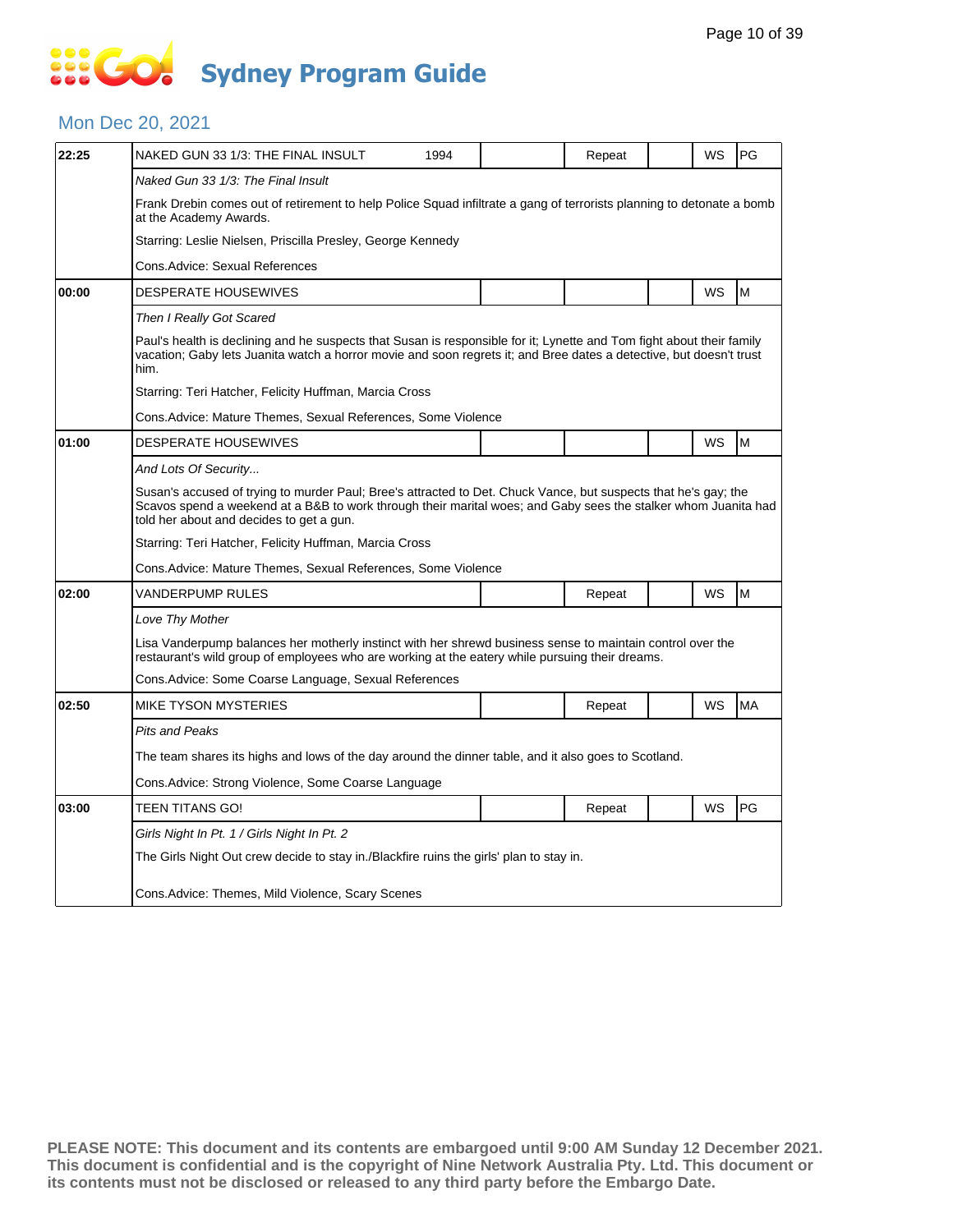#### Mon Dec 20, 2021

| 03:30 | NINJAGO: MASTERS OF SPINJITZU                                                                                                                                                                                                                                                   |  | Repeat |  | <b>WS</b> | PG |  |  |  |
|-------|---------------------------------------------------------------------------------------------------------------------------------------------------------------------------------------------------------------------------------------------------------------------------------|--|--------|--|-----------|----|--|--|--|
|       | The Stone Army                                                                                                                                                                                                                                                                  |  |        |  |           |    |  |  |  |
|       | The gang faces off against an exhibit of a Stone Samurai Warrior brought to life by toxic venom.                                                                                                                                                                                |  |        |  |           |    |  |  |  |
|       | Cons.Advice: Animated Violence                                                                                                                                                                                                                                                  |  |        |  |           |    |  |  |  |
| 04:00 | POKEMON THE SERIES SUN & MOON -<br>ULTRA LEGENDS                                                                                                                                                                                                                                |  | Repeat |  | WS        | PG |  |  |  |
|       | Battle Royale 151!                                                                                                                                                                                                                                                              |  |        |  |           |    |  |  |  |
|       | Ash has completed three of his four grand trials in the Alola region, and more adventures await as he and his<br>classmates acquire new Z-Crystals, make new Pokémon friends, and learn how to Mantine Surf!                                                                    |  |        |  |           |    |  |  |  |
|       | Cons. Advice: Animated Violence                                                                                                                                                                                                                                                 |  |        |  |           |    |  |  |  |
| 04:30 | <b>BEYBLADE BURST TURBO</b>                                                                                                                                                                                                                                                     |  | Repeat |  | <b>WS</b> | PG |  |  |  |
|       | Winter Knight! Battle Royale!                                                                                                                                                                                                                                                   |  |        |  |           |    |  |  |  |
|       | The Lúinor Cup is announced! The winner will be crowned the All-Asia Champion and earn the right to challenge Lui<br>Shirosagi. But before the tournament even begins, Lui challenges Aiger, Cap'n, and Fubuki to a one-on-three battle!                                        |  |        |  |           |    |  |  |  |
|       | Cons.Advice: Mild Violence                                                                                                                                                                                                                                                      |  |        |  |           |    |  |  |  |
| 04:50 | <b>BAKUGAN: ARMORED ALLIANCE</b>                                                                                                                                                                                                                                                |  | Repeat |  | WS        | PG |  |  |  |
|       | The Awesome Brawlers Vs. Haavik/Their Fights                                                                                                                                                                                                                                    |  |        |  |           |    |  |  |  |
|       | Dan and the Awesome brawlers have made their way up Haavik's tower as the final showdown between Haavik and<br>the Awesome Brawlers begins.                                                                                                                                     |  |        |  |           |    |  |  |  |
|       | Cons.Advice: Animated Violence, Themes                                                                                                                                                                                                                                          |  |        |  |           |    |  |  |  |
| 05:10 | YU-GI-OH! ARC-V                                                                                                                                                                                                                                                                 |  | Repeat |  | <b>WS</b> | PG |  |  |  |
|       | Rise of the Parasites                                                                                                                                                                                                                                                           |  |        |  |           |    |  |  |  |
|       | Celina and Lulu corner Yuya and force him to duel in a bugged-out battle royal                                                                                                                                                                                                  |  |        |  |           |    |  |  |  |
|       | Cons. Advice: Animated Violence, Supernatural Themes                                                                                                                                                                                                                            |  |        |  |           |    |  |  |  |
| 05:30 | YU-GI-OH! CLASSIC                                                                                                                                                                                                                                                               |  | Repeat |  |           | PG |  |  |  |
|       | Merger of the Big Five - Part 3                                                                                                                                                                                                                                                 |  |        |  |           |    |  |  |  |
|       | The Big Five summon an almighty dragon that previously defeated Joey, Mai, and Mokuba in an alternate virtual<br>world! Facing their ultimate challenge, Joey and Yugi pull out all the stops, but is that enough to avoid their minds<br>being scattered over virtual reality? |  |        |  |           |    |  |  |  |
|       | Cons.Advice: Mild Violence                                                                                                                                                                                                                                                      |  |        |  |           |    |  |  |  |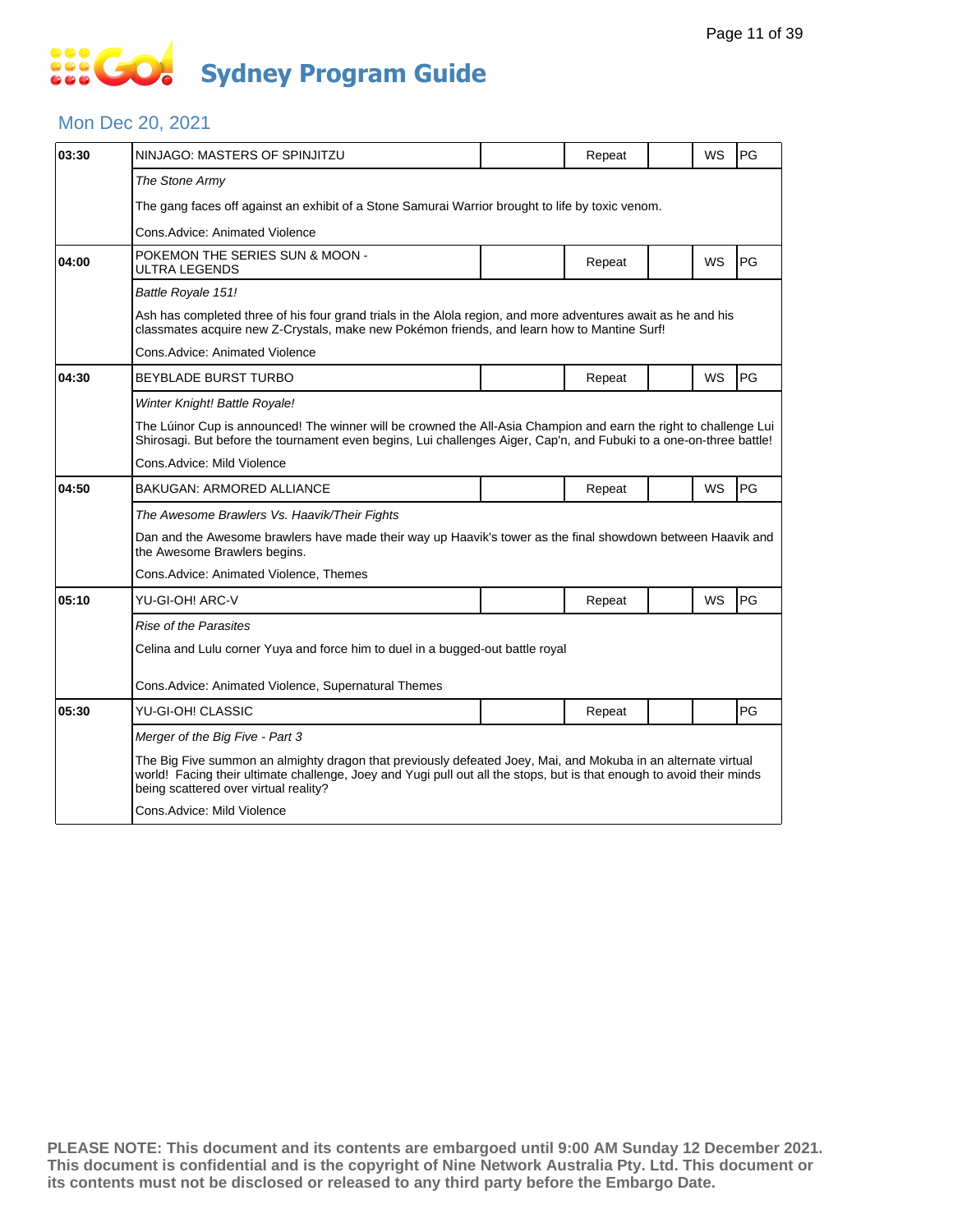### Tue Dec 21, 2021

| 06:00 | GIGANTOSAURUS                                                                                                                                                                                                                                                                                                           |           | Repeat |  | WS        | G  |  |  |  |  |
|-------|-------------------------------------------------------------------------------------------------------------------------------------------------------------------------------------------------------------------------------------------------------------------------------------------------------------------------|-----------|--------|--|-----------|----|--|--|--|--|
|       | Seeing Stars/A Tiny Triumph                                                                                                                                                                                                                                                                                             |           |        |  |           |    |  |  |  |  |
|       | Four curious young dinosaur friends explore the mystery of Gigantosaurus, the largest, fiercest dinosaur of all, as<br>they face their individual fears and work together to solve problems during their many adventures.                                                                                               |           |        |  |           |    |  |  |  |  |
| 06:30 | POLLY POCKET                                                                                                                                                                                                                                                                                                            |           | Repeat |  | WS        | G  |  |  |  |  |
|       | Stalling/Paw-parazzi                                                                                                                                                                                                                                                                                                    |           |        |  |           |    |  |  |  |  |
|       | With her shrinking-powered magic locket around her neck and her friends by her side, Polly Pocket proves there's<br>no adventure too big for "tiny power!" Our pint-sized heroes use their unique point-of-view to help the neighbourhood<br>animals, conquer school assignments, and discover a big world full of fun. |           |        |  |           |    |  |  |  |  |
| 07:00 | <b>BEYBLADE BURST TURBO</b>                                                                                                                                                                                                                                                                                             |           | Repeat |  | WS        | PG |  |  |  |  |
|       | Curtains Rise! The Lúinor Cup!                                                                                                                                                                                                                                                                                          |           |        |  |           |    |  |  |  |  |
|       | After his loss to Lui, Aiger decides to step up his training. Meanwhile, the Lúinor Cup qualifier begins! Instead of the<br>standard battles, this qualifier is determined by brute strength and launch power.                                                                                                          |           |        |  |           |    |  |  |  |  |
|       | Cons.Advice: Mild Violence                                                                                                                                                                                                                                                                                              |           |        |  |           |    |  |  |  |  |
| 07:30 | BAKUGAN: GEOGAN RISING                                                                                                                                                                                                                                                                                                  |           | Repeat |  | <b>WS</b> | PG |  |  |  |  |
|       | Chase the Mysterious Bakugan!/Drago in the Crosshairs!                                                                                                                                                                                                                                                                  |           |        |  |           |    |  |  |  |  |
|       | There are reports all over Los Volmos of a rogue Bakugan rampaging at night and destroying people's property.<br>AAAnimus has had no luck catching the culprit and calls on the Awesome Brawlers to bust this mystery.                                                                                                  |           |        |  |           |    |  |  |  |  |
|       | Cons.Advice: Animated Violence, Themes                                                                                                                                                                                                                                                                                  |           |        |  |           |    |  |  |  |  |
| 08:00 | SMASHHDOWN! - SEARCH FOR THE<br>G.O.A.T                                                                                                                                                                                                                                                                                 | Captioned |        |  | WS        | C  |  |  |  |  |
|       | Cleopatra vs. Joan of Arc                                                                                                                                                                                                                                                                                               |           |        |  |           |    |  |  |  |  |
|       | After vanquishing their enemies these two inspirational leaders now face their greatest challenge - each other. Will it<br>be Joan who raises the French Flag? Or will Cleopatra take the W back to the Nile with her?                                                                                                  |           |        |  |           |    |  |  |  |  |
| 08:30 | RICKY ZOOM                                                                                                                                                                                                                                                                                                              |           | Repeat |  | WS        | G  |  |  |  |  |
|       | Super Awesome Magnet/Time Capsule                                                                                                                                                                                                                                                                                       |           |        |  |           |    |  |  |  |  |
|       | Little red rescue motorbike Ricky Zoom, along with his loyal and enthusiastic bike buddies Loop, Scootio and DJ,<br>race around the sports track, try new stunts at the park, and zoom into adventures.                                                                                                                 |           |        |  |           |    |  |  |  |  |
| 09:00 | SPIDEY AND HIS AMAZING FRIENDS                                                                                                                                                                                                                                                                                          |           |        |  | WS        | G  |  |  |  |  |
|       | Going Green/Coming Clean                                                                                                                                                                                                                                                                                                |           |        |  |           |    |  |  |  |  |
|       | Team Spidey is planting trees in the park but is interrupted by Green Goblin spewing gas everywhere. / Peter uses a<br>new invention to clean up a mess.                                                                                                                                                                |           |        |  |           |    |  |  |  |  |
| 09:30 | TRUE AND THE RAINBOW KINGDOM                                                                                                                                                                                                                                                                                            |           | Repeat |  | WS        | G  |  |  |  |  |
|       | A Snoozy Sleepover                                                                                                                                                                                                                                                                                                      |           |        |  |           |    |  |  |  |  |
|       | Fearless eight-year old guardian True uses wishes from the Wishing Tree to help protect the citizens of the colorful<br>land of the Rainbow Kingdom.                                                                                                                                                                    |           |        |  |           |    |  |  |  |  |
| 10:00 | NINJAGO: MASTERS OF SPINJITZU                                                                                                                                                                                                                                                                                           |           | Repeat |  | WS        | PG |  |  |  |  |
|       | The Day Ninjago Stood Still                                                                                                                                                                                                                                                                                             |           |        |  |           |    |  |  |  |  |
|       | The ninjas flee from the Stone Army; Garmadon arrives and seizes control.                                                                                                                                                                                                                                               |           |        |  |           |    |  |  |  |  |
|       | Cons.Advice: Animated Violence                                                                                                                                                                                                                                                                                          |           |        |  |           |    |  |  |  |  |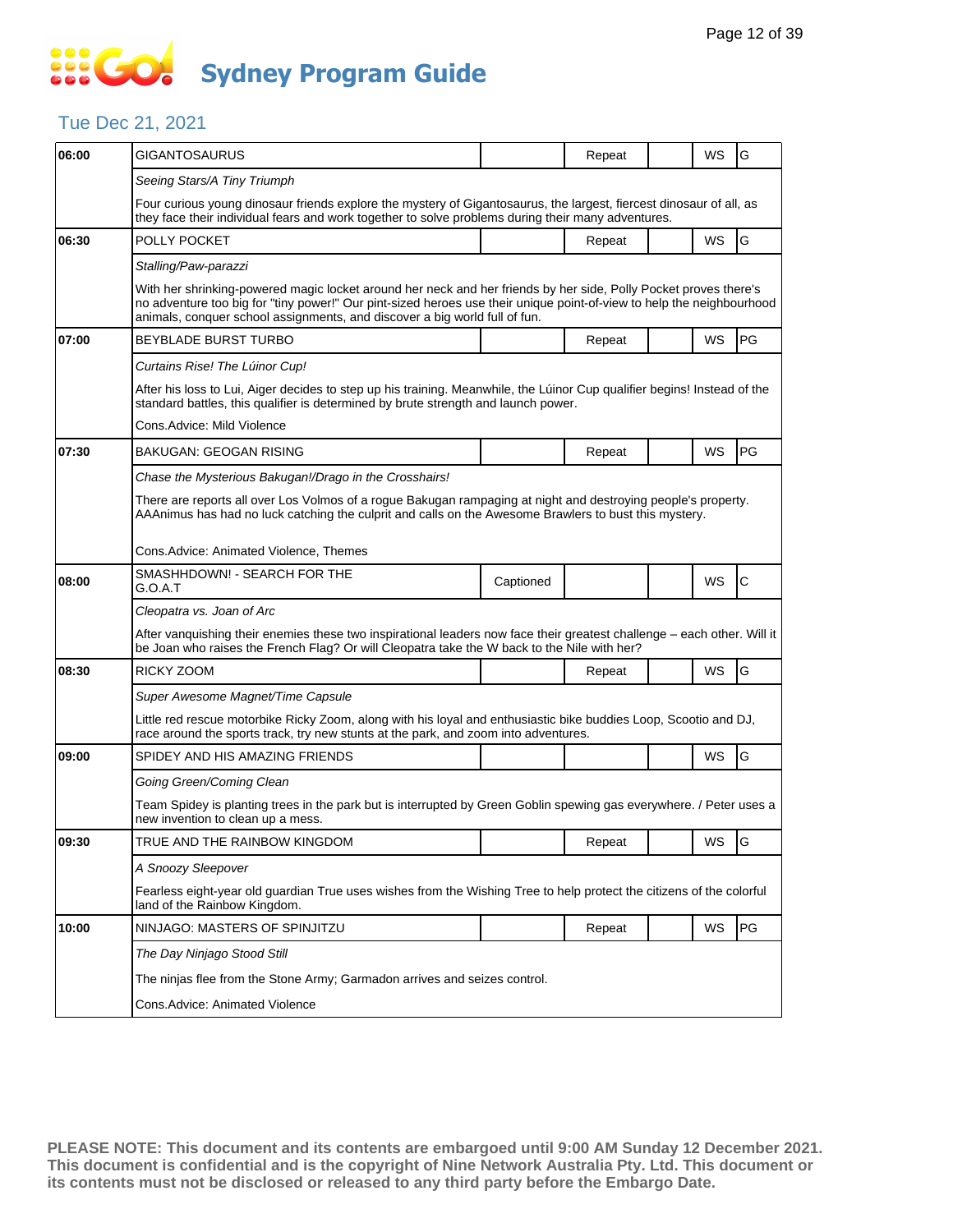# **SIS GO Sydney Program Guide**

### Tue Dec 21, 2021

| 10:30 | POKEMON THE SERIES SUN & MOON -<br>ULTRA LEGENDS                                                                                                                                                                                                                          |  | Repeat |  | WS | PG |  |  |  |
|-------|---------------------------------------------------------------------------------------------------------------------------------------------------------------------------------------------------------------------------------------------------------------------------|--|--------|--|----|----|--|--|--|
|       | <b>Battling Besties!</b>                                                                                                                                                                                                                                                  |  |        |  |    |    |  |  |  |
|       | Ash has completed three of his four grand trials in the Alola region, and more adventures await as he and his<br>classmates acquire new Z-Crystals, make new Pokémon friends, and learn how to Mantine Surf!                                                              |  |        |  |    |    |  |  |  |
|       | Cons.Advice: Animated Violence                                                                                                                                                                                                                                            |  |        |  |    |    |  |  |  |
| 11:00 | THE TOM & JERRY SHOW                                                                                                                                                                                                                                                      |  | Repeat |  | WS | G  |  |  |  |
|       | Eggstra Credit/ Kid Stuff/ The Invisible Cat                                                                                                                                                                                                                              |  |        |  |    |    |  |  |  |
|       | The iconic cat and mouse rivals are back in THE TOM AND JERRY SHOW, a fresh take on the classic series.                                                                                                                                                                   |  |        |  |    |    |  |  |  |
|       | Cons.Advice: Animated Violence                                                                                                                                                                                                                                            |  |        |  |    |    |  |  |  |
| 11:30 | TEEN TITANS GO!                                                                                                                                                                                                                                                           |  |        |  | WS | PG |  |  |  |
|       | The Great Disaster / The Viewers Decide                                                                                                                                                                                                                                   |  |        |  |    |    |  |  |  |
|       | Amnesiac Robin thinks Hawkman's his mother./Two teams compete for Bumblebee.                                                                                                                                                                                              |  |        |  |    |    |  |  |  |
|       | Cons.Advice: Themes, Mild Violence, Scary Scenes                                                                                                                                                                                                                          |  |        |  |    |    |  |  |  |
| 12:00 | THE INCREDIBLE HULK                                                                                                                                                                                                                                                       |  |        |  | WS | PG |  |  |  |
|       | Mystery Man - Part 2                                                                                                                                                                                                                                                      |  |        |  |    |    |  |  |  |
|       | John Doe' and McGee bond while keeping ahead of the forest fire and a pack of wolves. After transforming into the<br>Hulk, Banner regains his memory and when McGee witnesses a second transformation, he finally realises the Hulk<br>is not a green creature full time. |  |        |  |    |    |  |  |  |
|       | Starring: Bill Bixby, Lou Ferrigno, Jack Colvin                                                                                                                                                                                                                           |  |        |  |    |    |  |  |  |
|       | Cons.Advice: Themes, Some Violence                                                                                                                                                                                                                                        |  |        |  |    |    |  |  |  |
| 13:00 | <b>AIRWOLF</b>                                                                                                                                                                                                                                                            |  |        |  | WS | PG |  |  |  |
|       | Sins Of The Past                                                                                                                                                                                                                                                          |  |        |  |    |    |  |  |  |
|       | Hawke and Dominic visit the Virgin Islands to attend the funeral of Dominic's daughter, whom he hasn't seen in<br>years. Hawke combs the Caribbean island to find who murdered Santini's ex-wife and framed Dominic.                                                      |  |        |  |    |    |  |  |  |
|       | Starring: Jan-Michael Vincent, Alex Cord, Ernest Borgnine                                                                                                                                                                                                                 |  |        |  |    |    |  |  |  |
|       | Cons.Advice: Themes, Some Violence                                                                                                                                                                                                                                        |  |        |  |    |    |  |  |  |
| 14:00 | THE A-TEAM                                                                                                                                                                                                                                                                |  | Repeat |  | WS | PG |  |  |  |
|       | Children Of Jamestown                                                                                                                                                                                                                                                     |  |        |  |    |    |  |  |  |
|       | A boy whose brother has been unlawfully imprisoned asks his friend B.A. for help.                                                                                                                                                                                         |  |        |  |    |    |  |  |  |
|       | Starring: George Peppard, Mr. T, Dwight Schultz                                                                                                                                                                                                                           |  |        |  |    |    |  |  |  |
|       | Cons.Advice: Mild Violence                                                                                                                                                                                                                                                |  |        |  |    |    |  |  |  |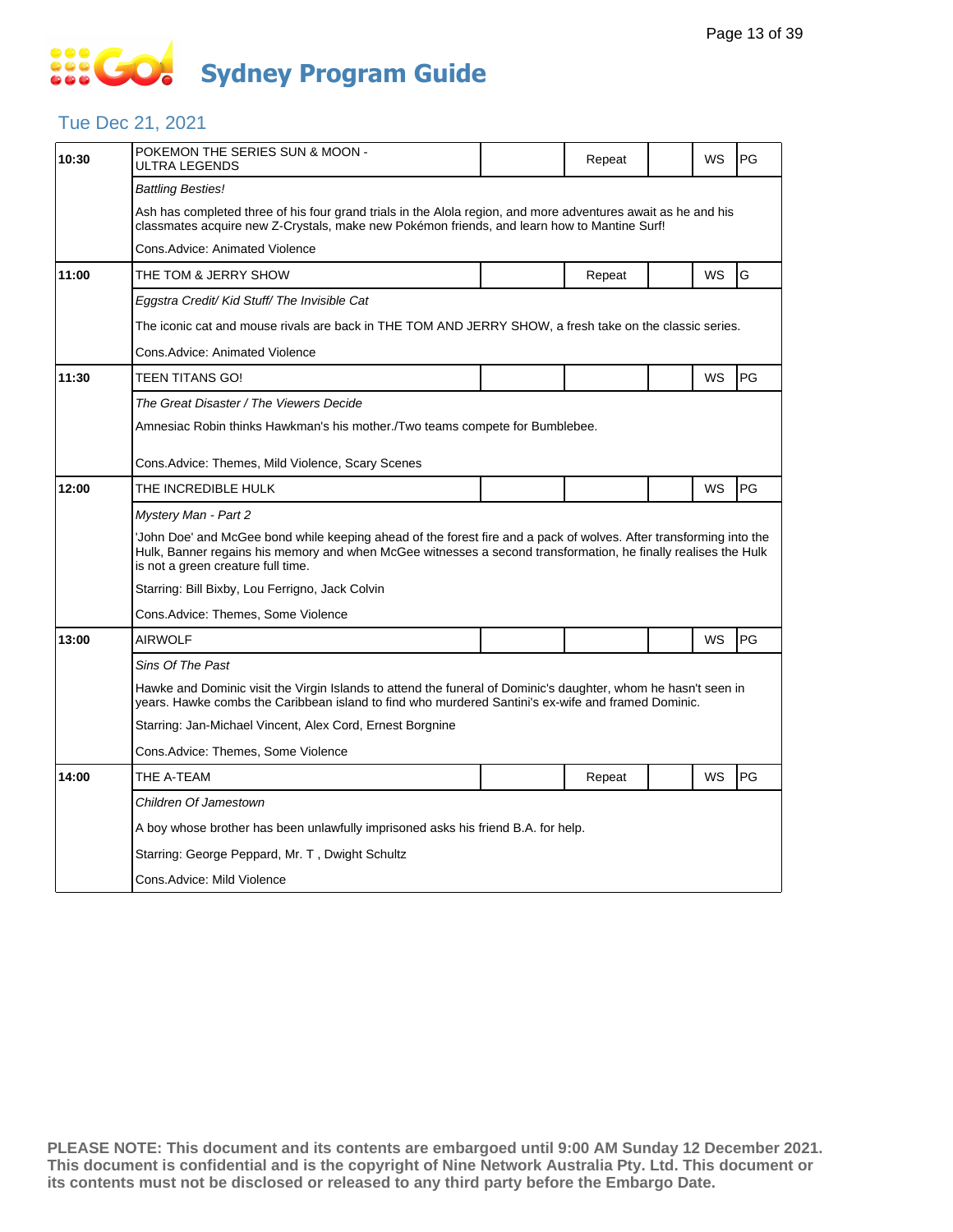# **SIS GO Sydney Program Guide**

### Tue Dec 21, 2021

| 15:00 | THE NANNY                                                                                                                                  |                                                                                                          | Repeat |  | WS        | PG |  |  |  |  |
|-------|--------------------------------------------------------------------------------------------------------------------------------------------|----------------------------------------------------------------------------------------------------------|--------|--|-----------|----|--|--|--|--|
|       | A Decent Proposal                                                                                                                          |                                                                                                          |        |  |           |    |  |  |  |  |
|       | Everyone travels to Las Vegas where Fran meets Chevy Chase. He thinks that Fran is good luck, and invites her to<br>his private card game. |                                                                                                          |        |  |           |    |  |  |  |  |
|       | Starring: Fran Drescher, Charles Shaughnessy, Lauren Lane, Daniel Davis                                                                    |                                                                                                          |        |  |           |    |  |  |  |  |
| 15:30 | 3RD ROCK FROM THE SUN                                                                                                                      |                                                                                                          | Repeat |  | WS        | PG |  |  |  |  |
|       | Dick Solomon's Day Off                                                                                                                     |                                                                                                          |        |  |           |    |  |  |  |  |
|       | Dick fakes a sick day and convinces Mary to do the same, while Sally, Harry and Tommy find Officer Don's police<br>scanner.                |                                                                                                          |        |  |           |    |  |  |  |  |
|       | Starring: John Lithgow, Jane Curtin, Kristen Johnston                                                                                      |                                                                                                          |        |  |           |    |  |  |  |  |
|       | Cons. Advice: Mild Coarse Language, Sexual References                                                                                      |                                                                                                          |        |  |           |    |  |  |  |  |
| 16:00 | THAT 70'S SHOW                                                                                                                             |                                                                                                          | Repeat |  | WS        | PG |  |  |  |  |
|       | Babe, I'm Gonna Leave You                                                                                                                  |                                                                                                          |        |  |           |    |  |  |  |  |
|       | Hyde breaks up with Jackie when he realizes she still has feelings for Kelso.                                                              |                                                                                                          |        |  |           |    |  |  |  |  |
|       | Starring: Topher Grace, Laura Prepon, Mila Kunis, Ashton Kutcher                                                                           |                                                                                                          |        |  |           |    |  |  |  |  |
|       | Cons. Advice: Some Coarse Language, Sexual References, Drug References                                                                     |                                                                                                          |        |  |           |    |  |  |  |  |
| 16:30 | <b>MALCOLM IN THE MIDDLE</b>                                                                                                               | Captioned                                                                                                | Repeat |  | <b>WS</b> | PG |  |  |  |  |
|       | <b>Reese Comes Home</b>                                                                                                                    |                                                                                                          |        |  |           |    |  |  |  |  |
|       | Reese and Lois head in opposite directions. While she is travelling to Kabul to find him, Reese goes AWOL from the<br>army.                |                                                                                                          |        |  |           |    |  |  |  |  |
|       |                                                                                                                                            | Starring: Jane Kaczmarek, Bryan Cranston, Christopher Masterson, Frankie Muniz                           |        |  |           |    |  |  |  |  |
| 17:00 | <b>MALCOLM IN THE MIDDLE</b>                                                                                                               | Captioned                                                                                                | Repeat |  | <b>WS</b> | PG |  |  |  |  |
|       | <b>Busey's Run Away</b>                                                                                                                    |                                                                                                          |        |  |           |    |  |  |  |  |
|       | brainless bodybuilders.                                                                                                                    | The Buseys disappear after Dewey leaves the special-needs class and Hal becomes the leader of a group of |        |  |           |    |  |  |  |  |
|       | Starring: Jane Kaczmarek, Bryan Cranston, Christopher Masterson, Frankie Muniz                                                             |                                                                                                          |        |  |           |    |  |  |  |  |
| 17:30 | THE NANNY                                                                                                                                  |                                                                                                          | Repeat |  | WS        | PG |  |  |  |  |
|       | Mommy And Mai                                                                                                                              |                                                                                                          |        |  |           |    |  |  |  |  |
|       | Mai Ling, the Cambodian girl Fran and Val adopted in high school is coming to New York to visit them.                                      |                                                                                                          |        |  |           |    |  |  |  |  |
|       | Starring: Fran Drescher, Charles Shaughnessy, Lauren Lane, Daniel Davis                                                                    |                                                                                                          |        |  |           |    |  |  |  |  |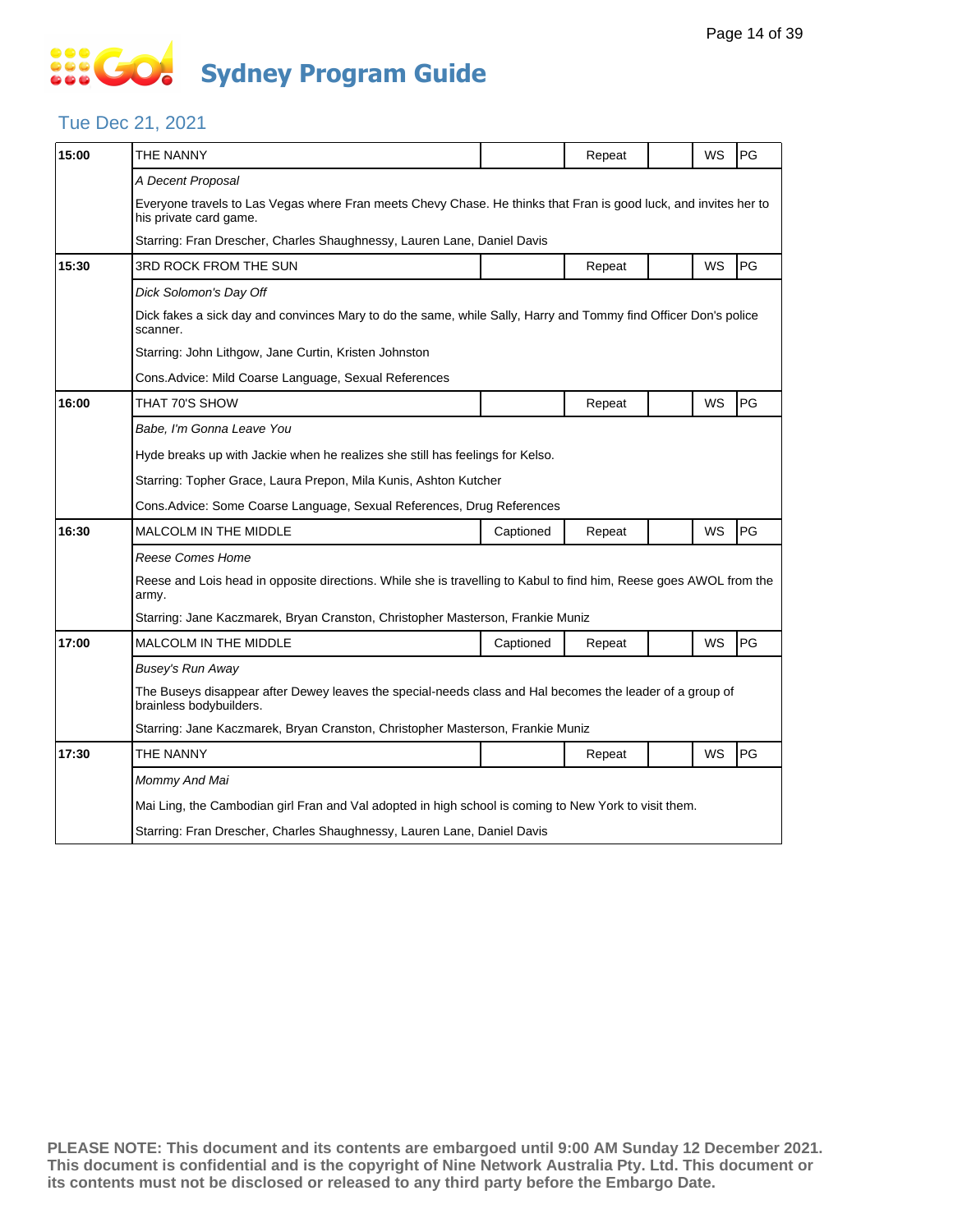### Tue Dec 21, 2021

| 18:00 | 3RD ROCK FROM THE SUN                                                                                                                                                               |      |           |        |  | WS        | PG |  |  |
|-------|-------------------------------------------------------------------------------------------------------------------------------------------------------------------------------------|------|-----------|--------|--|-----------|----|--|--|
|       | The Big Giant Head Returns Again, Part I                                                                                                                                            |      |           |        |  |           |    |  |  |
|       | The Big Giant Head returns to Earth and orders Dick to break up with Mary, and Tommy is chosen as valedictorian<br>of his class.                                                    |      |           |        |  |           |    |  |  |
|       | Starring: John Lithgow, Jane Curtin, Kristen Johnston                                                                                                                               |      |           |        |  |           |    |  |  |
|       | Cons.Advice: Mild Coarse Language, Sexual References                                                                                                                                |      |           |        |  |           |    |  |  |
| 18:30 | THAT 70'S SHOW                                                                                                                                                                      |      |           |        |  | <b>WS</b> | PG |  |  |
|       | When The Levee Breaks                                                                                                                                                               |      |           |        |  |           |    |  |  |
|       | After Donna's dad leaves town for the weekend, she and Eric practise being married; Eric later tells Red he is<br>engaged to Donna.                                                 |      |           |        |  |           |    |  |  |
|       | Starring: Topher Grace, Laura Prepon, Mila Kunis, Ashton Kutcher                                                                                                                    |      |           |        |  |           |    |  |  |
|       | Cons.Advice: Some Coarse Language, Sexual References, Drug References                                                                                                               |      |           |        |  |           |    |  |  |
| 19:00 | YOUNG SHELDON                                                                                                                                                                       |      | Captioned |        |  | WS        | PG |  |  |
|       | Mitch's Son and the Unconditional Approval of a Government Agency                                                                                                                   |      |           |        |  |           |    |  |  |
|       | When the IRS accuses Sheldon of making a mistake, he'll stop at nothing to prove them wrong. Also, Dale is forced<br>to get a colonoscopy and tries to convince Meemaw to join him. |      |           |        |  |           |    |  |  |
|       | Starring: Iain Armitage, Zoe Perry, Lance Barber, Jim Parsons                                                                                                                       |      |           |        |  |           |    |  |  |
|       | Cons.Advice: Themes                                                                                                                                                                 |      |           |        |  |           |    |  |  |
| 19:30 | EVERYBODY LOVES RAYMOND                                                                                                                                                             |      |           |        |  | WS        | PG |  |  |
|       | Fascinatin' Debra                                                                                                                                                                   |      |           |        |  |           |    |  |  |
|       | Debra is being interviewed by a psychotherapist for a book.                                                                                                                         |      |           |        |  |           |    |  |  |
|       | Starring: Ray Romano, Patricia Heaton, Brad Garrett                                                                                                                                 |      |           |        |  |           |    |  |  |
| 20:00 | EVERYBODY LOVES RAYMOND                                                                                                                                                             |      |           |        |  | WS        | PG |  |  |
|       | Why Are We Here?                                                                                                                                                                    |      |           |        |  |           |    |  |  |
|       | Debra gets fed up with Ray's family intruding in her life.                                                                                                                          |      |           |        |  |           |    |  |  |
|       |                                                                                                                                                                                     |      |           |        |  |           |    |  |  |
|       | Starring: Ray Romano, Patricia Heaton, Brad Garrett                                                                                                                                 |      |           |        |  |           |    |  |  |
| 20:30 | AMERICAN REUNION                                                                                                                                                                    | 2012 | Captioned | Repeat |  | WS        | MA |  |  |
|       | American Reunion                                                                                                                                                                    |      |           |        |  |           |    |  |  |
|       | Jim, Michelle, Stifler, and their friends reunite in East Great Falls, Michigan for their high school reunion.                                                                      |      |           |        |  |           |    |  |  |
|       | Starring: Jason Biggs, Alyson Hannigan, Sean William Scott                                                                                                                          |      |           |        |  |           |    |  |  |
|       | Cons. Advice: Strong Sex References, Adult Humour, Nudity, Some Coarse Language, Sex Scenes                                                                                         |      |           |        |  |           |    |  |  |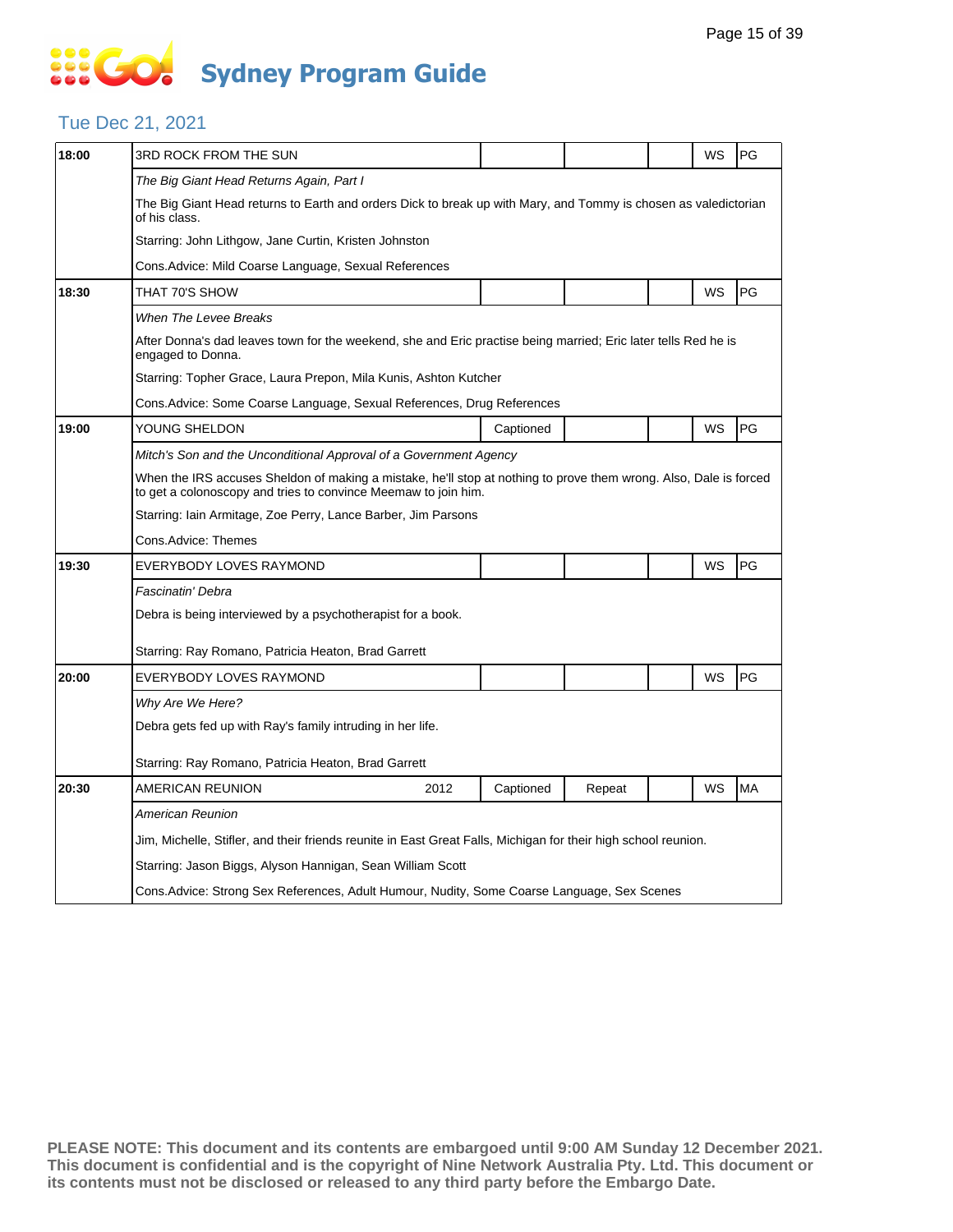# **SIS GO Sydney Program Guide**

#### Tue Dec 21, 2021

| 22:45 | 40 DAYS AND 40 NIGHTS                                                                                                                                                                                                                                                          | 2002                                                  | Captioned | Repeat |  | WS | M  |  |  |  |  |
|-------|--------------------------------------------------------------------------------------------------------------------------------------------------------------------------------------------------------------------------------------------------------------------------------|-------------------------------------------------------|-----------|--------|--|----|----|--|--|--|--|
|       | 40 Days and 40 Nights                                                                                                                                                                                                                                                          |                                                       |           |        |  |    |    |  |  |  |  |
|       | After a brutal break-up, a young man vows to stay celibate during the forty days of Lent, but finds the girl of his<br>dreams and is unable to do anything about it.                                                                                                           |                                                       |           |        |  |    |    |  |  |  |  |
|       | Starring: Josh Hartnett, Shannyn Sossamon, Paulo Costanzo                                                                                                                                                                                                                      |                                                       |           |        |  |    |    |  |  |  |  |
|       | Cons. Advice: A Sex Scene, Some Coarse Language, Sexual References                                                                                                                                                                                                             |                                                       |           |        |  |    |    |  |  |  |  |
| 00:30 | 3RD ROCK FROM THE SUN                                                                                                                                                                                                                                                          |                                                       |           | Repeat |  | WS | PG |  |  |  |  |
|       | The Big Giant Head Returns Again, Part I                                                                                                                                                                                                                                       |                                                       |           |        |  |    |    |  |  |  |  |
|       | The Big Giant Head returns to Earth and orders Dick to break up with Mary, and Tommy is chosen as valedictorian<br>of his class.                                                                                                                                               |                                                       |           |        |  |    |    |  |  |  |  |
|       | Starring: John Lithgow, Jane Curtin, Kristen Johnston                                                                                                                                                                                                                          |                                                       |           |        |  |    |    |  |  |  |  |
|       |                                                                                                                                                                                                                                                                                | Cons. Advice: Mild Coarse Language, Sexual References |           |        |  |    |    |  |  |  |  |
| 01:00 | <b>DESPERATE HOUSEWIVES</b>                                                                                                                                                                                                                                                    |                                                       |           |        |  | WS | M  |  |  |  |  |
|       | Come On Over For Dinner                                                                                                                                                                                                                                                        |                                                       |           |        |  |    |    |  |  |  |  |
|       | Wisteria Lane welcomes Susan back with a party that ends in murder. But first, a pistol-packin' Gaby stalks her<br>stalker; Lynette and Tom reflect on their B&B weekend; Bree meets Chuck Vance's wife; and Renee is devastated<br>when she learns that her ex is remarrying. |                                                       |           |        |  |    |    |  |  |  |  |
|       | Starring: Teri Hatcher, Felicity Huffman, Marcia Cross                                                                                                                                                                                                                         |                                                       |           |        |  |    |    |  |  |  |  |
|       | Cons. Advice: Mature Themes, Sexual References, Some Violence                                                                                                                                                                                                                  |                                                       |           |        |  |    |    |  |  |  |  |
| 02:00 | <b>DESPERATE HOUSEWIVES</b>                                                                                                                                                                                                                                                    |                                                       |           |        |  | WS | M  |  |  |  |  |
|       | Secrets That I Never Want To Know                                                                                                                                                                                                                                              |                                                       |           |        |  |    |    |  |  |  |  |
|       | Susan, Gaby, Bree, Lynette and Carlos get rid of the body of Gaby's evil stepfather after Carlos killed him to protect<br>Gaby. They feel quilty, and express it in their own ways. Meanwhile, sexy Ben Faulkner moves in, and Renee shows<br>an immediate interest.           |                                                       |           |        |  |    |    |  |  |  |  |
|       | Starring: Teri Hatcher, Felicity Huffman, Marcia Cross                                                                                                                                                                                                                         |                                                       |           |        |  |    |    |  |  |  |  |
|       | Cons. Advice: Mature Themes, Sexual References, Some Violence                                                                                                                                                                                                                  |                                                       |           |        |  |    |    |  |  |  |  |
| 02:50 | <b>MIKE TYSON MYSTERIES</b>                                                                                                                                                                                                                                                    |                                                       |           | Repeat |  | WS | MA |  |  |  |  |
|       | The Monahans and MacGoverns                                                                                                                                                                                                                                                    |                                                       |           |        |  |    |    |  |  |  |  |
|       | Star-crossed young lovers from feuding families ask the team for help.                                                                                                                                                                                                         |                                                       |           |        |  |    |    |  |  |  |  |
|       | Cons. Advice: Adult Themes, Sexual References, Some Coarse Language                                                                                                                                                                                                            |                                                       |           |        |  |    |    |  |  |  |  |
| 03:00 | TEEN TITANS GO!                                                                                                                                                                                                                                                                |                                                       |           | Repeat |  | WS | PG |  |  |  |  |
|       | The Great Disaster / The Viewers Decide                                                                                                                                                                                                                                        |                                                       |           |        |  |    |    |  |  |  |  |
|       | Amnesiac Robin thinks Hawkman's his mother./Two teams compete for Bumblebee.                                                                                                                                                                                                   |                                                       |           |        |  |    |    |  |  |  |  |
|       | Cons. Advice: Themes, Mild Violence, Scary Scenes                                                                                                                                                                                                                              |                                                       |           |        |  |    |    |  |  |  |  |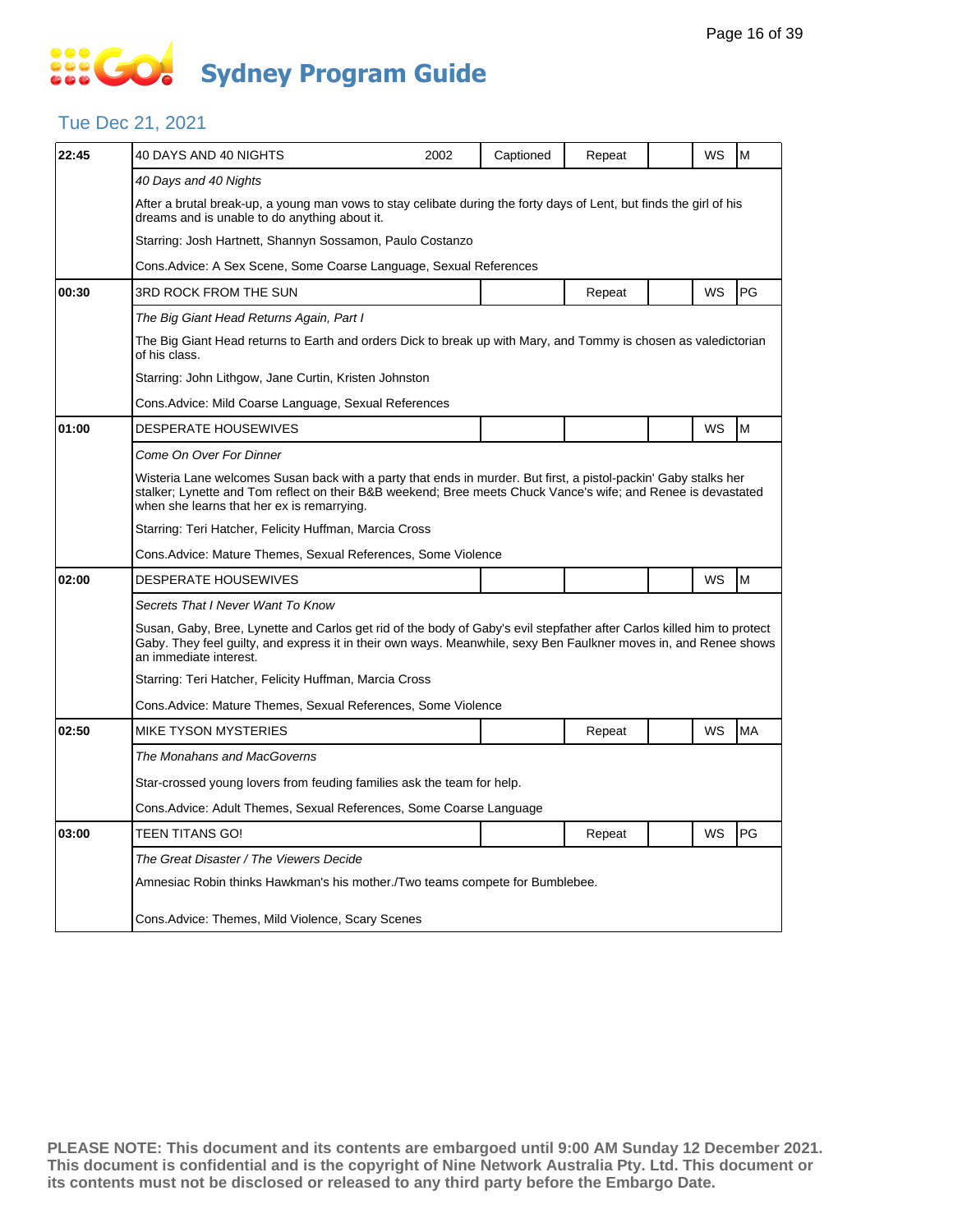# **... Go Sydney Program Guide**

### Tue Dec 21, 2021

| 03:30 | NINJAGO: MASTERS OF SPINJITZU                                                                                                                                                                                     |  | Repeat |  | WS        | PG |  |  |  |
|-------|-------------------------------------------------------------------------------------------------------------------------------------------------------------------------------------------------------------------|--|--------|--|-----------|----|--|--|--|
|       | The Day Ninjago Stood Still                                                                                                                                                                                       |  |        |  |           |    |  |  |  |
|       | The ninjas flee from the Stone Army; Garmadon arrives and seizes control.                                                                                                                                         |  |        |  |           |    |  |  |  |
|       | Cons.Advice: Animated Violence                                                                                                                                                                                    |  |        |  |           |    |  |  |  |
| 04:00 | POKEMON THE SERIES SUN & MOON -<br>ULTRA LEGENDS                                                                                                                                                                  |  | Repeat |  | WS        | PG |  |  |  |
|       | <b>Battling Besties!</b>                                                                                                                                                                                          |  |        |  |           |    |  |  |  |
|       | Ash has completed three of his four grand trials in the Alola region, and more adventures await as he and his<br>classmates acquire new Z-Crystals, make new Pokémon friends, and learn how to Mantine Surf!      |  |        |  |           |    |  |  |  |
|       | Cons. Advice: Animated Violence                                                                                                                                                                                   |  |        |  |           |    |  |  |  |
| 04:30 | <b>BEYBLADE BURST TURBO</b>                                                                                                                                                                                       |  | Repeat |  | WS        | PG |  |  |  |
|       | Curtains Rise! The Lúinor Cup!                                                                                                                                                                                    |  |        |  |           |    |  |  |  |
|       | After his loss to Lui, Aiger decides to step up his training. Meanwhile, the Lúinor Cup qualifier begins! Instead of the<br>standard battles, this qualifier is determined by brute strength and launch power.    |  |        |  |           |    |  |  |  |
|       | Cons.Advice: Mild Violence                                                                                                                                                                                        |  |        |  |           |    |  |  |  |
| 04:50 | BAKUGAN: ARMORED ALLIANCE                                                                                                                                                                                         |  | Repeat |  | WS        | PG |  |  |  |
|       | Haavik's Final Show/Miracle Planet                                                                                                                                                                                |  |        |  |           |    |  |  |  |
|       | It's the final stage of Haavik's Bakugan Battle League: Dan and Drago Infinity vs. Haavik and his six-faction fusion<br>Bakugan, Sabrus. Once again, the fate of two worlds, Eart.                                |  |        |  |           |    |  |  |  |
|       | Cons. Advice: Animated Violence, Themes                                                                                                                                                                           |  |        |  |           |    |  |  |  |
| 05:10 | YU-GI-OH! ARC-V                                                                                                                                                                                                   |  | Repeat |  | <b>WS</b> | PG |  |  |  |
|       | An Evil Ascends                                                                                                                                                                                                   |  |        |  |           |    |  |  |  |
|       | The Professor details the horrors of the most dangerous and destructive duelist to ever exist, Z-ARC!                                                                                                             |  |        |  |           |    |  |  |  |
|       | Cons. Advice: Animated Violence, Supernatural Themes                                                                                                                                                              |  |        |  |           |    |  |  |  |
| 05:30 | YU-GI-OH! CLASSIC                                                                                                                                                                                                 |  | Repeat |  |           | PG |  |  |  |
|       | Brothers in Arms - Part 1                                                                                                                                                                                         |  |        |  |           |    |  |  |  |
|       | It's a duel for control of KaibaCorp when Noah squares off against Kaiba! But can Kaiba fight at full strength after he<br>learns the hidden truth about Noah and the tragic past that made him what he is today? |  |        |  |           |    |  |  |  |
|       | Cons.Advice: Mild Violence                                                                                                                                                                                        |  |        |  |           |    |  |  |  |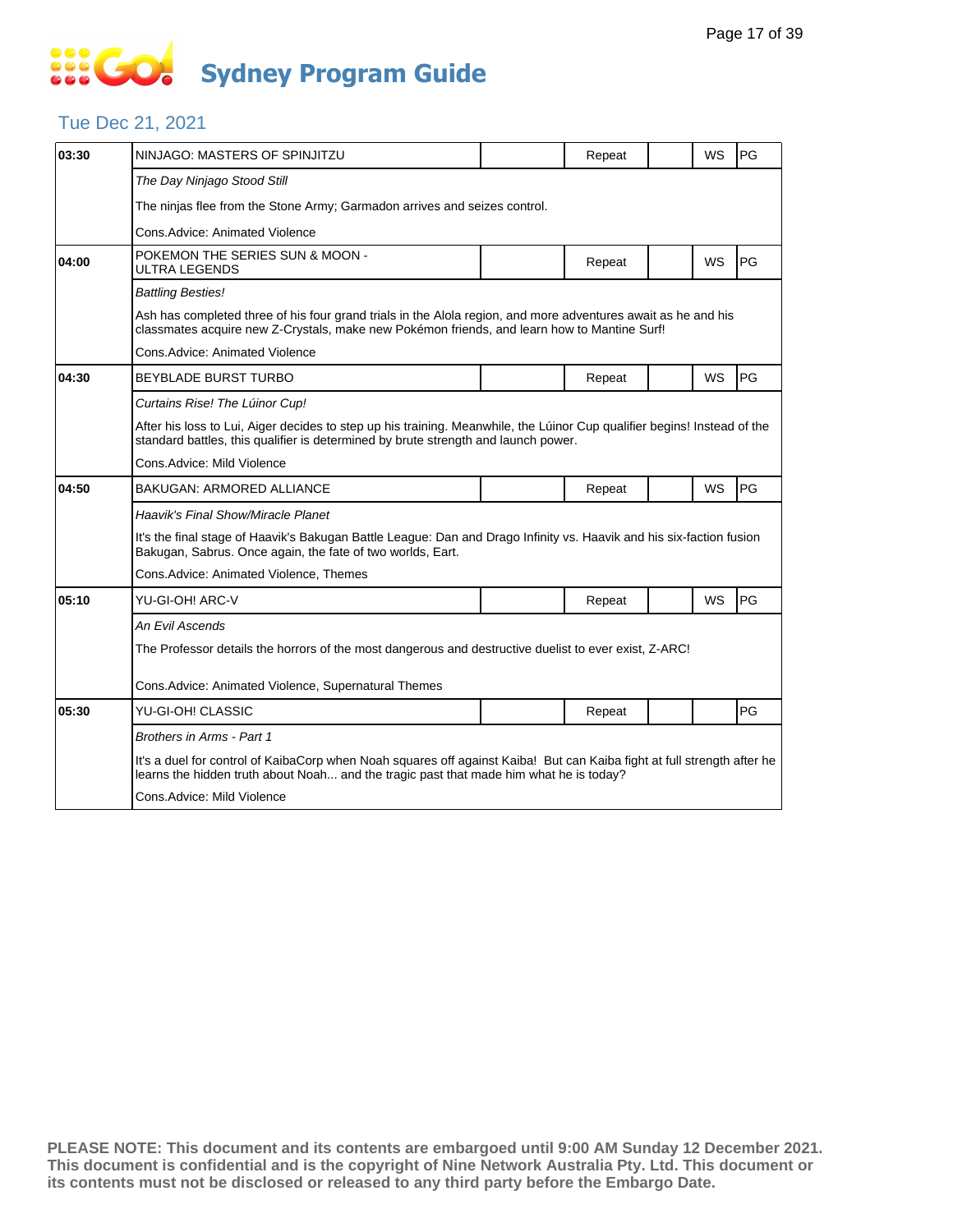### Wed Dec 22, 2021

| 06:00 | GIGANTOSAURUS                                                                                                                                                                                                                                                                                                                                                                              |           | Repeat |  | WS        | G           |  |  |  |  |
|-------|--------------------------------------------------------------------------------------------------------------------------------------------------------------------------------------------------------------------------------------------------------------------------------------------------------------------------------------------------------------------------------------------|-----------|--------|--|-----------|-------------|--|--|--|--|
|       | Giganto's Laugh/Treasure!                                                                                                                                                                                                                                                                                                                                                                  |           |        |  |           |             |  |  |  |  |
|       | Four curious young dinosaur friends explore the mystery of Gigantosaurus, the largest, fiercest dinosaur of all, as<br>they face their individual fears and work together to solve problems during their many adventures.                                                                                                                                                                  |           |        |  |           |             |  |  |  |  |
| 06:30 | POLLY POCKET                                                                                                                                                                                                                                                                                                                                                                               |           | Repeat |  | WS        | G           |  |  |  |  |
|       | The Legend of Panda Beach/Escape The Escape                                                                                                                                                                                                                                                                                                                                                |           |        |  |           |             |  |  |  |  |
|       | With her shrinking-powered magic locket around her neck and her friends by her side, Polly Pocket proves there's<br>no adventure too big for "tiny power!" Our pint-sized heroes use their unique point-of-view to help the neighbourhood<br>animals, conquer school assignments, and discover a big world full of fun.                                                                    |           |        |  |           |             |  |  |  |  |
| 07:00 | <b>BEYBLADE BURST TURBO</b>                                                                                                                                                                                                                                                                                                                                                                |           | Repeat |  | WS        | PG          |  |  |  |  |
|       | Transformation! Heat Salamander!                                                                                                                                                                                                                                                                                                                                                           |           |        |  |           |             |  |  |  |  |
|       | After witnessing the power of Fubuki's new Turbo Bey, Suoh turns to a mysterious family heirloom to create one of<br>his own. Suoh's resonance with Heat Salamander is both powerful and bone-chilling.                                                                                                                                                                                    |           |        |  |           |             |  |  |  |  |
|       | Cons.Advice: Mild Violence                                                                                                                                                                                                                                                                                                                                                                 |           |        |  |           |             |  |  |  |  |
| 07:30 | <b>BAKUGAN: GEOGAN RISING</b>                                                                                                                                                                                                                                                                                                                                                              |           | Repeat |  | WS        | <b>PG</b>   |  |  |  |  |
|       | Magnus of the Wild/Gate Card, Set!                                                                                                                                                                                                                                                                                                                                                         |           |        |  |           |             |  |  |  |  |
|       | Magnus is back with a newly found power, he's finally ready to take on Dan Kouzo in an ultimate showdown. The<br>only problem is it looks like no one told Magnus that Dan and Drago have disappeared, but Magnus came for a<br>battle, so the rest AB step in as his opponents.                                                                                                           |           |        |  |           |             |  |  |  |  |
|       | Cons.Advice: Animated Violence, Themes                                                                                                                                                                                                                                                                                                                                                     |           |        |  |           |             |  |  |  |  |
| 08:00 | SMASHHDOWN! - SEARCH FOR THE<br>G.O.A.T                                                                                                                                                                                                                                                                                                                                                    | Captioned |        |  | WS        | $\mathbf C$ |  |  |  |  |
|       | Cleopatra vs. Abraham Lincoln                                                                                                                                                                                                                                                                                                                                                              |           |        |  |           |             |  |  |  |  |
|       | It's USA vs. Egypt today as two great powers of human history go toe-to-toe in a battle for the history books. Can<br>Cleopatra scale the pyramid of victory? Or will it be Honest Abe who raises the stars and stripes in this one?                                                                                                                                                       |           |        |  |           |             |  |  |  |  |
| 08:30 | RICKY ZOOM                                                                                                                                                                                                                                                                                                                                                                                 |           | Repeat |  | <b>WS</b> | G           |  |  |  |  |
|       | Wheeloween/Zoom Encounters                                                                                                                                                                                                                                                                                                                                                                 |           |        |  |           |             |  |  |  |  |
|       | Little red rescue motorbike Ricky Zoom, along with his loyal and enthusiastic bike buddies Loop, Scootio and DJ,<br>race around the sports track, try new stunts at the park, and zoom into adventures.                                                                                                                                                                                    |           |        |  |           |             |  |  |  |  |
| 09:00 | LEGO FRIENDS HOLIDAY SPECIAL                                                                                                                                                                                                                                                                                                                                                               |           | Repeat |  | WS        | G           |  |  |  |  |
|       | LEGO Friends Holiday Special                                                                                                                                                                                                                                                                                                                                                               |           |        |  |           |             |  |  |  |  |
|       | After getting into a disagreement at the ice rink, our five friends split up and trek through a very snowy Heartlake City<br>to tackle some last-minute Holiday activities. When the storm worsens, and things don't go as planned, they find<br>themselves reunited and trapped in Andrea's old, spooky house, where they remember the importance of friendship<br>and the holiday spirit |           |        |  |           |             |  |  |  |  |
| 09:30 | TRUE AND THE RAINBOW KINGDOM                                                                                                                                                                                                                                                                                                                                                               |           | Repeat |  | WS        | G           |  |  |  |  |
|       | True's Birthday Party                                                                                                                                                                                                                                                                                                                                                                      |           |        |  |           |             |  |  |  |  |
|       | Fearless eight-year old guardian True uses wishes from the Wishing Tree to help protect the citizens of the colorful<br>land of the Rainbow Kingdom.                                                                                                                                                                                                                                       |           |        |  |           |             |  |  |  |  |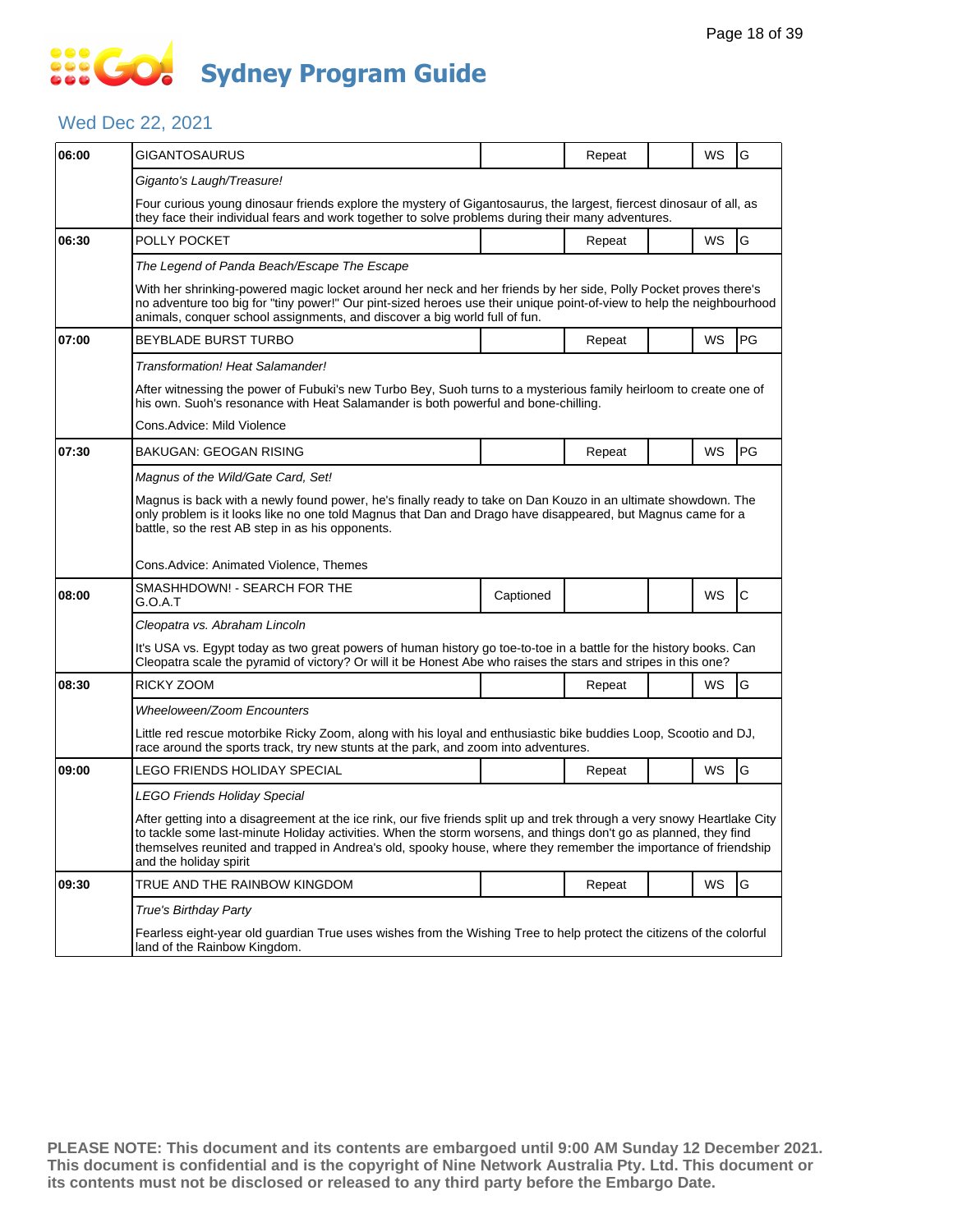### Wed Dec 22, 2021

| 10:00 | NINJAGO: MASTERS OF SPINJITZU                                                                                                                                                                                          |  | Repeat |  | WS        | PG |  |  |  |
|-------|------------------------------------------------------------------------------------------------------------------------------------------------------------------------------------------------------------------------|--|--------|--|-----------|----|--|--|--|
|       | The Last Voyage                                                                                                                                                                                                        |  |        |  |           |    |  |  |  |
|       | The group travels to the Dark Island in an attempt to restore the ninjas' elemental powers.                                                                                                                            |  |        |  |           |    |  |  |  |
|       | Cons.Advice: Animated Violence                                                                                                                                                                                         |  |        |  |           |    |  |  |  |
| 10:30 | POKEMON THE SERIES SUN & MOON -<br>ULTRA LEGENDS                                                                                                                                                                       |  | Repeat |  | WS        | PG |  |  |  |
|       | The Battlefield Of Truth And Love!                                                                                                                                                                                     |  |        |  |           |    |  |  |  |
|       | Ash has completed three of his four grand trials in the Alola region, and more adventures await as he and his<br>classmates acquire new Z-Crystals, make new Pokémon friends, and learn how to Mantine Surf!           |  |        |  |           |    |  |  |  |
|       | Cons.Advice: Animated Violence                                                                                                                                                                                         |  |        |  |           |    |  |  |  |
| 11:00 | THE TOM & JERRY SHOW                                                                                                                                                                                                   |  | Repeat |  | <b>WS</b> | G  |  |  |  |
|       | Costume Party Smarty/ Catching Some Z's/ You Are What You Eat                                                                                                                                                          |  |        |  |           |    |  |  |  |
|       | The iconic cat and mouse rivals are back in THE TOM AND JERRY SHOW, a fresh take on the classic series.                                                                                                                |  |        |  |           |    |  |  |  |
|       | Cons.Advice: Animated Violence                                                                                                                                                                                         |  |        |  |           |    |  |  |  |
| 11:30 | POWER RANGERS DINO CHARGE                                                                                                                                                                                              |  | Repeat |  | WS        | PG |  |  |  |
|       | Race to Rescue Christmas                                                                                                                                                                                               |  |        |  |           |    |  |  |  |
|       | When Poisandra steals Santa's Computer, it's up to the Rangers to get it back before Christmas is cancelled                                                                                                            |  |        |  |           |    |  |  |  |
|       | Cons. Advice: Stylised Violence                                                                                                                                                                                        |  |        |  |           |    |  |  |  |
| 12:00 | THE INCREDIBLE HULK                                                                                                                                                                                                    |  |        |  | WS        | PG |  |  |  |
|       | <b>The Disciple</b>                                                                                                                                                                                                    |  |        |  |           |    |  |  |  |
|       | David returns to master Li Sung, who has become ill and wants a promising student to take over his work.<br>Unfortunately, the young man is torn between the school and his work as a policeman.                       |  |        |  |           |    |  |  |  |
|       | Starring: Bill Bixby, Lou Ferrigno, Jack Colvin                                                                                                                                                                        |  |        |  |           |    |  |  |  |
|       | Cons.Advice: Themes, Some Violence                                                                                                                                                                                     |  |        |  |           |    |  |  |  |
| 13:00 | AIRWOLF                                                                                                                                                                                                                |  |        |  | WS        | PG |  |  |  |
|       | Fallen Angel                                                                                                                                                                                                           |  |        |  |           |    |  |  |  |
|       | Marella unofficially asks String and Dom to attempt a rescue mission when Archangel is captured by rival agents<br>and his wing of the Firm is disavowed. Hawke prepares to fly to the rescue, but he needs more crew. |  |        |  |           |    |  |  |  |
|       | Starring: Jan-Michael Vincent, Alex Cord, Ernest Borgnine                                                                                                                                                              |  |        |  |           |    |  |  |  |
|       | Cons.Advice: Themes, Some Violence                                                                                                                                                                                     |  |        |  |           |    |  |  |  |
| 14:00 | THE A-TEAM                                                                                                                                                                                                             |  | Repeat |  | WS        | PG |  |  |  |
|       | Pros And Cons                                                                                                                                                                                                          |  |        |  |           |    |  |  |  |
|       | The team investigates when a SWAT officer suspects his squad of crimes.                                                                                                                                                |  |        |  |           |    |  |  |  |
|       | Starring: George Peppard, Mr. T, Dwight Schultz                                                                                                                                                                        |  |        |  |           |    |  |  |  |
|       | Cons.Advice: Mild Violence                                                                                                                                                                                             |  |        |  |           |    |  |  |  |
|       |                                                                                                                                                                                                                        |  |        |  |           |    |  |  |  |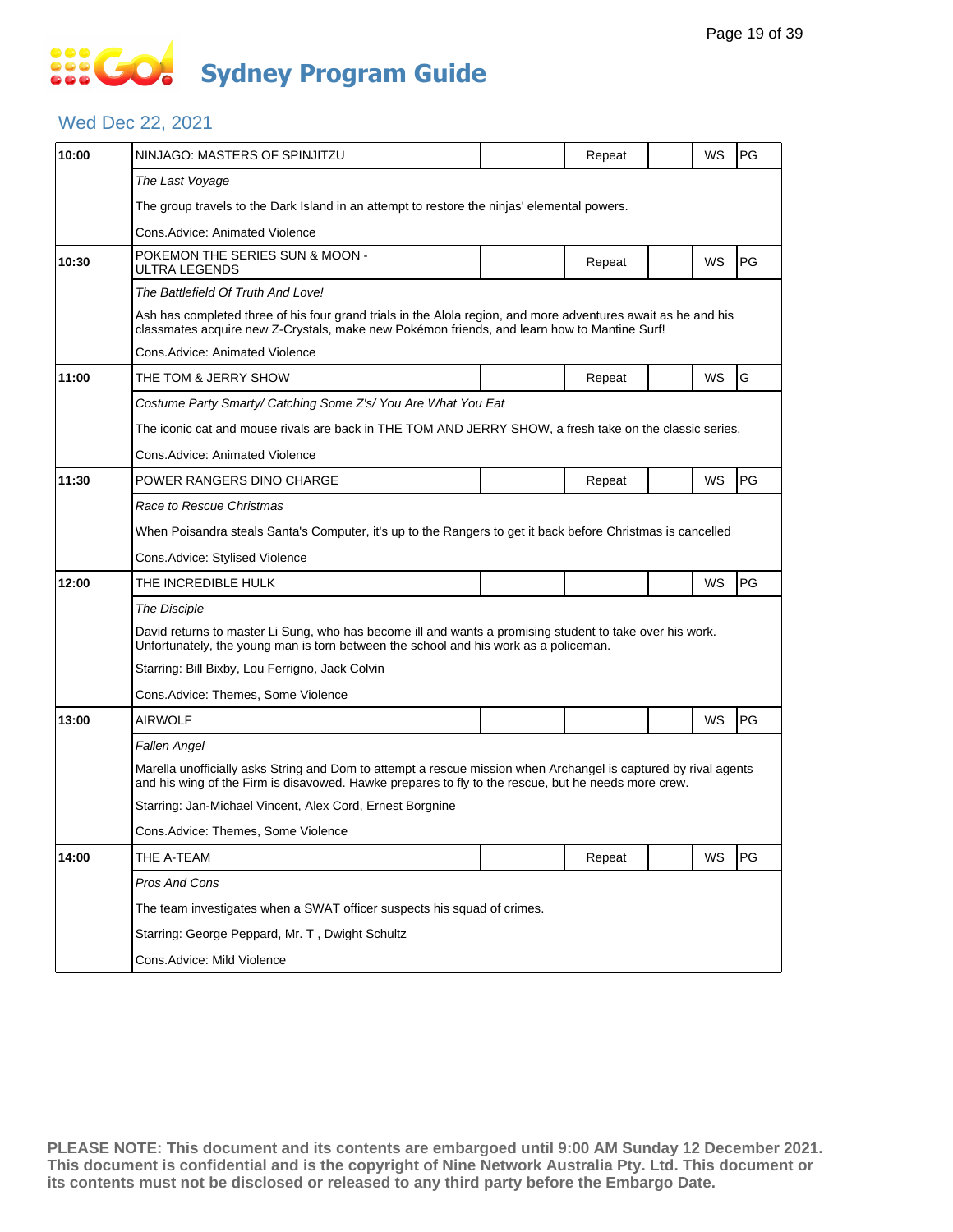# **... Go Sydney Program Guide**

### Wed Dec 22, 2021

| 15:00 | THE NANNY                                                                                                                                                                |           | Repeat |  | WS        | PG |  |  |  |
|-------|--------------------------------------------------------------------------------------------------------------------------------------------------------------------------|-----------|--------|--|-----------|----|--|--|--|
|       | Mommy And Mai                                                                                                                                                            |           |        |  |           |    |  |  |  |
|       | Mai Ling, the Cambodian girl Fran and Val adopted in high school is coming to New York to visit them.                                                                    |           |        |  |           |    |  |  |  |
|       | Starring: Fran Drescher, Charles Shaughnessy, Lauren Lane, Daniel Davis                                                                                                  |           |        |  |           |    |  |  |  |
| 15:30 | 3RD ROCK FROM THE SUN                                                                                                                                                    |           | Repeat |  | <b>WS</b> | PG |  |  |  |
|       | The Big Giant Head Returns Again, Part I                                                                                                                                 |           |        |  |           |    |  |  |  |
|       | The Big Giant Head returns to Earth and orders Dick to break up with Mary, and Tommy is chosen as valedictorian<br>of his class.                                         |           |        |  |           |    |  |  |  |
|       | Starring: John Lithgow, Jane Curtin, Kristen Johnston                                                                                                                    |           |        |  |           |    |  |  |  |
|       | Cons.Advice: Mild Coarse Language, Sexual References                                                                                                                     |           |        |  |           |    |  |  |  |
| 16:00 | THAT 70'S SHOW                                                                                                                                                           |           | Repeat |  | WS        | PG |  |  |  |
|       | When The Levee Breaks                                                                                                                                                    |           |        |  |           |    |  |  |  |
|       | After Donna's dad leaves town for the weekend, she and Eric practise being married; Eric later tells Red he is<br>engaged to Donna.                                      |           |        |  |           |    |  |  |  |
|       | Starring: Topher Grace, Laura Prepon, Mila Kunis, Ashton Kutcher                                                                                                         |           |        |  |           |    |  |  |  |
|       | Cons. Advice: Some Coarse Language, Sexual References, Drug References                                                                                                   |           |        |  |           |    |  |  |  |
| 16:30 | <b>MALCOLM IN THE MIDDLE</b>                                                                                                                                             | Captioned | Repeat |  | WS        | PG |  |  |  |
|       | Standee                                                                                                                                                                  |           |        |  |           |    |  |  |  |
|       | When Hal and the refuse collectors get into a trash-dumping war, Hal enlists Reese's help to sort the problem out<br>once and for all, but that can only mean trouble.   |           |        |  |           |    |  |  |  |
|       | Starring: Jane Kaczmarek, Bryan Cranston, Christopher Masterson, Frankie Muniz                                                                                           |           |        |  |           |    |  |  |  |
| 17:00 | <b>MALCOLM IN THE MIDDLE</b>                                                                                                                                             | Captioned | Repeat |  | WS        | PG |  |  |  |
|       | Pearl Harbour                                                                                                                                                            |           |        |  |           |    |  |  |  |
|       | Tired of the neighbours outdoing his decorations, Hal creates his own holiday that nobody can rival: Pearl Harbor<br>Day. Plus, Malcolm and Reese are having gay issues. |           |        |  |           |    |  |  |  |
|       | Starring: Jane Kaczmarek, Bryan Cranston, Christopher Masterson, Frankie Muniz                                                                                           |           |        |  |           |    |  |  |  |
|       | THE NANNY                                                                                                                                                                |           |        |  |           |    |  |  |  |
| 17:30 |                                                                                                                                                                          |           | Repeat |  | WS        | PG |  |  |  |
|       | <b>Fair Weather Fran</b>                                                                                                                                                 |           |        |  |           |    |  |  |  |
|       | Upset about Yetta's upcoming wedding, Fran is advised by Dr. Miller to focus her energy on new life projects.                                                            |           |        |  |           |    |  |  |  |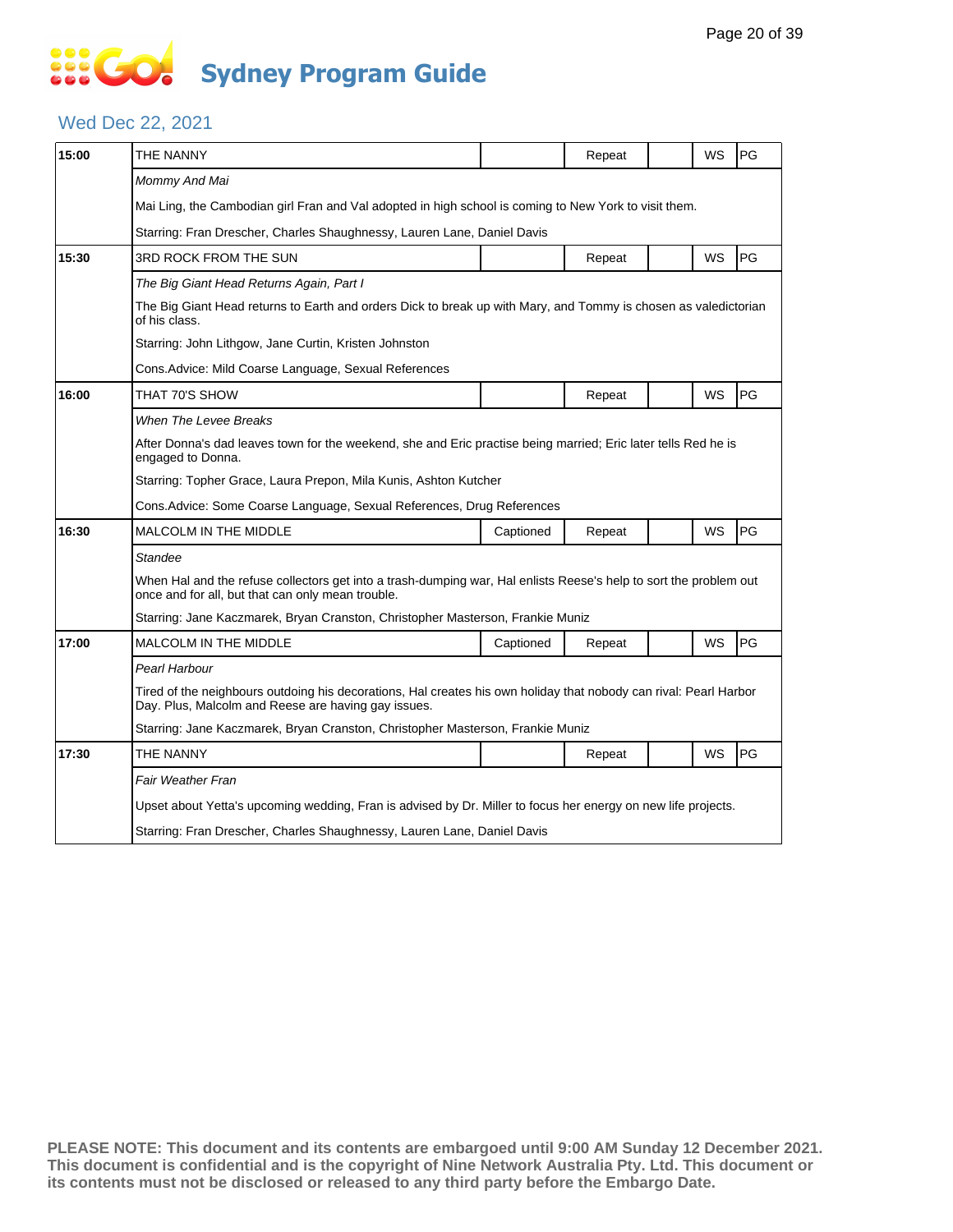### Wed Dec 22, 2021

| 18:00 | 3RD ROCK FROM THE SUN                                                                                                                                                                                     |      |           |        |  | WS | PG |  |  |  |
|-------|-----------------------------------------------------------------------------------------------------------------------------------------------------------------------------------------------------------|------|-----------|--------|--|----|----|--|--|--|
|       | The Big Giant Head Returns Again, Part II                                                                                                                                                                 |      |           |        |  |    |    |  |  |  |
|       | Dick is still coming to terms with the news that the Big Giant Head is his father and Tommy is sulking because Sally<br>has broken off his relationship with Alyssa.                                      |      |           |        |  |    |    |  |  |  |
|       | Starring: John Lithgow, Jane Curtin, Kristen Johnston                                                                                                                                                     |      |           |        |  |    |    |  |  |  |
|       | Cons. Advice: Mild Coarse Language, Sexual References                                                                                                                                                     |      |           |        |  |    |    |  |  |  |
| 18:30 | THAT 70'S SHOW                                                                                                                                                                                            |      |           |        |  | WS | PG |  |  |  |
|       | Whole Lotta Love                                                                                                                                                                                          |      |           |        |  |    |    |  |  |  |
|       | Red fires Eric from his job at Pricemart after hearing about his engagement. Elsewhere, Nina invites Fez to spend<br>the night with her.                                                                  |      |           |        |  |    |    |  |  |  |
|       | Starring: Topher Grace, Laura Prepon, Mila Kunis, Ashton Kutcher                                                                                                                                          |      |           |        |  |    |    |  |  |  |
|       | Cons.Advice: Some Coarse Language, Sexual References, Drug References                                                                                                                                     |      |           |        |  |    |    |  |  |  |
| 19:00 | YOUNG SHELDON                                                                                                                                                                                             |      | Captioned |        |  | WS | PG |  |  |  |
|       | A Virus, Heartbreak and a World of Possibilities                                                                                                                                                          |      |           |        |  |    |    |  |  |  |
|       | Sheldon is caught in a moral dilemma when offered a bootleg copy of a computer game he can't afford. Also, Mary<br>and Meemaw take Brenda out for girls' night while George Sr. and the guys watch Billy. |      |           |        |  |    |    |  |  |  |
|       | Starring: Iain Armitage, Zoe Perry, Lance Barber, Jim Parsons                                                                                                                                             |      |           |        |  |    |    |  |  |  |
|       | Cons.Advice: Themes                                                                                                                                                                                       |      |           |        |  |    |    |  |  |  |
| 19:30 | EVERYBODY LOVES RAYMOND                                                                                                                                                                                   |      |           |        |  | WS | PG |  |  |  |
|       | Ray's on TV                                                                                                                                                                                               |      |           |        |  |    |    |  |  |  |
|       | Ray is devastated when he discovers his family lied to him.                                                                                                                                               |      |           |        |  |    |    |  |  |  |
|       | Starring: Ray Romano, Patricia Heaton, Brad Garrett                                                                                                                                                       |      |           |        |  |    |    |  |  |  |
| 20:00 | EVERYBODY LOVES RAYMOND                                                                                                                                                                                   |      |           |        |  | WS | PG |  |  |  |
|       | Father Knows Least                                                                                                                                                                                        |      |           |        |  |    |    |  |  |  |
|       | Ray gets to use the "active technique" he and Debra learned in parenting class.                                                                                                                           |      |           |        |  |    |    |  |  |  |
|       | Starring: Ray Romano, Patricia Heaton, Brad Garrett                                                                                                                                                       |      |           |        |  |    |    |  |  |  |
| 20:30 | ACE VENTURA: WHEN NATURE CALLS                                                                                                                                                                            | 1995 | Captioned | Repeat |  | WS | PG |  |  |  |
|       | Ace Ventura: When Nature Calls                                                                                                                                                                            |      |           |        |  |    |    |  |  |  |
|       | Ace Ventura continues his pet sleuthing in the wilds of Africa as he tries to avert a tribal war by locating a kidnapped                                                                                  |      |           |        |  |    |    |  |  |  |
|       | sacred bat                                                                                                                                                                                                |      |           |        |  |    |    |  |  |  |
|       | Starring: Jim Carrey, Ian Mcneice, Simon Callow                                                                                                                                                           |      |           |        |  |    |    |  |  |  |
|       | Cons. Advice: Sexual References                                                                                                                                                                           |      |           |        |  |    |    |  |  |  |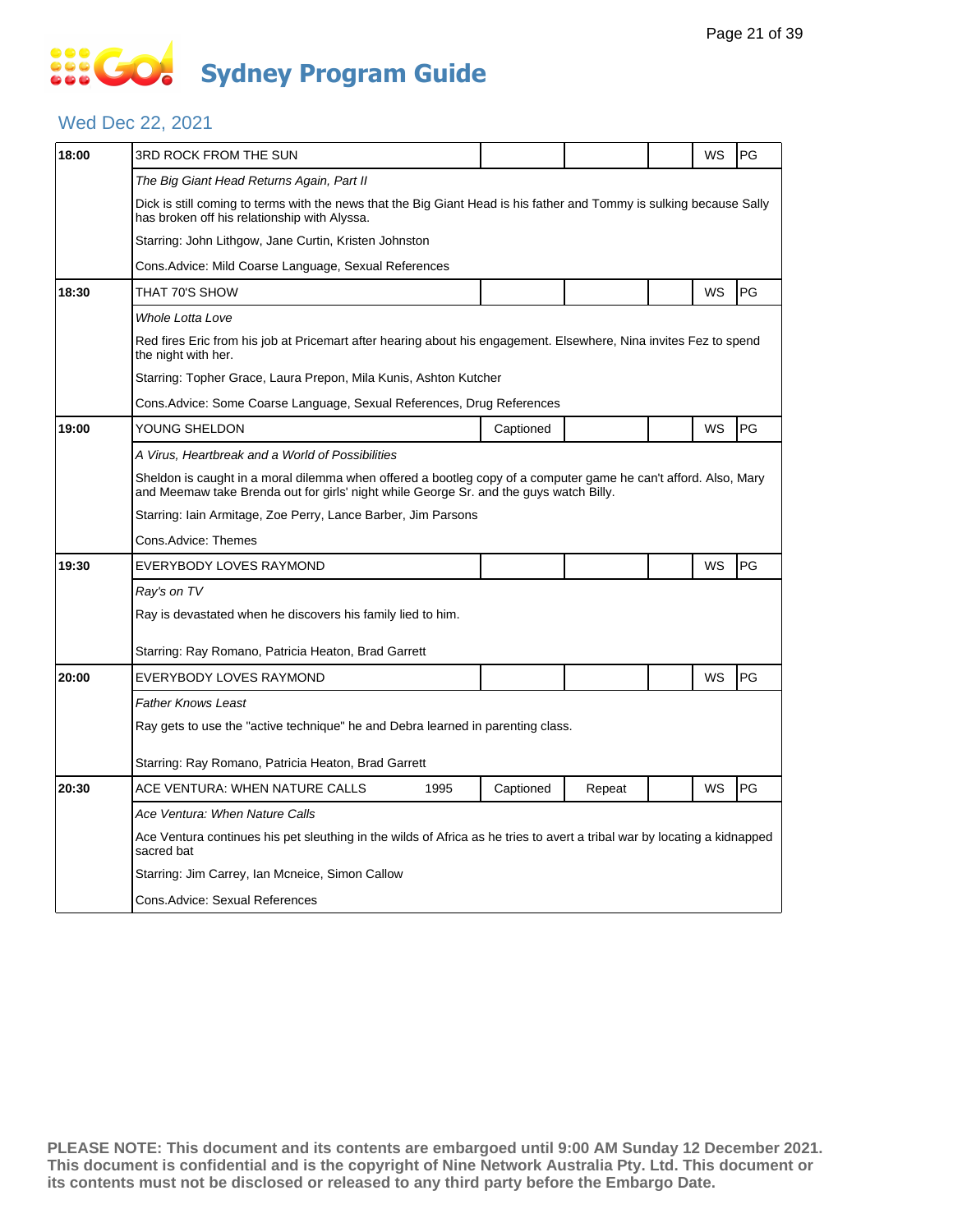### Wed Dec 22, 2021

| 22:20 | <b>FIST FIGHT</b>                                                                                                                                                                                                                                                                                                                                                                                                                                                                                          | 2017 | Captioned | Repeat |  | WS | <b>MA</b> |  |  |
|-------|------------------------------------------------------------------------------------------------------------------------------------------------------------------------------------------------------------------------------------------------------------------------------------------------------------------------------------------------------------------------------------------------------------------------------------------------------------------------------------------------------------|------|-----------|--------|--|----|-----------|--|--|
|       | <b>Fist Fight</b>                                                                                                                                                                                                                                                                                                                                                                                                                                                                                          |      |           |        |  |    |           |  |  |
|       | When one school teacher unwittingly causes another teacher's dismissal, he is challenged to an after-school fight.                                                                                                                                                                                                                                                                                                                                                                                         |      |           |        |  |    |           |  |  |
|       | Starring: Ice Cube, Charlie Day, Tracy Morgan, Jillian Bell                                                                                                                                                                                                                                                                                                                                                                                                                                                |      |           |        |  |    |           |  |  |
|       | Cons. Advice: Very Coarse Language, Some Violence, Drug Use, Sexual References                                                                                                                                                                                                                                                                                                                                                                                                                             |      |           |        |  |    |           |  |  |
| 00:10 | DESPERATE HOUSEWIVES                                                                                                                                                                                                                                                                                                                                                                                                                                                                                       |      |           |        |  | WS | M         |  |  |
|       | <b>Making The Connection</b>                                                                                                                                                                                                                                                                                                                                                                                                                                                                               |      |           |        |  |    |           |  |  |
|       | Susan discovers a thrilling (if dangerous) way to ease her guilt over her role in the death of Gaby's evil stepfather;<br>Gaby plans a sexy surprise for Carlos to help him regain his bedroom prowess; Bree discovers something in<br>Chuck's past; Lynette and Tom have a hard time denying their kids' outlandish requests as their marital woes<br>continue because neither wants to be seen as "the bad guy"; and Renee tries to win over hunky new neighbor Ben<br>by finding out what turns him on. |      |           |        |  |    |           |  |  |
|       | Starring: Teri Hatcher, Felicity Huffman, Marcia Cross                                                                                                                                                                                                                                                                                                                                                                                                                                                     |      |           |        |  |    |           |  |  |
|       | Cons. Advice: Mature Themes, Sexual References, Some Violence                                                                                                                                                                                                                                                                                                                                                                                                                                              |      |           |        |  |    |           |  |  |
| 01:10 | <b>DESPERATE HOUSEWIVES</b>                                                                                                                                                                                                                                                                                                                                                                                                                                                                                |      |           |        |  | WS | M         |  |  |
|       | Watch While I Revise The World                                                                                                                                                                                                                                                                                                                                                                                                                                                                             |      |           |        |  |    |           |  |  |
|       | Mike suspects that Susan and Carlos are having an affair because of their shared guilt over the killing of Gaby's<br>stepfather; Bree suspects that Chuck is investigating her; Lynette's sister arrives, and announces that she's<br>engaged; and Lee asks Renee to help his daughter, Jenny, buy her first bra, and feels frozen out when Renee and<br>Jenny bond.                                                                                                                                       |      |           |        |  |    |           |  |  |
|       | Starring: Teri Hatcher, Felicity Huffman, Marcia Cross                                                                                                                                                                                                                                                                                                                                                                                                                                                     |      |           |        |  |    |           |  |  |
|       | Cons. Advice: Mature Themes, Sexual References, Some Violence                                                                                                                                                                                                                                                                                                                                                                                                                                              |      |           |        |  |    |           |  |  |
| 02:10 | VANDERPUMP RULES                                                                                                                                                                                                                                                                                                                                                                                                                                                                                           |      |           | Repeat |  | WS | M         |  |  |
|       | Girls' Night in                                                                                                                                                                                                                                                                                                                                                                                                                                                                                            |      |           |        |  |    |           |  |  |
|       | Lisa Vanderpump balances her motherly instinct with her shrewd business sense to maintain control over the<br>restaurant's wild group of employees who are working at the eatery while pursuing their dreams.                                                                                                                                                                                                                                                                                              |      |           |        |  |    |           |  |  |
|       | Cons. Advice: Some Coarse Language, Sexual References                                                                                                                                                                                                                                                                                                                                                                                                                                                      |      |           |        |  |    |           |  |  |
| 03:00 | POWER RANGERS DINO CHARGE                                                                                                                                                                                                                                                                                                                                                                                                                                                                                  |      |           | Repeat |  | WS | PG        |  |  |
|       | Race to Rescue Christmas                                                                                                                                                                                                                                                                                                                                                                                                                                                                                   |      |           |        |  |    |           |  |  |
|       | When Poisandra steals Santa's Computer, it's up to the Rangers to get it back before Christmas is cancelled                                                                                                                                                                                                                                                                                                                                                                                                |      |           |        |  |    |           |  |  |
|       | Cons.Advice: Stylised Violence                                                                                                                                                                                                                                                                                                                                                                                                                                                                             |      |           |        |  |    |           |  |  |
| 03:30 | NINJAGO: MASTERS OF SPINJITZU                                                                                                                                                                                                                                                                                                                                                                                                                                                                              |      |           | Repeat |  | WS | PG        |  |  |
|       | The Last Voyage                                                                                                                                                                                                                                                                                                                                                                                                                                                                                            |      |           |        |  |    |           |  |  |
|       | The group travels to the Dark Island in an attempt to restore the ninjas' elemental powers.                                                                                                                                                                                                                                                                                                                                                                                                                |      |           |        |  |    |           |  |  |
|       | Cons.Advice: Animated Violence                                                                                                                                                                                                                                                                                                                                                                                                                                                                             |      |           |        |  |    |           |  |  |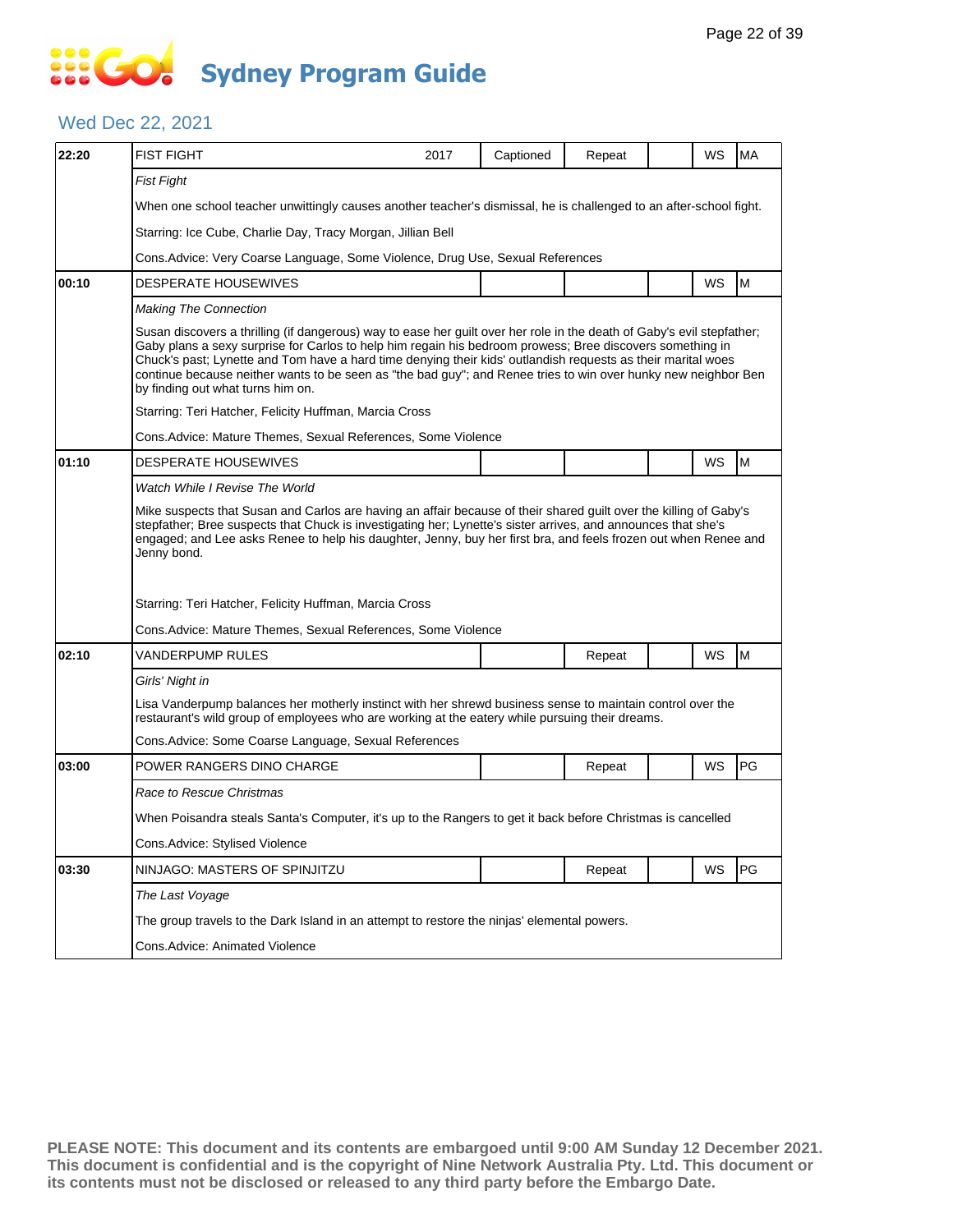## **... Go Sydney Program Guide**

### Wed Dec 22, 2021

| 04:00                      | POKEMON THE SERIES SUN & MOON -<br>ULTRA LEGENDS                                                                                                                                                                                                                                  |  | Repeat |  | WS        | PG        |  |  |  |
|----------------------------|-----------------------------------------------------------------------------------------------------------------------------------------------------------------------------------------------------------------------------------------------------------------------------------|--|--------|--|-----------|-----------|--|--|--|
|                            | The Battlefield Of Truth And Love!                                                                                                                                                                                                                                                |  |        |  |           |           |  |  |  |
|                            | Ash has completed three of his four grand trials in the Alola region, and more adventures await as he and his<br>classmates acquire new Z-Crystals, make new Pokémon friends, and learn how to Mantine Surf!                                                                      |  |        |  |           |           |  |  |  |
|                            | Cons.Advice: Animated Violence                                                                                                                                                                                                                                                    |  |        |  |           |           |  |  |  |
| 04:30                      | <b>BEYBLADE BURST TURBO</b>                                                                                                                                                                                                                                                       |  | Repeat |  | WS        | PG        |  |  |  |
|                            | Transformation! Heat Salamander!                                                                                                                                                                                                                                                  |  |        |  |           |           |  |  |  |
|                            | After witnessing the power of Fubuki's new Turbo Bey, Suoh turns to a mysterious family heirloom to create one of<br>his own. Suoh's resonance with Heat Salamander is both powerful and bone-chilling.                                                                           |  |        |  |           |           |  |  |  |
| Cons.Advice: Mild Violence |                                                                                                                                                                                                                                                                                   |  |        |  |           |           |  |  |  |
| 04:50                      | <b>BAKUGAN: GEOGAN RISING</b>                                                                                                                                                                                                                                                     |  | Repeat |  | <b>WS</b> | PG        |  |  |  |
|                            | Magnus of the Wild/Gate Card, Set!                                                                                                                                                                                                                                                |  |        |  |           |           |  |  |  |
|                            | Magnus is back with a newly found power, he's finally ready to take on Dan Kouzo in an ultimate showdown. The<br>only problem is it looks like no one told Magnus that Dan and Drago have disappeared, but Magnus came for a<br>battle, so the rest AB step in as his opponents.  |  |        |  |           |           |  |  |  |
|                            | Cons.Advice: Animated Violence, Themes                                                                                                                                                                                                                                            |  |        |  |           |           |  |  |  |
| 05:10                      | YU-GI-OH! ARC-V                                                                                                                                                                                                                                                                   |  | Repeat |  | <b>WS</b> | <b>PG</b> |  |  |  |
|                            | <b>Revival Zero</b>                                                                                                                                                                                                                                                               |  |        |  |           |           |  |  |  |
|                            | All is revealed when The Professor unveils how the four dimensions came to be!                                                                                                                                                                                                    |  |        |  |           |           |  |  |  |
|                            | Cons.Advice: Animated Violence, Supernatural Themes                                                                                                                                                                                                                               |  |        |  |           |           |  |  |  |
| 05:30                      | YU-GI-OH! CLASSIC                                                                                                                                                                                                                                                                 |  | Repeat |  |           | PG        |  |  |  |
|                            | Brothers in Arms - Part 2                                                                                                                                                                                                                                                         |  |        |  |           |           |  |  |  |
|                            | Noah's Shinato's Ark steals monsters into its keep to use as an impenetrable wall of servants! How can Kaiba hurt<br>Noah when Noah has an endless stream of monsters to protect himself with? And with every turn that passes,<br>Noah's secret strategy creeps to the forefront |  |        |  |           |           |  |  |  |
|                            | Cons.Advice: Mild Violence                                                                                                                                                                                                                                                        |  |        |  |           |           |  |  |  |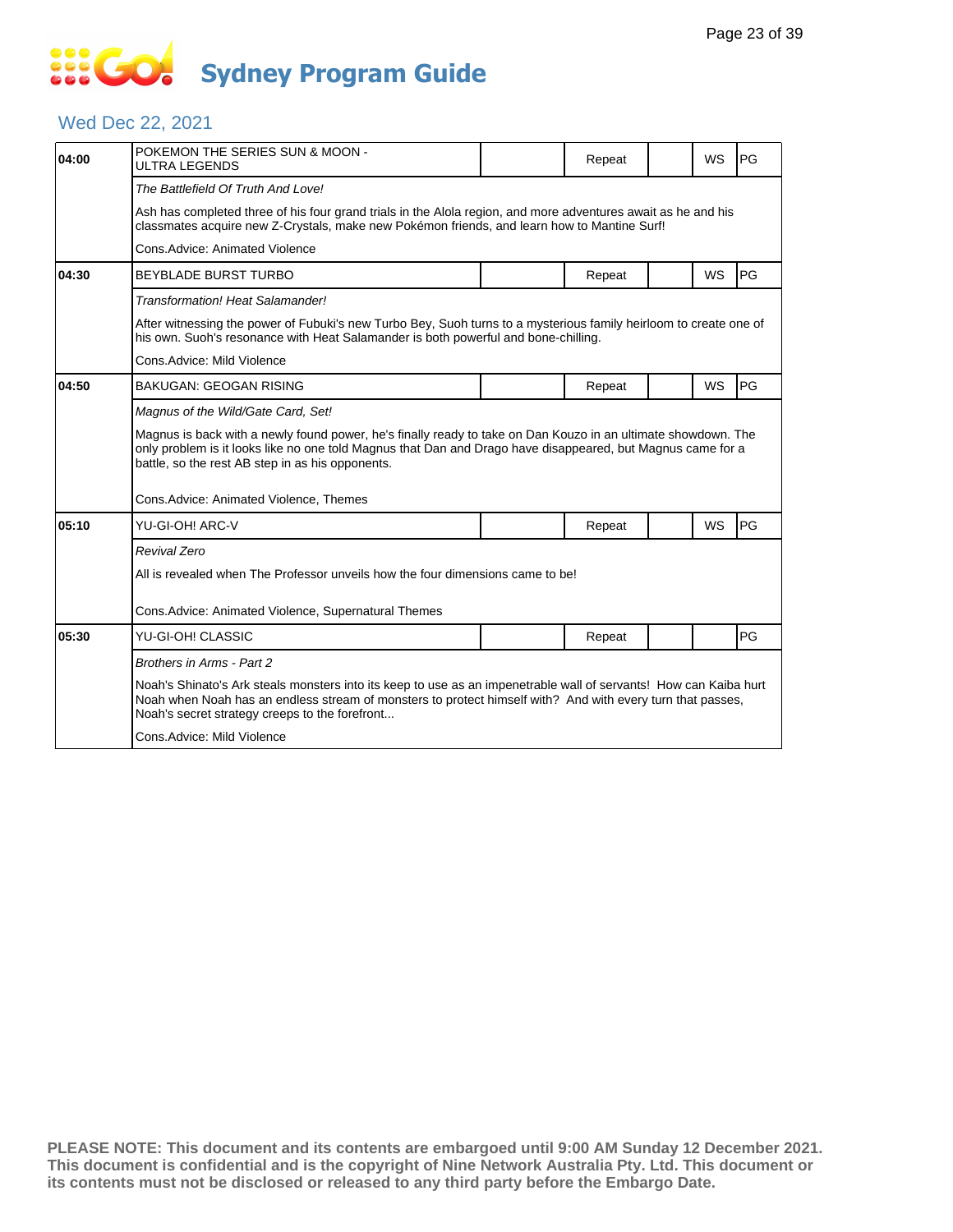### Thu Dec 23, 2021

| 06:00 | GIGANTOSAURUS                                                                                                                                                                                                                                                                                                           |                                                                                                                      | Repeat |  | WS        | G            |  |  |  |  |
|-------|-------------------------------------------------------------------------------------------------------------------------------------------------------------------------------------------------------------------------------------------------------------------------------------------------------------------------|----------------------------------------------------------------------------------------------------------------------|--------|--|-----------|--------------|--|--|--|--|
|       | Frozen Giganto/Dinosia                                                                                                                                                                                                                                                                                                  |                                                                                                                      |        |  |           |              |  |  |  |  |
|       | Four curious young dinosaur friends explore the mystery of Gigantosaurus, the largest, fiercest dinosaur of all, as<br>they face their individual fears and work together to solve problems during their many adventures.                                                                                               |                                                                                                                      |        |  |           |              |  |  |  |  |
| 06:30 | POLLY POCKET                                                                                                                                                                                                                                                                                                            |                                                                                                                      | Repeat |  | <b>WS</b> | G            |  |  |  |  |
|       | Lepre-Can't/Don't Judge A Bookworm By Its Cover                                                                                                                                                                                                                                                                         |                                                                                                                      |        |  |           |              |  |  |  |  |
|       | With her shrinking-powered magic locket around her neck and her friends by her side, Polly Pocket proves there's<br>no adventure too big for "tiny power!" Our pint-sized heroes use their unique point-of-view to help the neighbourhood<br>animals, conquer school assignments, and discover a big world full of fun. |                                                                                                                      |        |  |           |              |  |  |  |  |
| 07:00 | BEYBLADE BURST TURBO                                                                                                                                                                                                                                                                                                    |                                                                                                                      | Repeat |  | WS        | PG           |  |  |  |  |
|       | Swirling Inferno!                                                                                                                                                                                                                                                                                                       |                                                                                                                      |        |  |           |              |  |  |  |  |
|       | Toko draws Suoh in his first battle; Aiger meets a new competitor.                                                                                                                                                                                                                                                      |                                                                                                                      |        |  |           |              |  |  |  |  |
|       | Cons.Advice: Mild Violence                                                                                                                                                                                                                                                                                              |                                                                                                                      |        |  |           |              |  |  |  |  |
| 07:30 | BAKUGAN: GEOGAN RISING                                                                                                                                                                                                                                                                                                  |                                                                                                                      | Repeat |  | WS        | PG           |  |  |  |  |
|       | The Supreme Council/Drago's Challenge                                                                                                                                                                                                                                                                                   |                                                                                                                      |        |  |           |              |  |  |  |  |
|       | The Awesome Brawlers head to Vestroia to go find their friends Dan and Drago but the reunion is cut short by some<br>troubling news out of the Bakugan Supreme Council.                                                                                                                                                 |                                                                                                                      |        |  |           |              |  |  |  |  |
|       | Cons.Advice: Animated Violence, Themes                                                                                                                                                                                                                                                                                  |                                                                                                                      |        |  |           |              |  |  |  |  |
| 08:00 | SMASHHDOWN! - SEARCH FOR THE<br>G.O.A.T                                                                                                                                                                                                                                                                                 | Captioned                                                                                                            |        |  | WS        | $\mathsf{C}$ |  |  |  |  |
|       | Julius Caesar vs. Joan of Arc                                                                                                                                                                                                                                                                                           |                                                                                                                      |        |  |           |              |  |  |  |  |
|       | It's the military maestros eyeing each other off in today's showdown. With a place in tomorrow's Quarter Final on the<br>line, which of these Continental Conquerors can outflank their opponent today?                                                                                                                 |                                                                                                                      |        |  |           |              |  |  |  |  |
| 08:30 | RICKY ZOOM                                                                                                                                                                                                                                                                                                              |                                                                                                                      | Repeat |  | WS        | G            |  |  |  |  |
|       | Problem at Windshield Point/Two Wheel Justice                                                                                                                                                                                                                                                                           |                                                                                                                      |        |  |           |              |  |  |  |  |
|       | Little red rescue motorbike Ricky Zoom, along with his loyal and enthusiastic bike buddies Loop, Scootio and DJ,<br>race around the sports track, try new stunts at the park, and zoom into adventures.                                                                                                                 |                                                                                                                      |        |  |           |              |  |  |  |  |
| 09:00 | CARE BEARS: UNLOCK THE MAGIC                                                                                                                                                                                                                                                                                            |                                                                                                                      | Repeat |  | <b>WS</b> | G            |  |  |  |  |
|       | Unlock the Magic: The Beginning                                                                                                                                                                                                                                                                                         |                                                                                                                      |        |  |           |              |  |  |  |  |
|       | The discovery of an ancient, lost gateway leads the Care Bears to begin an extended mission the Silver Lining, a<br>realm of natural wonders and comical creatures in the clouds beyond the borders of Care-A-Lot.                                                                                                      |                                                                                                                      |        |  |           |              |  |  |  |  |
| 09:30 | TRUE AND THE RAINBOW KINGDOM                                                                                                                                                                                                                                                                                            |                                                                                                                      | Repeat |  | <b>WS</b> | lG           |  |  |  |  |
|       | Happy Hearts Day                                                                                                                                                                                                                                                                                                        |                                                                                                                      |        |  |           |              |  |  |  |  |
|       | land of the Rainbow Kingdom.                                                                                                                                                                                                                                                                                            | Fearless eight-year old guardian True uses wishes from the Wishing Tree to help protect the citizens of the colorful |        |  |           |              |  |  |  |  |
| 10:00 | NINJAGO: MASTERS OF SPINJITZU                                                                                                                                                                                                                                                                                           |                                                                                                                      | Repeat |  | WS        | PG           |  |  |  |  |
|       | The Island Of Darkness                                                                                                                                                                                                                                                                                                  |                                                                                                                      |        |  |           |              |  |  |  |  |
|       | The ninjas harness their elemental powers and concentrate them onto Lloyd.                                                                                                                                                                                                                                              |                                                                                                                      |        |  |           |              |  |  |  |  |
|       | Cons.Advice: Animated Violence                                                                                                                                                                                                                                                                                          |                                                                                                                      |        |  |           |              |  |  |  |  |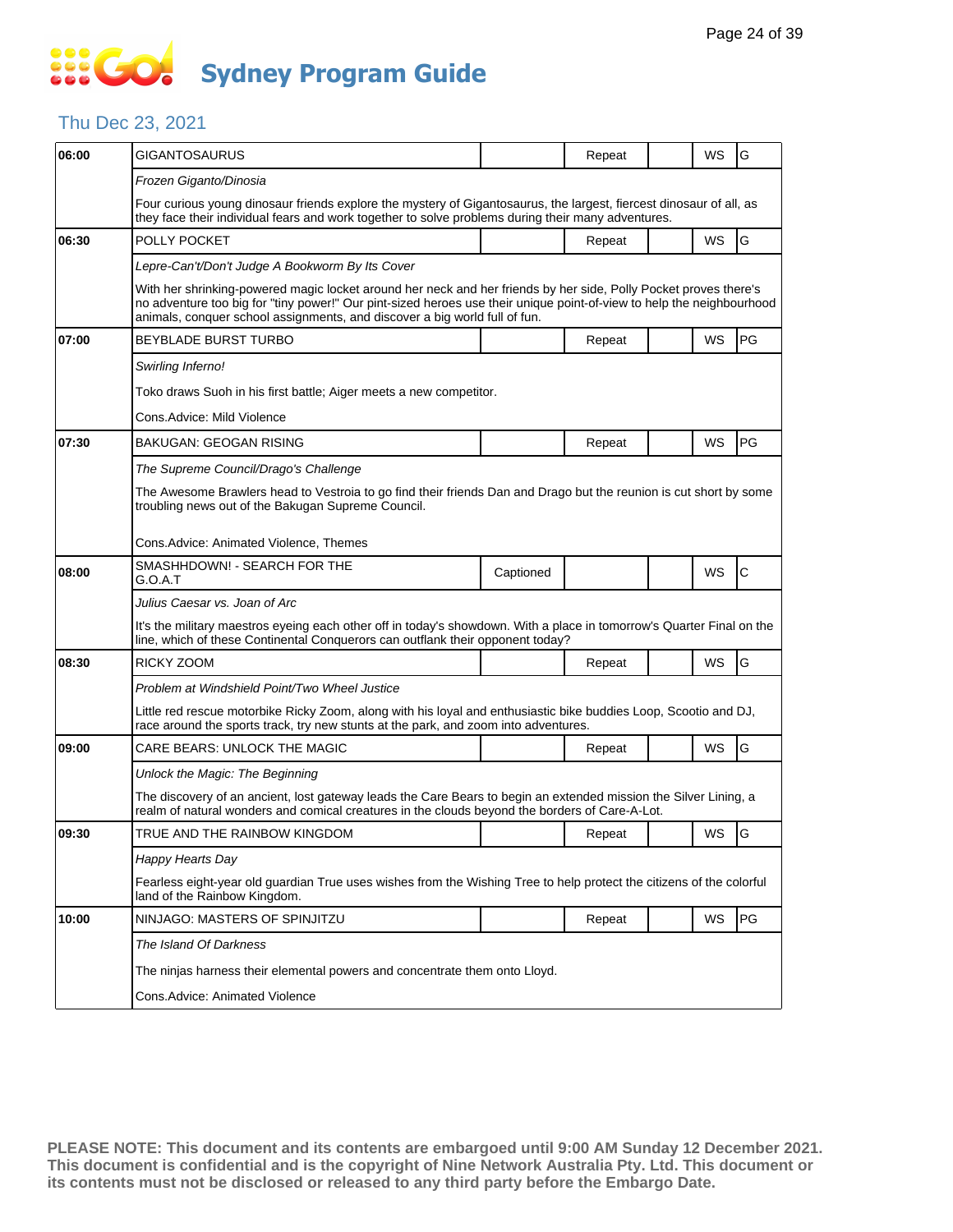### Thu Dec 23, 2021

| 10:30 | POKEMON THE SERIES SUN & MOON -<br>ULTRA LEGENDS                                                                                                                                                                          |  | Repeat |  | WS | PG |  |  |  |
|-------|---------------------------------------------------------------------------------------------------------------------------------------------------------------------------------------------------------------------------|--|--------|--|----|----|--|--|--|
|       | Imitation Is The Sincerest Form Of Strategy!                                                                                                                                                                              |  |        |  |    |    |  |  |  |
|       | Ash has completed three of his four grand trials in the Alola region, and more adventures await as he and his<br>classmates acquire new Z-Crystals, make new Pokémon friends, and learn how to Mantine Surf!              |  |        |  |    |    |  |  |  |
|       | Cons.Advice: Animated Violence                                                                                                                                                                                            |  |        |  |    |    |  |  |  |
| 11:00 | THE TOM & JERRY SHOW                                                                                                                                                                                                      |  | Repeat |  | WS | G  |  |  |  |
|       | Eagle Eye Jerry/ Not My Tyke/ A Head For Science                                                                                                                                                                          |  |        |  |    |    |  |  |  |
|       | The iconic cat and mouse rivals are back in THE TOM AND JERRY SHOW, a fresh take on the classic series.                                                                                                                   |  |        |  |    |    |  |  |  |
|       | Cons.Advice: Animated Violence                                                                                                                                                                                            |  |        |  |    |    |  |  |  |
| 11:30 | POWER RANGERS DINO SUPER CHARGE                                                                                                                                                                                           |  | Repeat |  | WS | PG |  |  |  |
|       | <b>Here Comes Heximas</b>                                                                                                                                                                                                 |  |        |  |    |    |  |  |  |
|       | When the Power Rangers receive mysterious Secret Santa gifts, they uncover an evil plot to ruin Christmas.                                                                                                                |  |        |  |    |    |  |  |  |
|       | Cons.Advice: Stylised Violence                                                                                                                                                                                            |  |        |  |    |    |  |  |  |
| 12:00 | THE INCREDIBLE HULK                                                                                                                                                                                                       |  |        |  | WS | PG |  |  |  |
|       | No Escape                                                                                                                                                                                                                 |  |        |  |    |    |  |  |  |
|       | David 'Baron' is arrested as a vagrant but manages to escape along side a mental patient who thinks he's Ernest<br>Hemmingway. Feeling guilty, David has to track the man down before he hurts himself or his loved ones. |  |        |  |    |    |  |  |  |
|       | Starring: Bill Bixby, Lou Ferrigno, Jack Colvin                                                                                                                                                                           |  |        |  |    |    |  |  |  |
|       | Cons.Advice: Themes, Some Violence                                                                                                                                                                                        |  |        |  |    |    |  |  |  |
| 13:00 | <b>AIRWOLF</b>                                                                                                                                                                                                            |  |        |  | WS | PG |  |  |  |
|       | HX1                                                                                                                                                                                                                       |  |        |  |    |    |  |  |  |
|       | A helicopter prototype that may rival Airwolf is stolen and String thinks his brother is involved. A piece of machinery<br>called the HX1 causes extensive damage during a raid of the Dasco Aircraft Corporation.        |  |        |  |    |    |  |  |  |
|       | Starring: Jan-Michael Vincent, Alex Cord, Ernest Borgnine                                                                                                                                                                 |  |        |  |    |    |  |  |  |
|       | Cons.Advice: Themes, Some Violence                                                                                                                                                                                        |  |        |  |    |    |  |  |  |
| 14:00 | THE A-TEAM                                                                                                                                                                                                                |  | Repeat |  | WS | PG |  |  |  |
|       | A Small And Deadly War                                                                                                                                                                                                    |  |        |  |    |    |  |  |  |
|       | The A-Team helps a small-town sheriff fend off a vengeful motorcycle gang.                                                                                                                                                |  |        |  |    |    |  |  |  |
|       | Starring: George Peppard, Mr. T, Dwight Schultz                                                                                                                                                                           |  |        |  |    |    |  |  |  |
|       | Cons.Advice: Mild Violence                                                                                                                                                                                                |  |        |  |    |    |  |  |  |
| 15:00 | THE NANNY                                                                                                                                                                                                                 |  | Repeat |  | WS | PG |  |  |  |
|       | Fair Weather Fran                                                                                                                                                                                                         |  |        |  |    |    |  |  |  |
|       | Upset about Yetta's upcoming wedding, Fran is advised by Dr. Miller to focus her energy on new life projects.                                                                                                             |  |        |  |    |    |  |  |  |
|       | Starring: Fran Drescher, Charles Shaughnessy, Lauren Lane, Daniel Davis                                                                                                                                                   |  |        |  |    |    |  |  |  |
|       |                                                                                                                                                                                                                           |  |        |  |    |    |  |  |  |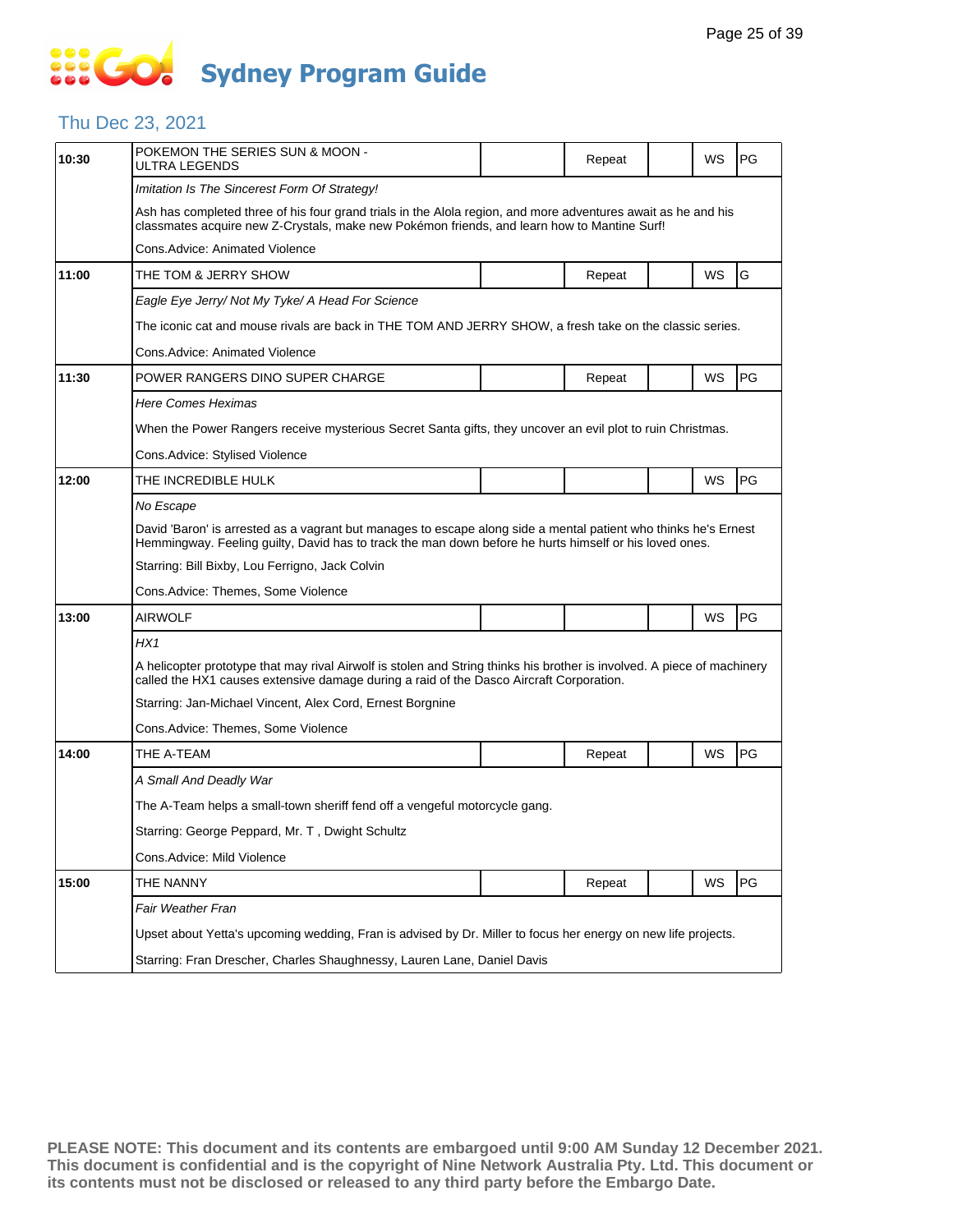# **... Go Sydney Program Guide**

### Thu Dec 23, 2021

| 15:30 | 3RD ROCK FROM THE SUN                                                                                                                                                |           | Repeat |  | <b>WS</b> | PG |  |  |  |
|-------|----------------------------------------------------------------------------------------------------------------------------------------------------------------------|-----------|--------|--|-----------|----|--|--|--|
|       | The Big Giant Head Returns Again, Part II                                                                                                                            |           |        |  |           |    |  |  |  |
|       | Dick is still coming to terms with the news that the Big Giant Head is his father and Tommy is sulking because Sally<br>has broken off his relationship with Alyssa. |           |        |  |           |    |  |  |  |
|       | Starring: John Lithgow, Jane Curtin, Kristen Johnston                                                                                                                |           |        |  |           |    |  |  |  |
|       | Cons.Advice: Mild Coarse Language, Sexual References                                                                                                                 |           |        |  |           |    |  |  |  |
| 16:00 | THAT 70'S SHOW                                                                                                                                                       |           | Repeat |  | WS        | PG |  |  |  |
|       | Whole Lotta Love                                                                                                                                                     |           |        |  |           |    |  |  |  |
|       | Red fires Eric from his job at Pricemart after hearing about his engagement. Elsewhere, Nina invites Fez to spend<br>the night with her.                             |           |        |  |           |    |  |  |  |
|       | Starring: Topher Grace, Laura Prepon, Mila Kunis, Ashton Kutcher                                                                                                     |           |        |  |           |    |  |  |  |
|       | Cons. Advice: Some Coarse Language, Sexual References, Drug References                                                                                               |           |        |  |           |    |  |  |  |
| 16:30 | <b>MALCOLM IN THE MIDDLE</b>                                                                                                                                         | Captioned | Repeat |  | WS        | PG |  |  |  |
|       | Kitty's Back                                                                                                                                                         |           |        |  |           |    |  |  |  |
|       | Kitty returns and asks Lois for help getting Kitty's estranged husband back; Francis comes home and puts Dewey<br>through the torturous "Brotherhood Initiation."    |           |        |  |           |    |  |  |  |
|       | Starring: Jane Kaczmarek, Bryan Cranston, Christopher Masterson, Frankie Muniz                                                                                       |           |        |  |           |    |  |  |  |
| 17:00 | <b>MALCOLM IN THE MIDDLE</b>                                                                                                                                         | Captioned | Repeat |  | WS        | PG |  |  |  |
|       | Hal's Christmas Gift                                                                                                                                                 |           |        |  |           |    |  |  |  |
|       | The family's skint, so it's handmade gifts for all this year. When the boys produce amazing presents, Hal panics, and<br>resorts to fraud to get something special.  |           |        |  |           |    |  |  |  |
|       | Starring: Jane Kaczmarek, Bryan Cranston, Christopher Masterson, Frankie Muniz                                                                                       |           |        |  |           |    |  |  |  |
| 17:30 | THE NANNY                                                                                                                                                            |           | Repeat |  | WS        | PG |  |  |  |
|       | <b>Educating Fran</b>                                                                                                                                                |           |        |  |           |    |  |  |  |
|       | Fran goes to Maggie's school to have a word with her Philosophy teacher and ends up developing a crush on him.                                                       |           |        |  |           |    |  |  |  |
|       | Starring: Fran Drescher, Charles Shaughnessy, Lauren Lane, Daniel Davis                                                                                              |           |        |  |           |    |  |  |  |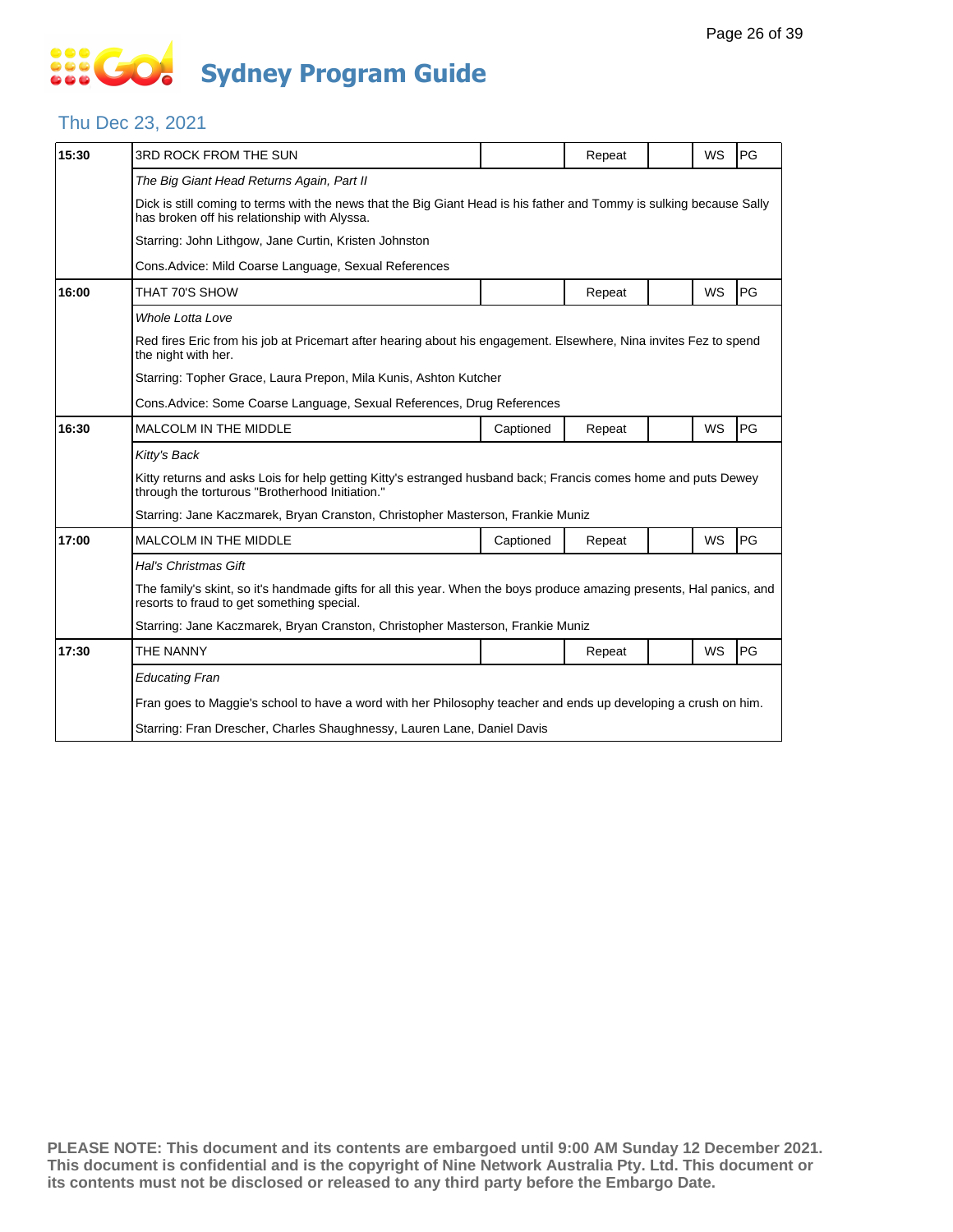### Thu Dec 23, 2021

| 18:00 | 3RD ROCK FROM THE SUN                                                                                                                                                                                                                                                                                                                                                                                                          |      |           |        |  | WS | PG |  |  |
|-------|--------------------------------------------------------------------------------------------------------------------------------------------------------------------------------------------------------------------------------------------------------------------------------------------------------------------------------------------------------------------------------------------------------------------------------|------|-----------|--------|--|----|----|--|--|
|       | Les Liaisons Dickgereuses                                                                                                                                                                                                                                                                                                                                                                                                      |      |           |        |  |    |    |  |  |
|       | Mary's sister donates a new campus wing that will block Mary's beautiful office view, and Sally and Harry<br>accidentally launch a gang war.                                                                                                                                                                                                                                                                                   |      |           |        |  |    |    |  |  |
|       | Starring: John Lithgow, Jane Curtin, Kristen Johnston                                                                                                                                                                                                                                                                                                                                                                          |      |           |        |  |    |    |  |  |
|       | Cons.Advice: Sexual References                                                                                                                                                                                                                                                                                                                                                                                                 |      |           |        |  |    |    |  |  |
| 18:30 | THAT 70'S SHOW                                                                                                                                                                                                                                                                                                                                                                                                                 |      |           |        |  | WS | PG |  |  |
|       | The Battle of Evermore                                                                                                                                                                                                                                                                                                                                                                                                         |      |           |        |  |    |    |  |  |
|       | Rivals try to best Red and Eric in a father-son, Paul Bunyan competition.                                                                                                                                                                                                                                                                                                                                                      |      |           |        |  |    |    |  |  |
|       | Starring: Topher Grace, Laura Prepon, Mila Kunis, Ashton Kutcher                                                                                                                                                                                                                                                                                                                                                               |      |           |        |  |    |    |  |  |
|       | Cons. Advice: Some Coarse Language, Sexual References, Drug References                                                                                                                                                                                                                                                                                                                                                         |      |           |        |  |    |    |  |  |
| 19:00 | YOUNG SHELDON                                                                                                                                                                                                                                                                                                                                                                                                                  |      | Captioned |        |  | WS | PG |  |  |
|       | A Second Prodigy and the Hottest Tips for Pouty Lips                                                                                                                                                                                                                                                                                                                                                                           |      |           |        |  |    |    |  |  |
|       | Sheldon finds himself at odds with Paige once again when she considers enrolling at East Texas Tech. Also, Mary<br>seeks June's advice when looking for a change.                                                                                                                                                                                                                                                              |      |           |        |  |    |    |  |  |
|       | Starring: Iain Armitage, Zoe Perry, Lance Barber, Jim Parsons                                                                                                                                                                                                                                                                                                                                                                  |      |           |        |  |    |    |  |  |
| 19:30 | DR SEUSS' HOW THE GRINCH STOLE<br>CHRISTMAS                                                                                                                                                                                                                                                                                                                                                                                    | 2000 | Captioned | Repeat |  | WS | G  |  |  |
|       | Dr Seuss' How the Grinch Stole Christmas                                                                                                                                                                                                                                                                                                                                                                                       |      |           |        |  |    |    |  |  |
|       | On the outskirts of Whoville, there lives a green, revenge-seeking Grinch who plans on ruining the Christmas holiday<br>for all of the citizens of the town.                                                                                                                                                                                                                                                                   |      |           |        |  |    |    |  |  |
|       | Starring: Jim Carrey, Taylor Momsen, Jeffrey Tambor                                                                                                                                                                                                                                                                                                                                                                            |      |           |        |  |    |    |  |  |
| 21:35 | <b>FOUR HOLIDAYS</b>                                                                                                                                                                                                                                                                                                                                                                                                           | 2008 | Captioned | Repeat |  | WS | M  |  |  |
|       | Four Holidays                                                                                                                                                                                                                                                                                                                                                                                                                  |      |           |        |  |    |    |  |  |
|       | When upscale, happily unmarried San Francisco couple Kate and Brad find themselves grounded by fog on<br>Christmas morning, their exotic vacation plans go out the window. Out of obligation - and unable to escape - they<br>trudge to not one, not two, but four relative-choked festivities, increasingly mortified to find childhood fears raised,<br>adolescent wounds reopened and their very future together uncertain. |      |           |        |  |    |    |  |  |
|       | Starring: Vince Vaughn, Reese Witherspoon, Sissy Spacek, Jon Voight                                                                                                                                                                                                                                                                                                                                                            |      |           |        |  |    |    |  |  |
|       | Cons.Advice: Sexual References                                                                                                                                                                                                                                                                                                                                                                                                 |      |           |        |  |    |    |  |  |
| 23:20 | YOUNG SHELDON                                                                                                                                                                                                                                                                                                                                                                                                                  |      | Captioned | Repeat |  | WS | PG |  |  |
|       | A Second Prodigy and the Hottest Tips for Pouty Lips                                                                                                                                                                                                                                                                                                                                                                           |      |           |        |  |    |    |  |  |
|       | Sheldon finds himself at odds with Paige once again when she considers enrolling at East Texas Tech. Also, Mary<br>seeks June's advice when looking for a change.                                                                                                                                                                                                                                                              |      |           |        |  |    |    |  |  |
|       | Starring: Iain Armitage, Zoe Perry, Lance Barber, Jim Parsons                                                                                                                                                                                                                                                                                                                                                                  |      |           |        |  |    |    |  |  |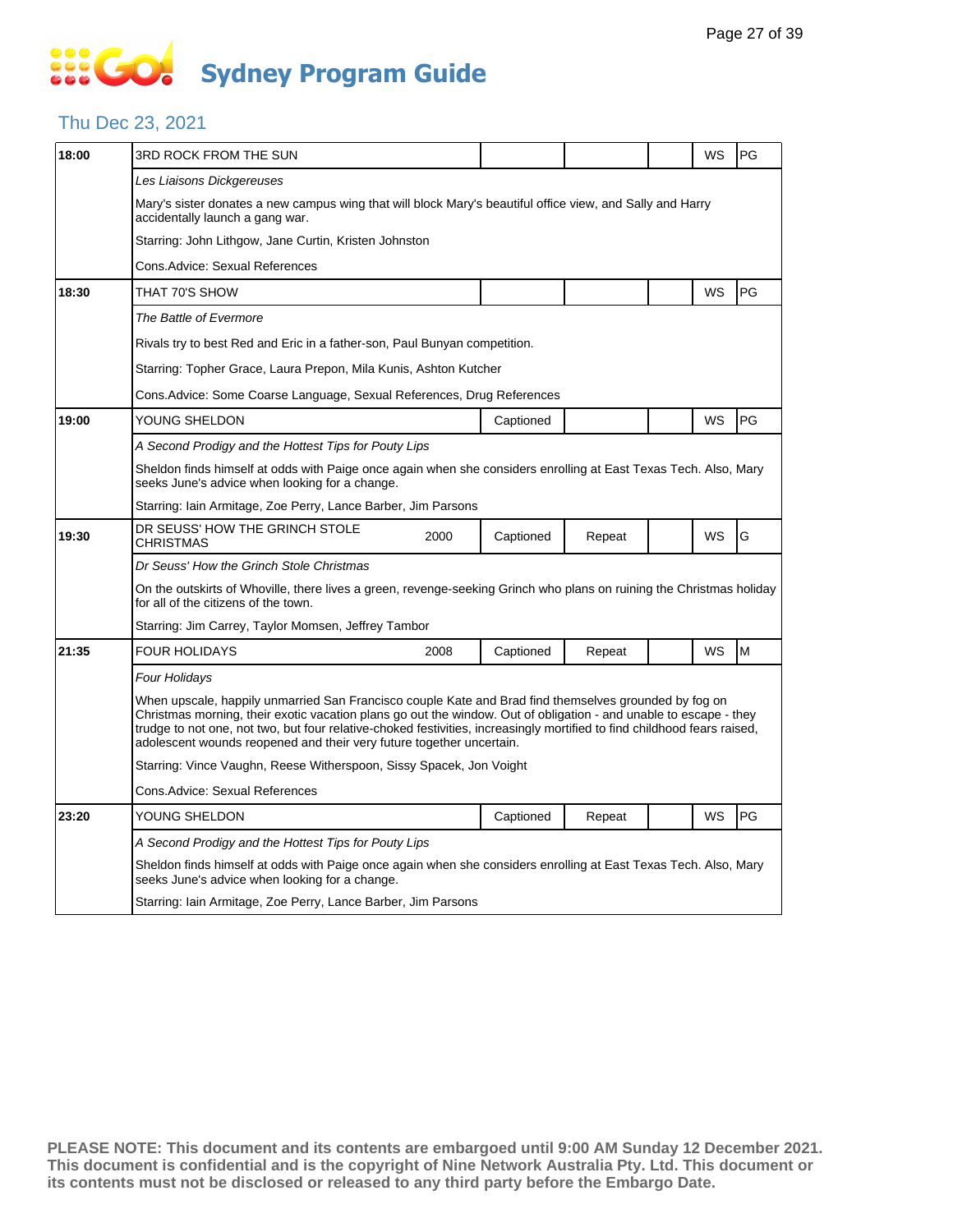### Thu Dec 23, 2021

| 23:45 | 3RD ROCK FROM THE SUN                                                                                                                                                                                                                                                                                                                                                                                                        |  | Repeat |  | WS | PG |  |  |  |
|-------|------------------------------------------------------------------------------------------------------------------------------------------------------------------------------------------------------------------------------------------------------------------------------------------------------------------------------------------------------------------------------------------------------------------------------|--|--------|--|----|----|--|--|--|
|       | Les Liaisons Dickgereuses                                                                                                                                                                                                                                                                                                                                                                                                    |  |        |  |    |    |  |  |  |
|       | Mary's sister donates a new campus wing that will block Mary's beautiful office view, and Sally and Harry<br>accidentally launch a gang war.                                                                                                                                                                                                                                                                                 |  |        |  |    |    |  |  |  |
|       | Starring: John Lithgow, Jane Curtin, Kristen Johnston                                                                                                                                                                                                                                                                                                                                                                        |  |        |  |    |    |  |  |  |
|       | Cons. Advice: Sexual References                                                                                                                                                                                                                                                                                                                                                                                              |  |        |  |    |    |  |  |  |
| 00:15 | <b>DESPERATE HOUSEWIVES</b>                                                                                                                                                                                                                                                                                                                                                                                                  |  |        |  | WS | M  |  |  |  |
|       | School Of Hard Knocks                                                                                                                                                                                                                                                                                                                                                                                                        |  |        |  |    |    |  |  |  |
|       | Gaby seeks to get even with the volunteer who banishes her to a faraway parking lot when she breaks school rules<br>by dropping off Juanita in front of the building; Bree discovers that Danielle's new business might not be as<br>wholesome as she thought; Lynette begins to suspect that Tom is dating; and Susan tries to cope with her guilt by<br>taking an art class with a no-nonsense instructor.                 |  |        |  |    |    |  |  |  |
|       | Starring: Teri Hatcher, Felicity Huffman, Marcia Cross                                                                                                                                                                                                                                                                                                                                                                       |  |        |  |    |    |  |  |  |
|       | Cons. Advice: Mature Themes, Sexual References, Some Violence                                                                                                                                                                                                                                                                                                                                                                |  |        |  |    |    |  |  |  |
| 01:15 | <b>DESPERATE HOUSEWIVES</b>                                                                                                                                                                                                                                                                                                                                                                                                  |  |        |  | WS | M  |  |  |  |
|       | The Art Of Making Art                                                                                                                                                                                                                                                                                                                                                                                                        |  |        |  |    |    |  |  |  |
|       | Susan's art teacher, Andre wants his students, Susan included, to disrobe in class; Bree's soup attracts the wrong<br>type of clientele to the homeless shelter serving it; Renee takes a reluctant Lynette to a singles bar; volunteers don't<br>take kindly to Gaby's lackadaisical approach to her duties as PTA president; and Carlos hits rock bottom when his<br>guilt over Gaby's stepfather's killing overtakes him. |  |        |  |    |    |  |  |  |
|       | Starring: Teri Hatcher, Felicity Huffman, Marcia Cross                                                                                                                                                                                                                                                                                                                                                                       |  |        |  |    |    |  |  |  |
|       | Cons. Advice: Mature Themes, Sexual References, Some Violence                                                                                                                                                                                                                                                                                                                                                                |  |        |  |    |    |  |  |  |
| 02:10 | VANDERPUMP RULES                                                                                                                                                                                                                                                                                                                                                                                                             |  | Repeat |  | WS | M  |  |  |  |
|       | A Housewarming Divided                                                                                                                                                                                                                                                                                                                                                                                                       |  |        |  |    |    |  |  |  |
|       | Lisa Vanderpump balances her motherly instinct with her shrewd business sense to maintain control over the<br>restaurant's wild group of employees who are working at the eatery while pursuing their dreams.                                                                                                                                                                                                                |  |        |  |    |    |  |  |  |
|       | Cons. Advice: Some Coarse Language, Sexual References                                                                                                                                                                                                                                                                                                                                                                        |  |        |  |    |    |  |  |  |
| 03:00 | POWER RANGERS DINO SUPER CHARGE                                                                                                                                                                                                                                                                                                                                                                                              |  | Repeat |  | WS | PG |  |  |  |
|       | Here Comes Heximas                                                                                                                                                                                                                                                                                                                                                                                                           |  |        |  |    |    |  |  |  |
|       | When the Power Rangers receive mysterious Secret Santa gifts, they uncover an evil plot to ruin Christmas.                                                                                                                                                                                                                                                                                                                   |  |        |  |    |    |  |  |  |
|       | Cons.Advice: Stylised Violence                                                                                                                                                                                                                                                                                                                                                                                               |  |        |  |    |    |  |  |  |
| 03:30 | NINJAGO: MASTERS OF SPINJITZU                                                                                                                                                                                                                                                                                                                                                                                                |  | Repeat |  | WS | PG |  |  |  |
|       | The Island Of Darkness                                                                                                                                                                                                                                                                                                                                                                                                       |  |        |  |    |    |  |  |  |
|       | The ninjas harness their elemental powers and concentrate them onto Lloyd.                                                                                                                                                                                                                                                                                                                                                   |  |        |  |    |    |  |  |  |
|       | Cons.Advice: Animated Violence                                                                                                                                                                                                                                                                                                                                                                                               |  |        |  |    |    |  |  |  |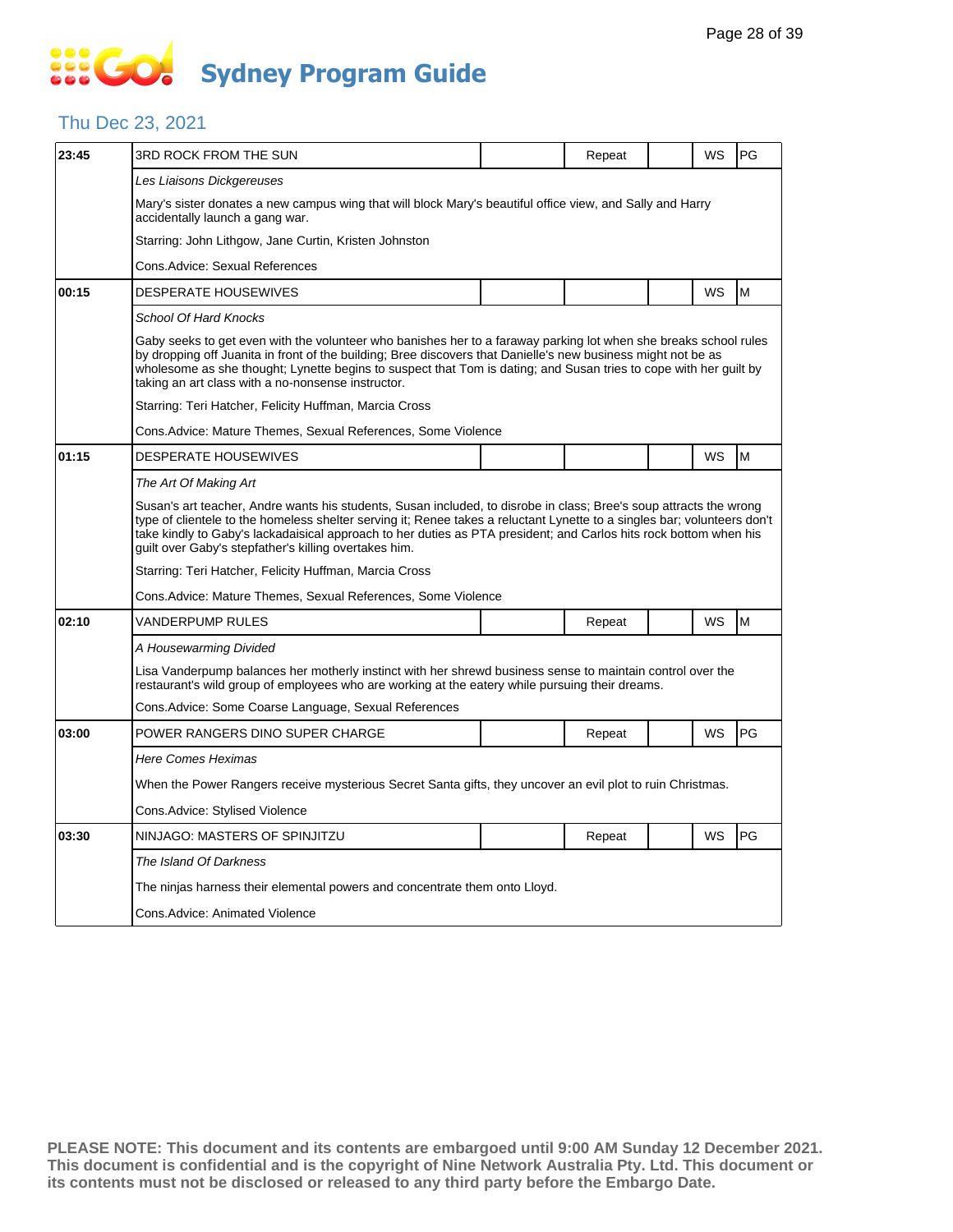# **... Go Sydney Program Guide**

### Thu Dec 23, 2021

| 04:00 | POKEMON THE SERIES SUN & MOON -<br><b>ULTRA LEGENDS</b>                                                                                                                                                                                                                                  |  | Repeat |  | <b>WS</b> | PG        |  |  |
|-------|------------------------------------------------------------------------------------------------------------------------------------------------------------------------------------------------------------------------------------------------------------------------------------------|--|--------|--|-----------|-----------|--|--|
|       | Imitation Is The Sincerest Form Of Strategy!                                                                                                                                                                                                                                             |  |        |  |           |           |  |  |
|       | Ash has completed three of his four grand trials in the Alola region, and more adventures await as he and his<br>classmates acquire new Z-Crystals, make new Pokémon friends, and learn how to Mantine Surf!                                                                             |  |        |  |           |           |  |  |
|       | Cons. Advice: Animated Violence                                                                                                                                                                                                                                                          |  |        |  |           |           |  |  |
| 04:30 | <b>BEYBLADE BURST TURBO</b>                                                                                                                                                                                                                                                              |  | Repeat |  | WS        | <b>PG</b> |  |  |
|       | Swirling Inferno!                                                                                                                                                                                                                                                                        |  |        |  |           |           |  |  |
|       | Toko draws Suoh in his first battle; Aiger meets a new competitor.                                                                                                                                                                                                                       |  |        |  |           |           |  |  |
|       | Cons.Advice: Mild Violence                                                                                                                                                                                                                                                               |  |        |  |           |           |  |  |
| 04:50 | <b>BAKUGAN: GEOGAN RISING</b>                                                                                                                                                                                                                                                            |  | Repeat |  | <b>WS</b> | PG        |  |  |
|       | The Supreme Council/Drago's Challenge                                                                                                                                                                                                                                                    |  |        |  |           |           |  |  |
|       | The Awesome Brawlers head to Vestroia to go find their friends Dan and Drago but the reunion is cut short by some<br>troubling news out of the Bakugan Supreme Council.                                                                                                                  |  |        |  |           |           |  |  |
|       | Cons.Advice: Animated Violence, Themes                                                                                                                                                                                                                                                   |  |        |  |           |           |  |  |
| 05:10 | YU-GI-OH! ARC-V                                                                                                                                                                                                                                                                          |  | Repeat |  | WS        | PG        |  |  |
|       | <b>What Lurks Beneath</b>                                                                                                                                                                                                                                                                |  |        |  |           |           |  |  |
|       | The Professor is determined to defeat Yuya – but will beating Yuya actually be good for the fate of mankind?                                                                                                                                                                             |  |        |  |           |           |  |  |
|       | Cons. Advice: Animated Violence, Supernatural Themes                                                                                                                                                                                                                                     |  |        |  |           |           |  |  |
|       |                                                                                                                                                                                                                                                                                          |  |        |  |           |           |  |  |
| 05:30 | YU-GI-OH! CLASSIC                                                                                                                                                                                                                                                                        |  | Repeat |  |           | PG        |  |  |
|       | Brothers in Arms - Part 3                                                                                                                                                                                                                                                                |  |        |  |           |           |  |  |
|       | Kaiba's about to finish off Noah, but Mokuba protects Noah from his final blow! Will Kaiba not forgive this treachery<br>and sacrifice his beloved brother in exchange for freedom from Noah's cyber prison, or will the brotherly bond<br>remain unbreakable under rocky circumstances? |  |        |  |           |           |  |  |
|       | Cons.Advice: Mild Violence                                                                                                                                                                                                                                                               |  |        |  |           |           |  |  |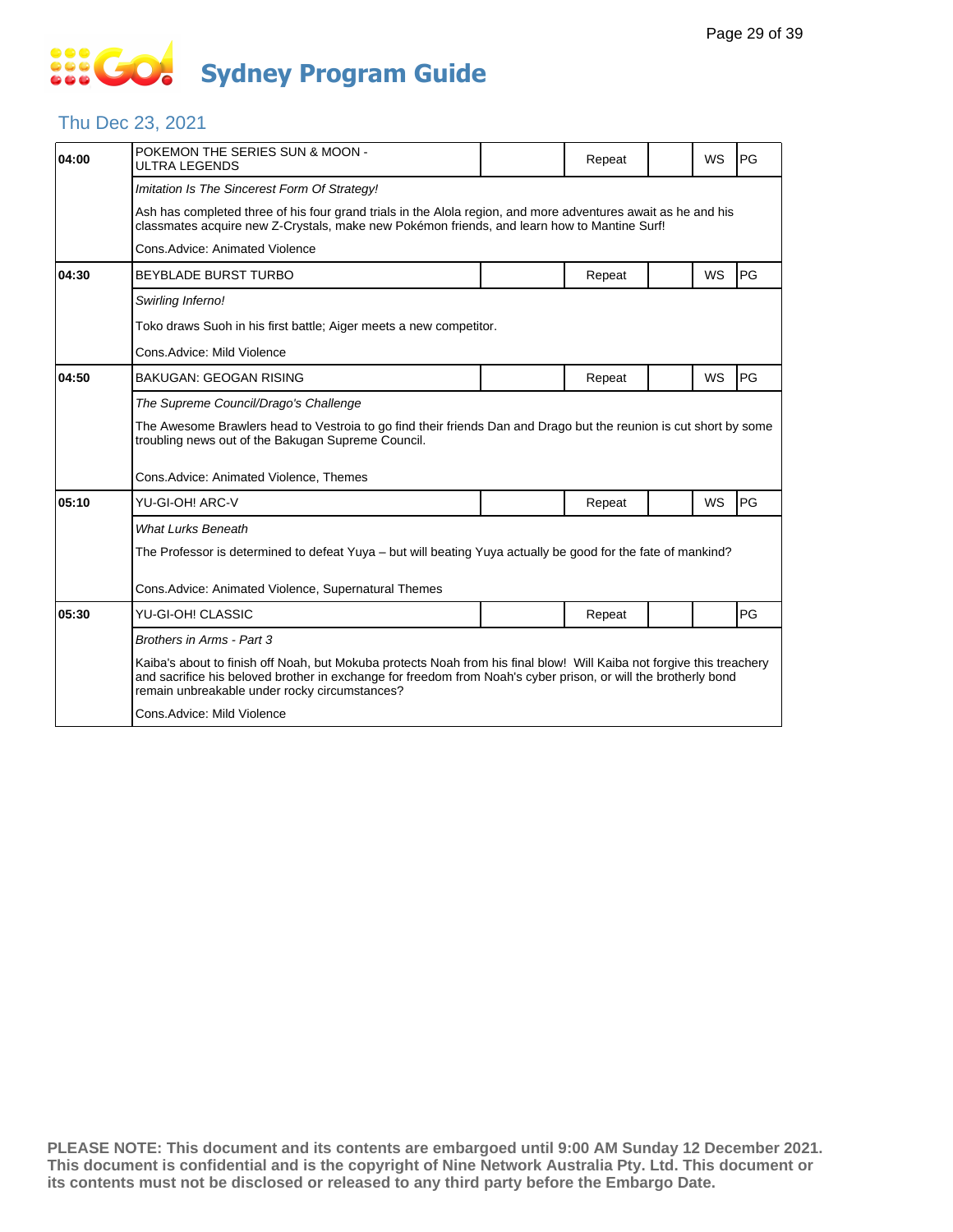## SSE GO **Sydney Program Guide**

#### Fri Dec 24, 2021

| 06:00 | GIGANTOSAURUS                                                                                                                                                                                                                                                                                                                                                                              |           | Repeat |  | WS        | G            |  |  |  |
|-------|--------------------------------------------------------------------------------------------------------------------------------------------------------------------------------------------------------------------------------------------------------------------------------------------------------------------------------------------------------------------------------------------|-----------|--------|--|-----------|--------------|--|--|--|
|       | Invisi-Bill/Patchy Sees the Light                                                                                                                                                                                                                                                                                                                                                          |           |        |  |           |              |  |  |  |
|       | Four curious young dinosaur friends explore the mystery of Gigantosaurus, the largest, fiercest dinosaur of all, as                                                                                                                                                                                                                                                                        |           |        |  |           |              |  |  |  |
|       | they face their individual fears and work together to solve problems during their many adventures.                                                                                                                                                                                                                                                                                         |           |        |  |           |              |  |  |  |
| 06:30 | POLLY POCKET                                                                                                                                                                                                                                                                                                                                                                               |           | Repeat |  | WS        | G            |  |  |  |
|       | Sherlocket Holmes/Shani Like A Star                                                                                                                                                                                                                                                                                                                                                        |           |        |  |           |              |  |  |  |
|       | With her shrinking-powered magic locket around her neck and her friends by her side, Polly Pocket proves there's<br>no adventure too big for "tiny power!" Our pint-sized heroes use their unique point-of-view to help the neighbourhood<br>animals, conquer school assignments, and discover a big world full of fun.                                                                    |           |        |  |           |              |  |  |  |
| 07:00 | <b>BEYBLADE BURST TURBO</b>                                                                                                                                                                                                                                                                                                                                                                |           | Repeat |  | WS        | PG           |  |  |  |
|       | Achilles vs Roktavor!                                                                                                                                                                                                                                                                                                                                                                      |           |        |  |           |              |  |  |  |
|       | Before their quarterfinal battle, Hae-jin takes Aiger and Can'n to a secret training spot.                                                                                                                                                                                                                                                                                                 |           |        |  |           |              |  |  |  |
|       | Cons.Advice: Mild Violence                                                                                                                                                                                                                                                                                                                                                                 |           |        |  |           |              |  |  |  |
| 07:30 | <b>BAKUGAN: GEOGAN RISING</b>                                                                                                                                                                                                                                                                                                                                                              |           | Repeat |  | WS        | PG           |  |  |  |
|       | Drago Joins the Supreme Council/Find the Triplets!                                                                                                                                                                                                                                                                                                                                         |           |        |  |           |              |  |  |  |
|       | Lightning and Ferascal run into a little trouble when they upset a golden Bakugan, Apolyon. After a heated chase, a<br>Bakugan brawl breaks out. Things look grim for Lightning and Ferascal, that is until they summon their Geogan:<br>Montrapod.                                                                                                                                        |           |        |  |           |              |  |  |  |
|       | Cons.Advice: Animated Violence, Themes                                                                                                                                                                                                                                                                                                                                                     |           |        |  |           |              |  |  |  |
| 08:00 | SMASHHDOWN! - SEARCH FOR THE<br>G.O.A.T                                                                                                                                                                                                                                                                                                                                                    | Captioned |        |  | WS        | $\mathsf{C}$ |  |  |  |
|       | Julius Caesar vs. Cleopatra                                                                                                                                                                                                                                                                                                                                                                |           |        |  |           |              |  |  |  |
|       | Old flames are looking to extinguish each other's title ambitions as Caesar takes on Cleopatra today. With plenty of<br>history between them, who can write a new chapter with a famous victory in this one?                                                                                                                                                                               |           |        |  |           |              |  |  |  |
| 08:30 | RICKY ZOOM                                                                                                                                                                                                                                                                                                                                                                                 |           | Repeat |  | <b>WS</b> | G            |  |  |  |
|       | Shining/SantaCycle Down                                                                                                                                                                                                                                                                                                                                                                    |           |        |  |           |              |  |  |  |
|       | Little red rescue motorbike Ricky Zoom, along with his loyal and enthusiastic bike buddies Loop, Scootio and DJ,<br>race around the sports track, try new stunts at the park, and zoom into adventures.                                                                                                                                                                                    |           |        |  |           |              |  |  |  |
| 09:00 | <b>CARE BEARS: UNLOCK THE MAGIC</b>                                                                                                                                                                                                                                                                                                                                                        |           | Repeat |  | WS        | G            |  |  |  |
|       | A Patch of Perturbed Petunias/Nobody's Perfect                                                                                                                                                                                                                                                                                                                                             |           |        |  |           |              |  |  |  |
|       | Share fears she's losing her ability as a problem-solver and peacemaker when she can't calm a squabble between a<br>group of Whiffles and a flower bed of Perturbed Petunias.                                                                                                                                                                                                              |           |        |  |           |              |  |  |  |
| 09:30 | TRUE AND THE RAINBOW KINGDOM                                                                                                                                                                                                                                                                                                                                                               |           | Repeat |  | WS        | G            |  |  |  |
|       | The Big Green Bounce!                                                                                                                                                                                                                                                                                                                                                                      |           |        |  |           |              |  |  |  |
|       | Fearless eight-year old guardian True uses wishes from the Wishing Tree to help protect the citizens of the colorful<br>land of the Rainbow Kingdom.                                                                                                                                                                                                                                       |           |        |  |           |              |  |  |  |
| 10:00 | LEGO FRIENDS HOLIDAY SPECIAL                                                                                                                                                                                                                                                                                                                                                               |           | Repeat |  | WS        | G            |  |  |  |
|       | LEGO Friends Holiday Special                                                                                                                                                                                                                                                                                                                                                               |           |        |  |           |              |  |  |  |
|       | After getting into a disagreement at the ice rink, our five friends split up and trek through a very snowy Heartlake City<br>to tackle some last-minute Holiday activities. When the storm worsens, and things don't go as planned, they find<br>themselves reunited and trapped in Andrea's old, spooky house, where they remember the importance of friendship<br>and the holiday spirit |           |        |  |           |              |  |  |  |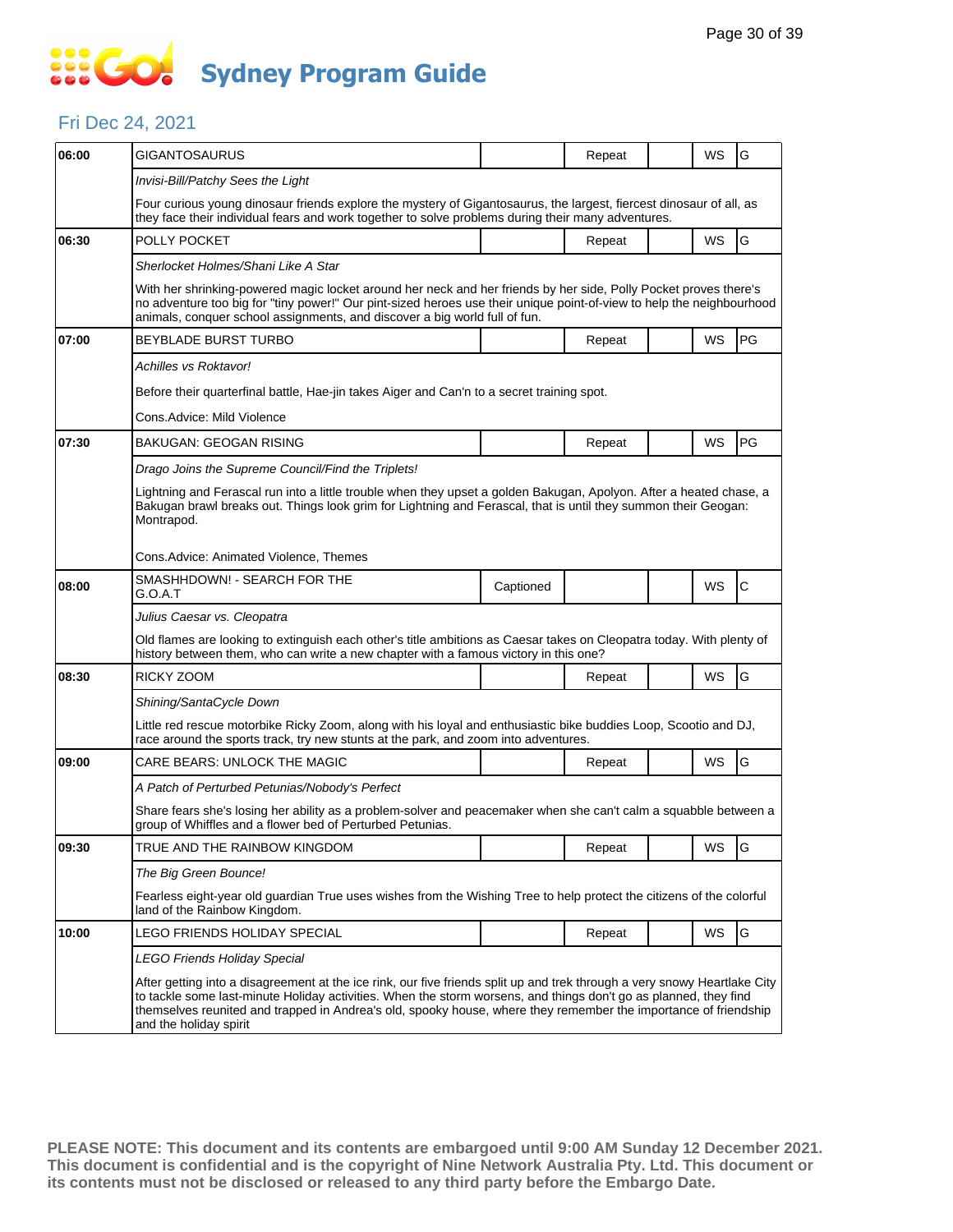# **SSIGC Sydney Program Guide**

#### Fri Dec 24, 2021

| 10:30 | POKEMON THE SERIES SUN & MOON -<br>ULTRA LEGENDS                                                                                                                                                                                     |  | Repeat |  | WS | PG |  |  |
|-------|--------------------------------------------------------------------------------------------------------------------------------------------------------------------------------------------------------------------------------------|--|--------|--|----|----|--|--|
|       | Battling On The Wing!                                                                                                                                                                                                                |  |        |  |    |    |  |  |
|       | Ash has completed three of his four grand trials in the Alola region, and more adventures await as he and his<br>classmates acquire new Z-Crystals, make new Pokémon friends, and learn how to Mantine Surf!                         |  |        |  |    |    |  |  |
|       | Cons.Advice: Animated Violence                                                                                                                                                                                                       |  |        |  |    |    |  |  |
| 11:00 | THE TOM & JERRY SHOW                                                                                                                                                                                                                 |  | Repeat |  | WS | G  |  |  |
|       | Everyone Into the Pool/ Double Dog Trouble/ Hyde and Shriek                                                                                                                                                                          |  |        |  |    |    |  |  |
|       | The iconic cat and mouse rivals are back in THE TOM AND JERRY SHOW, a fresh take on the classic series.                                                                                                                              |  |        |  |    |    |  |  |
|       | Cons.Advice: Animated Violence                                                                                                                                                                                                       |  |        |  |    |    |  |  |
| 11:30 | POWER RANGERS DINO FURY                                                                                                                                                                                                              |  | Repeat |  | WS | PG |  |  |
|       | Secret Santa                                                                                                                                                                                                                         |  |        |  |    |    |  |  |
|       | While the Rangers fight to get Santa's magic sketchbook back from the villains, Javi and Solon are caught in a trap!                                                                                                                 |  |        |  |    |    |  |  |
|       | Cons.Advice: Mild Violence, Themes                                                                                                                                                                                                   |  |        |  |    |    |  |  |
| 12:00 | THE INCREDIBLE HULK                                                                                                                                                                                                                  |  |        |  | WS | PG |  |  |
|       | <b>Kindred Spirits</b>                                                                                                                                                                                                               |  |        |  |    |    |  |  |
|       | David 'Barton' joins an expedition that has found evidence of a pre-historic Hulk and is recognized by a young doctor<br>who was inspired by him. Together they try to find out if the earlier Hulk might have found a cure.         |  |        |  |    |    |  |  |
|       | Starring: Bill Bixby, Lou Ferrigno, Jack Colvin                                                                                                                                                                                      |  |        |  |    |    |  |  |
|       | Cons.Advice: Themes, Some Violence                                                                                                                                                                                                   |  |        |  |    |    |  |  |
| 13:00 | <b>AIRWOLF</b>                                                                                                                                                                                                                       |  |        |  | WS | PG |  |  |
|       | Flight #093 Is Missing                                                                                                                                                                                                               |  |        |  |    |    |  |  |
|       | Hawke is sent to search for a passenger plane that was hijacked by extortionists and hidden at the bottom of the<br>ocean. His top-secret mission becomes personal when he realises that Caitlin was one of the passengers on board. |  |        |  |    |    |  |  |
|       | Starring: Jan-Michael Vincent, Alex Cord, Ernest Borgnine                                                                                                                                                                            |  |        |  |    |    |  |  |
|       | Cons.Advice: Themes, Some Violence                                                                                                                                                                                                   |  |        |  |    |    |  |  |
| 14:00 | THE A-TEAM                                                                                                                                                                                                                           |  | Repeat |  | WS | PG |  |  |
|       | <b>Black Day At Bad Rock</b>                                                                                                                                                                                                         |  |        |  |    |    |  |  |
|       | The kidnapping of a gambler leads to a mobster and then to a \$100,000 price on Hannibal's head.                                                                                                                                     |  |        |  |    |    |  |  |
|       | Starring: George Peppard, Mr. T, Dwight Schultz                                                                                                                                                                                      |  |        |  |    |    |  |  |
|       | Cons.Advice: Mild Violence                                                                                                                                                                                                           |  |        |  |    |    |  |  |
| 15:00 | THE NANNY                                                                                                                                                                                                                            |  | Repeat |  | WS | PG |  |  |
|       | <b>Educating Fran</b>                                                                                                                                                                                                                |  |        |  |    |    |  |  |
|       | Fran goes to Maggie's school to have a word with her Philosophy teacher and ends up developing a crush on him.                                                                                                                       |  |        |  |    |    |  |  |
|       | Starring: Fran Drescher, Charles Shaughnessy, Lauren Lane, Daniel Davis                                                                                                                                                              |  |        |  |    |    |  |  |
|       |                                                                                                                                                                                                                                      |  |        |  |    |    |  |  |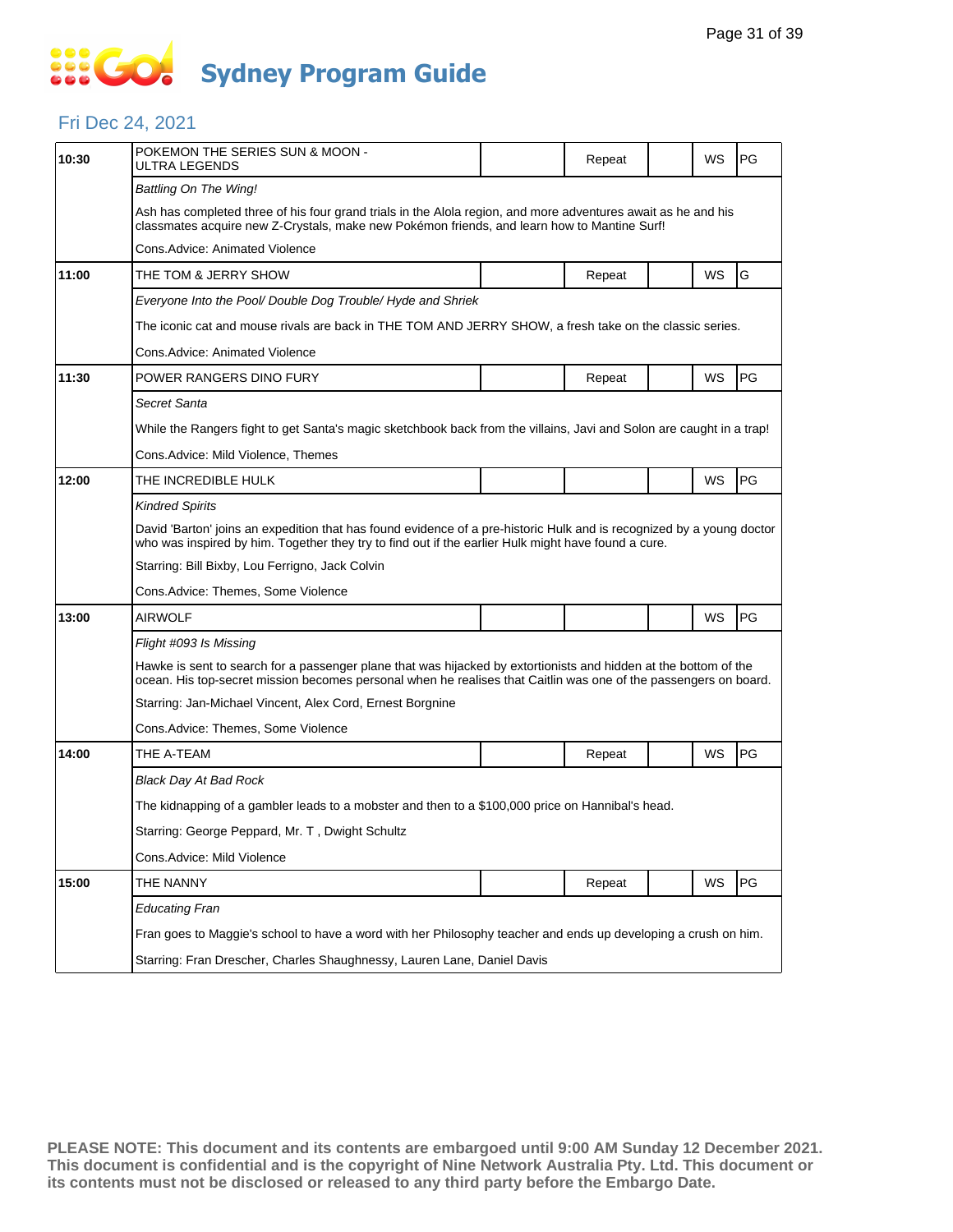# **... Go Sydney Program Guide**

### Fri Dec 24, 2021

| 15:30 | 3RD ROCK FROM THE SUN                                                                                                                                                           |           | Repeat |  | WS        | PG |  |  |
|-------|---------------------------------------------------------------------------------------------------------------------------------------------------------------------------------|-----------|--------|--|-----------|----|--|--|
|       | Les Liaisons Dickgereuses                                                                                                                                                       |           |        |  |           |    |  |  |
|       | Mary's sister donates a new campus wing that will block Mary's beautiful office view, and Sally and Harry<br>accidentally launch a gang war.                                    |           |        |  |           |    |  |  |
|       | Starring: John Lithgow, Jane Curtin, Kristen Johnston                                                                                                                           |           |        |  |           |    |  |  |
|       | Cons. Advice: Sexual References                                                                                                                                                 |           |        |  |           |    |  |  |
| 16:00 | THAT 70'S SHOW                                                                                                                                                                  |           | Repeat |  | WS        | PG |  |  |
|       | The Battle of Evermore                                                                                                                                                          |           |        |  |           |    |  |  |
|       | Rivals try to best Red and Eric in a father-son, Paul Bunyan competition.                                                                                                       |           |        |  |           |    |  |  |
|       | Starring: Topher Grace, Laura Prepon, Mila Kunis, Ashton Kutcher                                                                                                                |           |        |  |           |    |  |  |
|       |                                                                                                                                                                                 |           |        |  |           |    |  |  |
| 16:30 | MALCOLM IN THE MIDDLE                                                                                                                                                           | Captioned | Repeat |  | WS        | PG |  |  |
|       | <b>Hal Sleepwalks</b>                                                                                                                                                           |           |        |  |           |    |  |  |
|       | One of Dewey's plans is foiled, and Reese discovers that Hal becomes highly suggestible during his stress-induced<br>sleepwalking.                                              |           |        |  |           |    |  |  |
|       | Starring: Jane Kaczmarek, Bryan Cranston, Christopher Masterson, Frankie Muniz                                                                                                  |           |        |  |           |    |  |  |
| 17:00 | <b>MAKING OF GHOSTBUSTERS - AFTERLIFE</b>                                                                                                                                       | Captioned | Repeat |  | <b>WS</b> | PG |  |  |
|       | Making of Ghostbusters - Afterlife                                                                                                                                              |           |        |  |           |    |  |  |
|       | The latest Ghostbusters movie starring Paul Rudd, Carrie Coon, Bill Murray & Dan Aykroyd is at the movies so join<br>us as we go behind the scenes on Ghostbusters - Afterlife. |           |        |  |           |    |  |  |
| 17:10 | E.T. THE EXTRA-TERRESTRIAL<br>1982                                                                                                                                              | Captioned | Repeat |  | WS        | PG |  |  |
|       | E.T. The Extra-Terrestrial                                                                                                                                                      |           |        |  |           |    |  |  |
|       | A troubled child summons the courage to help a friendly alien escape Earth and return to his home world.                                                                        |           |        |  |           |    |  |  |
|       | Starring: Drew Barrymore, Henry Thomas, Dee Wallace                                                                                                                             |           |        |  |           |    |  |  |
|       | Cons. Advice: Mild Coarse Language, Supernatural Themes                                                                                                                         |           |        |  |           |    |  |  |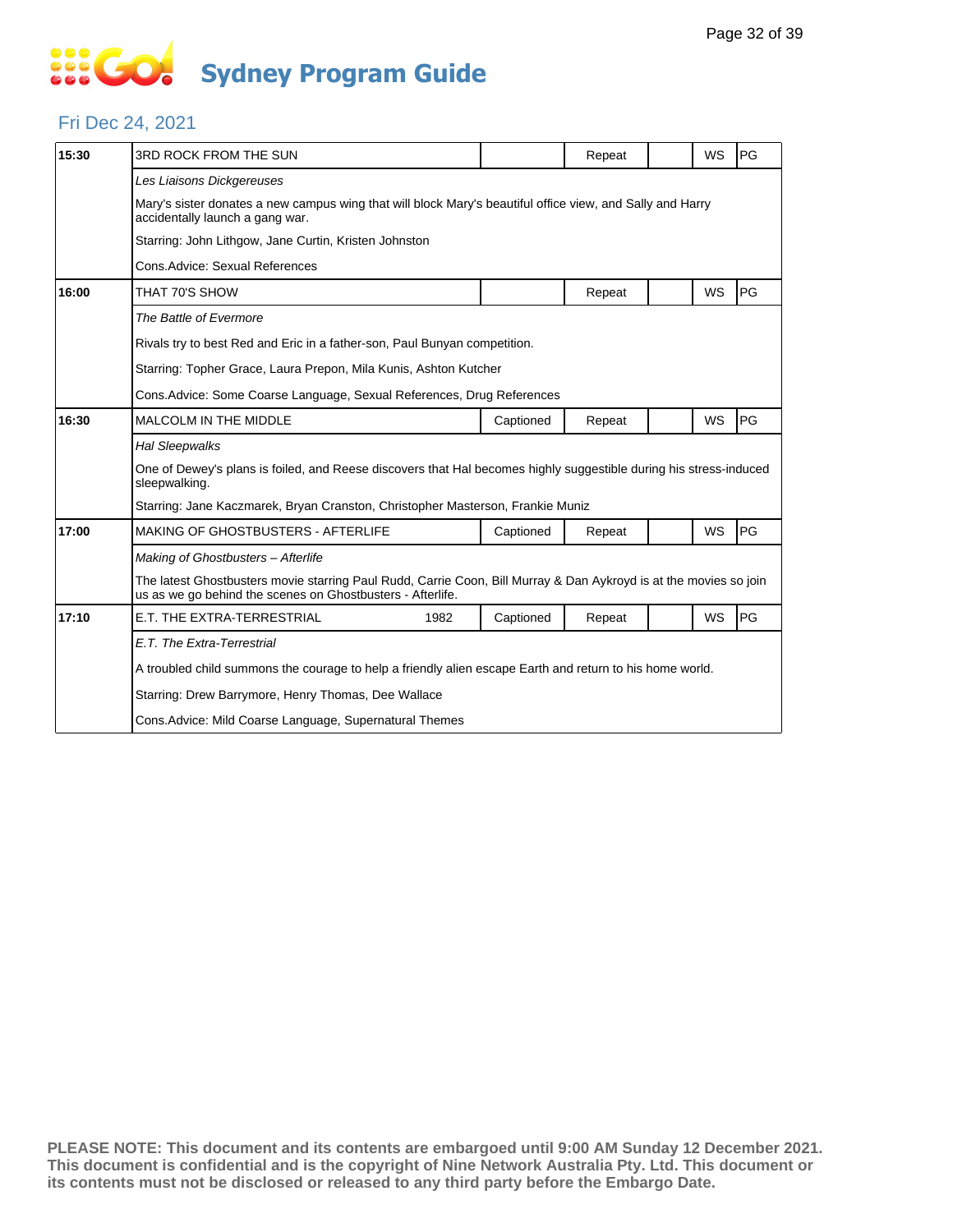#### Fri Dec 24, 2021

| 19:30 | THE GOONIES                                                                                                                                                                                                                                                                                                                                                                                                                     | 1985                                                                                                                                                                     | Captioned | Repeat |  | WS | PG |  |  |  |
|-------|---------------------------------------------------------------------------------------------------------------------------------------------------------------------------------------------------------------------------------------------------------------------------------------------------------------------------------------------------------------------------------------------------------------------------------|--------------------------------------------------------------------------------------------------------------------------------------------------------------------------|-----------|--------|--|----|----|--|--|--|
|       | The Goonies                                                                                                                                                                                                                                                                                                                                                                                                                     |                                                                                                                                                                          |           |        |  |    |    |  |  |  |
|       | When its announced that their houses will be knocked down unless enough money is raised, a group of misfit boys<br>lose all hope, that is until they discover an ancient treasure map which leads them on a magical adventure.                                                                                                                                                                                                  |                                                                                                                                                                          |           |        |  |    |    |  |  |  |
|       |                                                                                                                                                                                                                                                                                                                                                                                                                                 | Starring: Jeff Cohen, Martha Plimpton, Corey Feldman, Kerri Green, Joe Pantoliano                                                                                        |           |        |  |    |    |  |  |  |
|       | Cons. Advice: Mild Coarse Language, Supernatural Themes, Mild Violence                                                                                                                                                                                                                                                                                                                                                          |                                                                                                                                                                          |           |        |  |    |    |  |  |  |
| 21:45 | UNCLE BUCK                                                                                                                                                                                                                                                                                                                                                                                                                      | 1989                                                                                                                                                                     | Captioned | Repeat |  | WS | PG |  |  |  |
|       | <b>Uncle Buck</b>                                                                                                                                                                                                                                                                                                                                                                                                               |                                                                                                                                                                          |           |        |  |    |    |  |  |  |
|       | Bachelor and all round slob, Buck, babysits his brother's rebellious teenage daughter and her cute younger brother<br>and sister.                                                                                                                                                                                                                                                                                               |                                                                                                                                                                          |           |        |  |    |    |  |  |  |
|       | Starring: John Candy, Macaulay Culkin, Amy Madigan                                                                                                                                                                                                                                                                                                                                                                              |                                                                                                                                                                          |           |        |  |    |    |  |  |  |
|       | Cons.Advice: Mild Coarse Language, Sexual References                                                                                                                                                                                                                                                                                                                                                                            |                                                                                                                                                                          |           |        |  |    |    |  |  |  |
| 23:45 | MALCOLM IN THE MIDDLE                                                                                                                                                                                                                                                                                                                                                                                                           |                                                                                                                                                                          | Captioned | Repeat |  | WS | PG |  |  |  |
|       | Pearl Harbour                                                                                                                                                                                                                                                                                                                                                                                                                   |                                                                                                                                                                          |           |        |  |    |    |  |  |  |
|       |                                                                                                                                                                                                                                                                                                                                                                                                                                 | Tired of the neighbours outdoing his decorations, Hal creates his own holiday that nobody can rival: Pearl Harbor<br>Day. Plus, Malcolm and Reese are having gay issues. |           |        |  |    |    |  |  |  |
|       | Starring: Jane Kaczmarek, Bryan Cranston, Christopher Masterson, Frankie Muniz                                                                                                                                                                                                                                                                                                                                                  |                                                                                                                                                                          |           |        |  |    |    |  |  |  |
| 00:15 | <b>DESPERATE HOUSEWIVES</b>                                                                                                                                                                                                                                                                                                                                                                                                     |                                                                                                                                                                          |           |        |  | WS | M  |  |  |  |
|       | <b>Witch's Lament</b>                                                                                                                                                                                                                                                                                                                                                                                                           |                                                                                                                                                                          |           |        |  |    |    |  |  |  |
|       | Gaby, Bree and Lynette must dig up and move Alejandro's body after learning that Ben will be excavating on the<br>very spot where Gaby's stepfather is buried; Susan discovers that her duties as Andre's intern don't involve art;<br>Lynette tries to make a Halloween costume for Penny to keep from being outdone by Tom's new girlfriend; and<br>Renee uses an enticement to spice up her first night of romance with Ben. |                                                                                                                                                                          |           |        |  |    |    |  |  |  |
|       | Starring: Teri Hatcher, Felicity Huffman, Marcia Cross                                                                                                                                                                                                                                                                                                                                                                          |                                                                                                                                                                          |           |        |  |    |    |  |  |  |
|       | Cons. Advice: Mature Themes, Sexual References, Some Violence                                                                                                                                                                                                                                                                                                                                                                   |                                                                                                                                                                          |           |        |  |    |    |  |  |  |
| 01:10 | <b>DESPERATE HOUSEWIVES</b>                                                                                                                                                                                                                                                                                                                                                                                                     |                                                                                                                                                                          |           |        |  | WS | M  |  |  |  |
|       | Always In Control                                                                                                                                                                                                                                                                                                                                                                                                               |                                                                                                                                                                          |           |        |  |    |    |  |  |  |
|       | Bree discovers who dug up Gaby's stepfather and is shocked; Lynette lies to Penny about Tom's new girlfriend;<br>Susan searches desperately for her artistic muse to impress her hard-to-impress art teacher Andre; and Lee and<br>Bob think that Juanita and Celia Solis are still bad kids, so they don't want to let Gaby and Carlos name them as the<br>girls' legal guardians in their wills.                              |                                                                                                                                                                          |           |        |  |    |    |  |  |  |
|       |                                                                                                                                                                                                                                                                                                                                                                                                                                 | Starring: Teri Hatcher, Felicity Huffman, Marcia Cross                                                                                                                   |           |        |  |    |    |  |  |  |
|       |                                                                                                                                                                                                                                                                                                                                                                                                                                 | Cons. Advice: Mature Themes, Sexual References, Some Violence                                                                                                            |           |        |  |    |    |  |  |  |
| 02:10 | VANDERPUMP RULES                                                                                                                                                                                                                                                                                                                                                                                                                |                                                                                                                                                                          |           | Repeat |  | WS | M  |  |  |  |
|       | <b>Tom and Tommer</b>                                                                                                                                                                                                                                                                                                                                                                                                           |                                                                                                                                                                          |           |        |  |    |    |  |  |  |
|       | Lisa Vanderpump balances her motherly instinct with her shrewd business sense to maintain control over the<br>restaurant's wild group of employees who are working at the eatery while pursuing their dreams.                                                                                                                                                                                                                   |                                                                                                                                                                          |           |        |  |    |    |  |  |  |
|       | Cons.Advice: Some Coarse Language, Sexual References                                                                                                                                                                                                                                                                                                                                                                            |                                                                                                                                                                          |           |        |  |    |    |  |  |  |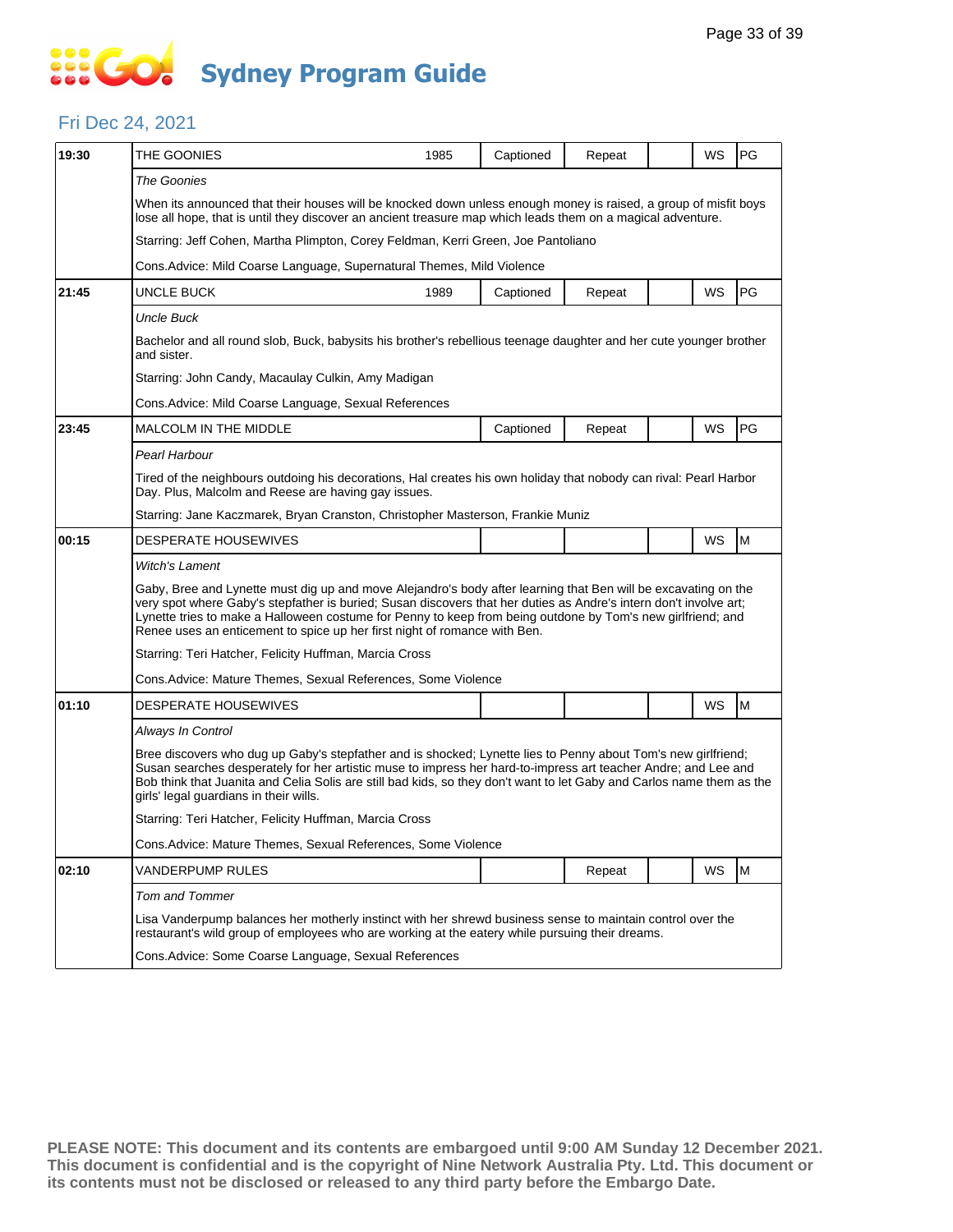#### Fri Dec 24, 2021

| 03:00 | POWER RANGERS DINO FURY                                                                                                                                                                                                                                                                                                                                                                    |  | Repeat |  | WS        | PG |  |  |  |
|-------|--------------------------------------------------------------------------------------------------------------------------------------------------------------------------------------------------------------------------------------------------------------------------------------------------------------------------------------------------------------------------------------------|--|--------|--|-----------|----|--|--|--|
|       |                                                                                                                                                                                                                                                                                                                                                                                            |  |        |  |           |    |  |  |  |
|       | Secret Santa                                                                                                                                                                                                                                                                                                                                                                               |  |        |  |           |    |  |  |  |
|       | While the Rangers fight to get Santa's magic sketchbook back from the villains, Javi and Solon are caught in a trap!                                                                                                                                                                                                                                                                       |  |        |  |           |    |  |  |  |
|       | Cons.Advice: Mild Violence, Themes                                                                                                                                                                                                                                                                                                                                                         |  |        |  |           |    |  |  |  |
| 03:30 | LEGO FRIENDS HOLIDAY SPECIAL                                                                                                                                                                                                                                                                                                                                                               |  | Repeat |  | WS        | G  |  |  |  |
|       | LEGO Friends Holiday Special                                                                                                                                                                                                                                                                                                                                                               |  |        |  |           |    |  |  |  |
|       | After getting into a disagreement at the ice rink, our five friends split up and trek through a very snowy Heartlake City<br>to tackle some last-minute Holiday activities. When the storm worsens, and things don't go as planned, they find<br>themselves reunited and trapped in Andrea's old, spooky house, where they remember the importance of friendship<br>and the holiday spirit |  |        |  |           |    |  |  |  |
| 04:00 | POKEMON THE SERIES SUN & MOON -<br>ULTRA LEGENDS                                                                                                                                                                                                                                                                                                                                           |  | Repeat |  | WS        | PG |  |  |  |
|       | Battling On The Wing!                                                                                                                                                                                                                                                                                                                                                                      |  |        |  |           |    |  |  |  |
|       | Ash has completed three of his four grand trials in the Alola region, and more adventures await as he and his<br>classmates acquire new Z-Crystals, make new Pokémon friends, and learn how to Mantine Surf!                                                                                                                                                                               |  |        |  |           |    |  |  |  |
|       | Cons.Advice: Animated Violence                                                                                                                                                                                                                                                                                                                                                             |  |        |  |           |    |  |  |  |
| 04:30 | <b>BEYBLADE BURST TURBO</b>                                                                                                                                                                                                                                                                                                                                                                |  | Repeat |  | <b>WS</b> | PG |  |  |  |
|       | Achilles vs Roktavor!                                                                                                                                                                                                                                                                                                                                                                      |  |        |  |           |    |  |  |  |
|       | Before their quarterfinal battle, Hae-jin takes Aiger and Can'n to a secret training spot.                                                                                                                                                                                                                                                                                                 |  |        |  |           |    |  |  |  |
|       | Cons.Advice: Mild Violence                                                                                                                                                                                                                                                                                                                                                                 |  |        |  |           |    |  |  |  |
| 04:50 | <b>BAKUGAN: GEOGAN RISING</b>                                                                                                                                                                                                                                                                                                                                                              |  | Repeat |  | WS        | PG |  |  |  |
|       | Drago Joins the Supreme Council/Find the Triplets!                                                                                                                                                                                                                                                                                                                                         |  |        |  |           |    |  |  |  |
|       | Lightning and Ferascal run into a little trouble when they upset a golden Bakugan, Apolyon. After a heated chase, a<br>Bakugan brawl breaks out. Things look grim for Lightning and Ferascal, that is until they summon their Geogan:<br>Montrapod.                                                                                                                                        |  |        |  |           |    |  |  |  |
|       | Cons.Advice: Animated Violence, Themes                                                                                                                                                                                                                                                                                                                                                     |  |        |  |           |    |  |  |  |
| 05:10 | YU-GI-OH! ARC-V                                                                                                                                                                                                                                                                                                                                                                            |  | Repeat |  | WS        | PG |  |  |  |
|       | A Duel Within                                                                                                                                                                                                                                                                                                                                                                              |  |        |  |           |    |  |  |  |
|       | Yugo's friends show up to save him, but they realize it's them that needs saving from Yugo!                                                                                                                                                                                                                                                                                                |  |        |  |           |    |  |  |  |
|       | Cons. Advice: Animated Violence, Supernatural Themes                                                                                                                                                                                                                                                                                                                                       |  |        |  |           |    |  |  |  |
| 05:30 | YU-GI-OH! CLASSIC                                                                                                                                                                                                                                                                                                                                                                          |  | Repeat |  |           | PG |  |  |  |
|       | Noah's Final Threat - Part 1                                                                                                                                                                                                                                                                                                                                                               |  |        |  |           |    |  |  |  |
|       | Yugi, fed up with Noah's treachery, takes Kaiba's place in the duel. However, for every turn that passes, one of<br>Yugi's friends is transformed into stone! As more and more of his friends harden into solid rock, can Yugi defeat<br>Noah before he runs out of turns and transforms into stone himself?                                                                               |  |        |  |           |    |  |  |  |
|       | Cons.Advice: Mild Violence                                                                                                                                                                                                                                                                                                                                                                 |  |        |  |           |    |  |  |  |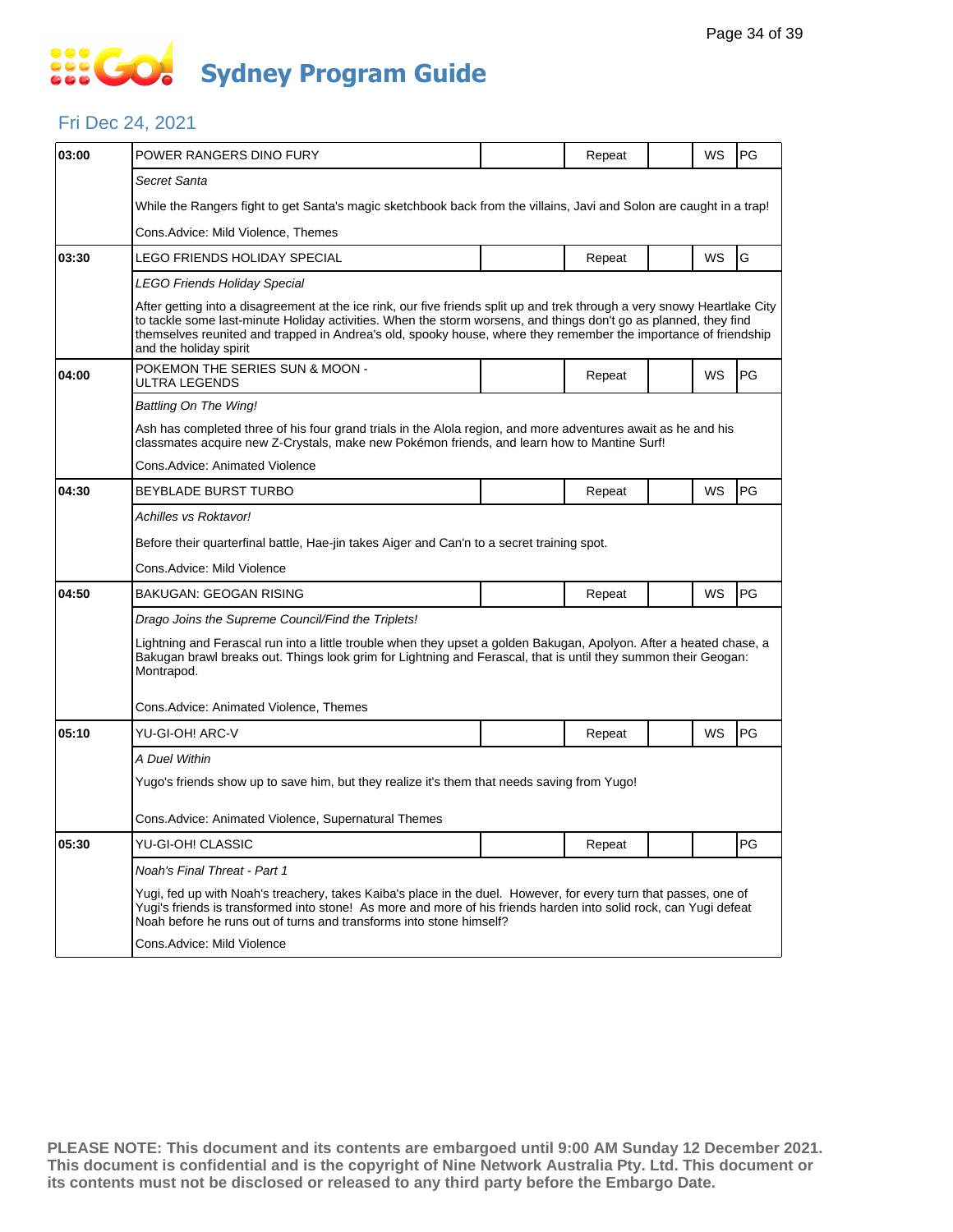### Sat Dec 25, 2021

| 06:00 | LEGO FRIENDS HOLIDAY SPECIAL                                                                                                                                                                                                                                                                                                                                                               |                                                                                                                       | Repeat |  | WS        | G            |  |  |  |
|-------|--------------------------------------------------------------------------------------------------------------------------------------------------------------------------------------------------------------------------------------------------------------------------------------------------------------------------------------------------------------------------------------------|-----------------------------------------------------------------------------------------------------------------------|--------|--|-----------|--------------|--|--|--|
|       | LEGO Friends Holiday Special                                                                                                                                                                                                                                                                                                                                                               |                                                                                                                       |        |  |           |              |  |  |  |
|       | After getting into a disagreement at the ice rink, our five friends split up and trek through a very snowy Heartlake City<br>to tackle some last-minute Holiday activities. When the storm worsens, and things don't go as planned, they find<br>themselves reunited and trapped in Andrea's old, spooky house, where they remember the importance of friendship<br>and the holiday spirit |                                                                                                                       |        |  |           |              |  |  |  |
| 06:30 | CARE BEARS: UNLOCK THE MAGIC                                                                                                                                                                                                                                                                                                                                                               |                                                                                                                       | Repeat |  | WS        | G            |  |  |  |
|       | The Big Freeze/Return to Care-A-Lot                                                                                                                                                                                                                                                                                                                                                        |                                                                                                                       |        |  |           |              |  |  |  |
|       | The Bears investigate the mysterious transformation of a tropical valley into a winter wonderland of snow. To return<br>it to its natural state, Funshine must follow Dibble's example and give up something he wanted for himself.                                                                                                                                                        |                                                                                                                       |        |  |           |              |  |  |  |
| 07:00 | GIGANTOSAURUS                                                                                                                                                                                                                                                                                                                                                                              |                                                                                                                       | Repeat |  | <b>WS</b> | G            |  |  |  |
|       | Please Don't Pick The Flowers/No Joke                                                                                                                                                                                                                                                                                                                                                      |                                                                                                                       |        |  |           |              |  |  |  |
|       | Four curious young dinosaur friends explore the mystery of Gigantosaurus, the largest, fiercest dinosaur of all, as<br>they face their individual fears and work together to solve problems during their many adventures.                                                                                                                                                                  |                                                                                                                       |        |  |           |              |  |  |  |
| 07:30 | <b>SPACE NOVA</b>                                                                                                                                                                                                                                                                                                                                                                          | Captioned                                                                                                             | Repeat |  | WS        | $\mathsf{C}$ |  |  |  |
|       | Friends In Dark Places                                                                                                                                                                                                                                                                                                                                                                     |                                                                                                                       |        |  |           |              |  |  |  |
|       | It's 2162 and life is a blast for space adventurer siblings, Jet and Adelaide Nova. After all, what tween wouldn't want<br>to divide their days between living on an international space station and accompanying their parents on awesome<br>interstellar missions!                                                                                                                       |                                                                                                                       |        |  |           |              |  |  |  |
| 08:00 | ALICE-MIRANDA - A ROYAL CHRISTMAS<br><b>BALL</b>                                                                                                                                                                                                                                                                                                                                           | Captioned                                                                                                             | Repeat |  | WS        | $\mathsf C$  |  |  |  |
|       | Alice-Miranda - A Royal Christmas Ball                                                                                                                                                                                                                                                                                                                                                     |                                                                                                                       |        |  |           |              |  |  |  |
|       | Alice-Miranda and her friends Millie and Jacinta save the monarchy when it's threatened by a jewel thief, a horse<br>thief and royal forgery.                                                                                                                                                                                                                                              |                                                                                                                       |        |  |           |              |  |  |  |
|       | Starring: Maisy Wright-Smith, Lila Tapper, Lola Kate                                                                                                                                                                                                                                                                                                                                       |                                                                                                                       |        |  |           |              |  |  |  |
| 09:30 | THE AMAZING WORLD OF GUMBALL                                                                                                                                                                                                                                                                                                                                                               |                                                                                                                       | Repeat |  | WS        | PG           |  |  |  |
|       | The Faith/The Candidate                                                                                                                                                                                                                                                                                                                                                                    |                                                                                                                       |        |  |           |              |  |  |  |
|       | Alan loses faith in humanity, causing the world to turn black and white / When the Elmore Junior High students get<br>locked in school after their parents have a charity gala, Gumball is appointed as leader to get them out, causing<br>chaos to ensue.                                                                                                                                 |                                                                                                                       |        |  |           |              |  |  |  |
|       | Cons.Advice: Mild Violence, Themes                                                                                                                                                                                                                                                                                                                                                         |                                                                                                                       |        |  |           |              |  |  |  |
| 10:00 | NINJAGO: MASTERS OF SPINJITZU                                                                                                                                                                                                                                                                                                                                                              |                                                                                                                       | Repeat |  | WS        | <b>PG</b>    |  |  |  |
|       | Endings                                                                                                                                                                                                                                                                                                                                                                                    |                                                                                                                       |        |  |           |              |  |  |  |
|       | The ninja race back to the Monastery of Spinjitzu. This is the last stand. The final battle against the Oni is now. Will<br>their joined Spinjitzu powers defeat the Oni for good or tear apart Ninjago itself?                                                                                                                                                                            |                                                                                                                       |        |  |           |              |  |  |  |
|       | Cons.Advice: Themes, Animated Violence                                                                                                                                                                                                                                                                                                                                                     |                                                                                                                       |        |  |           |              |  |  |  |
| 10:30 | NINJAGO                                                                                                                                                                                                                                                                                                                                                                                    |                                                                                                                       | Repeat |  | WS        | PG           |  |  |  |
|       | The Absolute Worst!/The Message                                                                                                                                                                                                                                                                                                                                                            |                                                                                                                       |        |  |           |              |  |  |  |
|       | tall tales of how they were captured as they go.                                                                                                                                                                                                                                                                                                                                           | Back in Ninjago City, three criminals learn of the ninja's absence and stage a breakout of Kryptarium Prison, telling |        |  |           |              |  |  |  |
|       | Cons.Advice: Themes, Animated Violence                                                                                                                                                                                                                                                                                                                                                     |                                                                                                                       |        |  |           |              |  |  |  |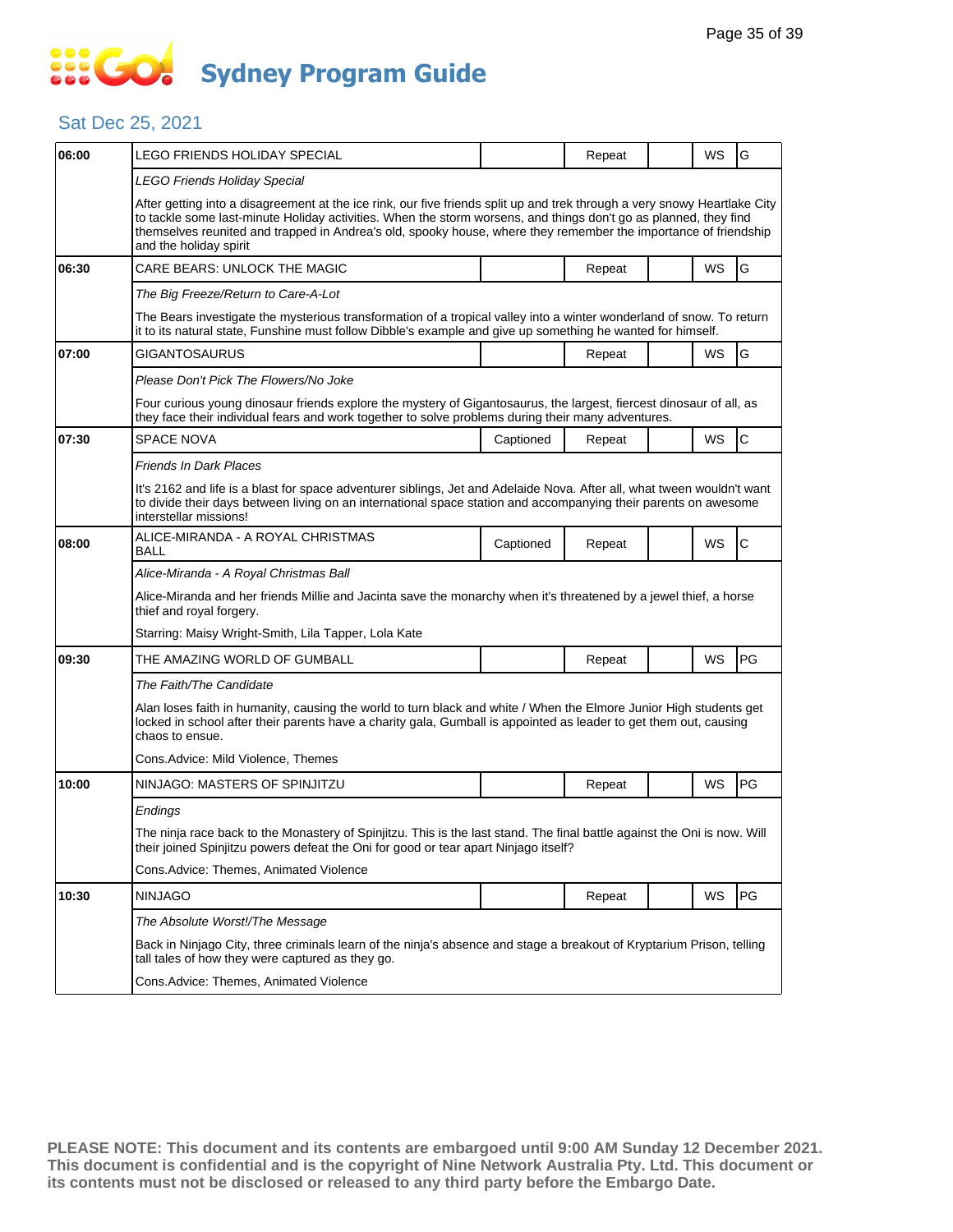### Sat Dec 25, 2021

| 11:00 | <b>BERRY BEES</b>                                                                                                                                                                                                                                                                                                                                                                          | Captioned | Repeat |  | WS | $\mathsf{C}$ |  |  |
|-------|--------------------------------------------------------------------------------------------------------------------------------------------------------------------------------------------------------------------------------------------------------------------------------------------------------------------------------------------------------------------------------------------|-----------|--------|--|----|--------------|--|--|
|       | Taking The Plunge/Having a Ball                                                                                                                                                                                                                                                                                                                                                            |           |        |  |    |              |  |  |
|       | When Scientists discover a rare and valuable prehistoric micro-organism preserved in ancient glacial ice, a<br>television event is organised at the high mountain research facility.                                                                                                                                                                                                       |           |        |  |    |              |  |  |
| 11:30 | LEGO FRIENDS HOLIDAY SPECIAL                                                                                                                                                                                                                                                                                                                                                               |           | Repeat |  | WS | G            |  |  |
|       | LEGO Friends Holiday Special                                                                                                                                                                                                                                                                                                                                                               |           |        |  |    |              |  |  |
|       | After getting into a disagreement at the ice rink, our five friends split up and trek through a very snowy Heartlake City<br>to tackle some last-minute Holiday activities. When the storm worsens, and things don't go as planned, they find<br>themselves reunited and trapped in Andrea's old, spooky house, where they remember the importance of friendship<br>and the holiday spirit |           |        |  |    |              |  |  |
| 12:00 | BAKUGAN: GEOGAN RISING                                                                                                                                                                                                                                                                                                                                                                     |           | Repeat |  | WS | PG           |  |  |
|       | The Search for Geogan!/The Geogan Arcleon!                                                                                                                                                                                                                                                                                                                                                 |           |        |  |    |              |  |  |
|       | In search of the mysterious Geogan they witnessed the night before, the Awesome Brawlers have a run in with<br>Crystal Blue, Everett and Strata, who are all after the same powerful creature.                                                                                                                                                                                             |           |        |  |    |              |  |  |
|       | Cons.Advice: Animated Violence, Themes                                                                                                                                                                                                                                                                                                                                                     |           |        |  |    |              |  |  |
| 12:30 | BEYBLADE BURST SURGE                                                                                                                                                                                                                                                                                                                                                                       |           | Repeat |  | WS | PG           |  |  |
|       | Revolution! The Final Showdown!                                                                                                                                                                                                                                                                                                                                                            |           |        |  |    |              |  |  |
|       | Teamwork? Check! New Technique? Check! The final of the Ultimate Tag Series is here, and no one can look away<br>for a second! Hyuga and Hikaru might just have what it takes to defeat Lain and Shu. Who will be the Ultimate Tag<br>Series Champion?                                                                                                                                     |           |        |  |    |              |  |  |
|       | Cons.Advice: Mild Violence                                                                                                                                                                                                                                                                                                                                                                 |           |        |  |    |              |  |  |
| 13:00 | POWER RANGERS BEAST MORPHERS                                                                                                                                                                                                                                                                                                                                                               |           | Repeat |  | WS | PG           |  |  |
|       | The Silva Switch                                                                                                                                                                                                                                                                                                                                                                           |           |        |  |    |              |  |  |
|       | Nate and Steel accidentally swap bodies.                                                                                                                                                                                                                                                                                                                                                   |           |        |  |    |              |  |  |
|       | Cons. Advice: Themes, Mild Violence, Scary Scenes                                                                                                                                                                                                                                                                                                                                          |           |        |  |    |              |  |  |
| 13:30 | <b>LEGO CITY ADVENTURES</b>                                                                                                                                                                                                                                                                                                                                                                |           | Repeat |  | WS | PG           |  |  |
|       | Police Navidad/Evil Layers                                                                                                                                                                                                                                                                                                                                                                 |           |        |  |    |              |  |  |
|       | Officer Duke DeTain patrols without a partner on Christmas Eve.                                                                                                                                                                                                                                                                                                                            |           |        |  |    |              |  |  |
|       | Cons.Advice: Mild Violence                                                                                                                                                                                                                                                                                                                                                                 |           |        |  |    |              |  |  |
| 14:00 | TEEN TITANS GO!                                                                                                                                                                                                                                                                                                                                                                            |           | Repeat |  | WS | PG           |  |  |
|       | Teen Titans Save Christmas / The Inner Beauty of a Cactus                                                                                                                                                                                                                                                                                                                                  |           |        |  |    |              |  |  |
|       | The Titans save Christmas after Santa quits. / The Titans play "Spin the Bottle."                                                                                                                                                                                                                                                                                                          |           |        |  |    |              |  |  |
|       | Cons.Advice: Themes, Mild Violence, Scary Scenes                                                                                                                                                                                                                                                                                                                                           |           |        |  |    |              |  |  |
| 14:30 | MAKING OF GHOSTBUSTERS - AFTERLIFE                                                                                                                                                                                                                                                                                                                                                         | Captioned | Repeat |  | WS | PG           |  |  |
|       | Making of Ghostbusters - Afterlife                                                                                                                                                                                                                                                                                                                                                         |           |        |  |    |              |  |  |
|       | The latest Ghostbusters movie starring Paul Rudd, Carrie Coon, Bill Murray & Dan Aykroyd is at the movies so join<br>us as we go behind the scenes on Ghostbusters - Afterlife.                                                                                                                                                                                                            |           |        |  |    |              |  |  |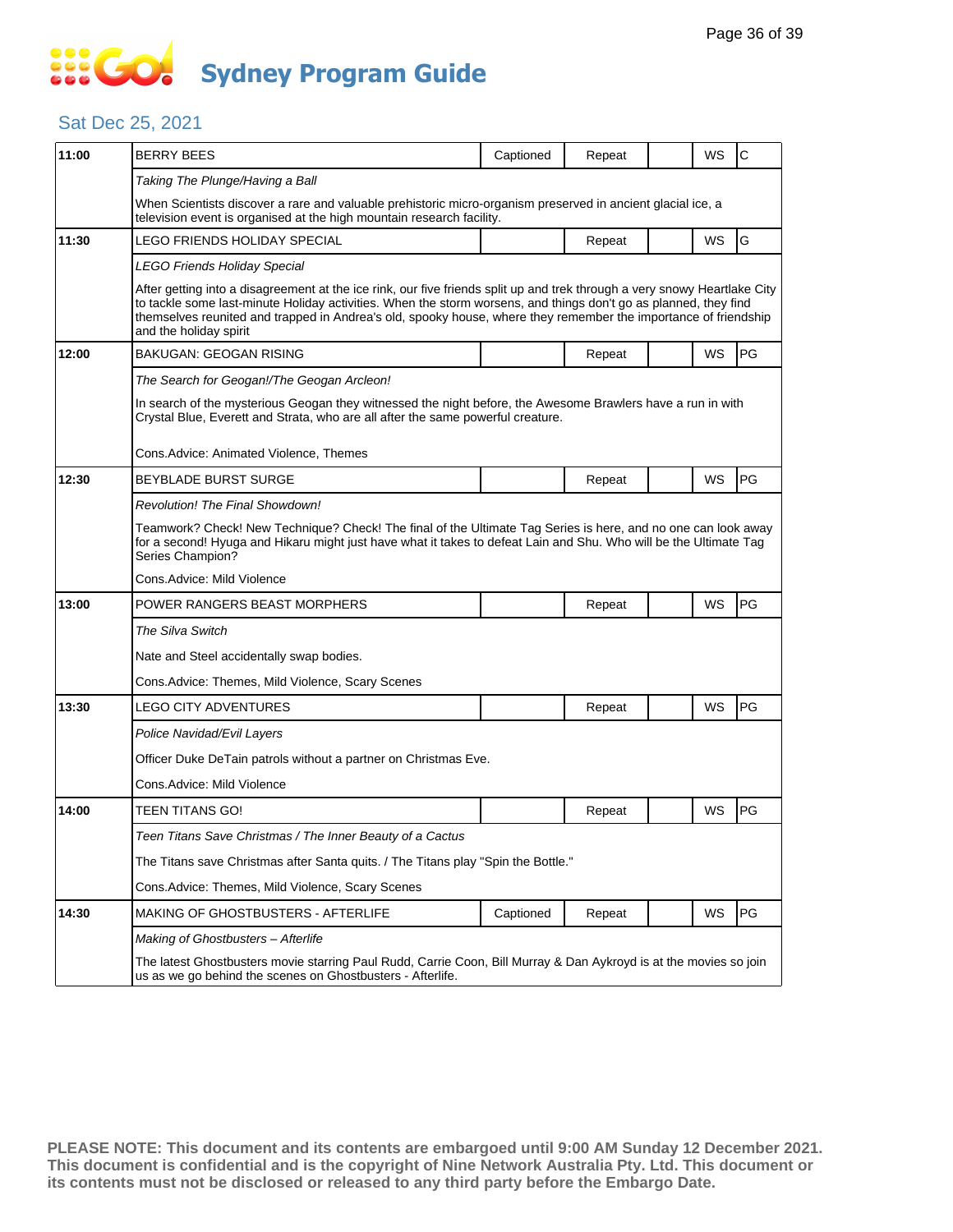# **... Go Sydney Program Guide**

### Sat Dec 25, 2021

| 14:40 | <b>BECOMING SANTA</b>                                                                                                                                                                                                 | 2015 | Captioned | Repeat |  | WS | G  |  |
|-------|-----------------------------------------------------------------------------------------------------------------------------------------------------------------------------------------------------------------------|------|-----------|--------|--|----|----|--|
|       | <b>Becoming Santa</b>                                                                                                                                                                                                 |      |           |        |  |    |    |  |
|       | A woman brings her boyfriend home for Christmas to meet her parents, Santa and Mrs. Claus. He must decide if<br>he's willing to continue their relationship after learning that he'd be next in line for Santa's job. |      |           |        |  |    |    |  |
|       | Starring: Laura Bell Bundy, Jesse Hutch, Tony Cavalero                                                                                                                                                                |      |           |        |  |    |    |  |
| 16:25 | HOW TO TRAIN YOUR DRAGON -<br><b>HOMECOMING</b>                                                                                                                                                                       |      | Captioned | Repeat |  | WS | PG |  |
|       | How to Train our Dragon - Homecoming                                                                                                                                                                                  |      |           |        |  |    |    |  |
|       | Hiccup, Astrid, Toothless, Light Fury and all your friends on the Isle of New Berk are back sharing stories of their<br>families as they prepare for the Snoggletog Festival.                                         |      |           |        |  |    |    |  |
|       | Cons.Advice: Themes, Mild Violence                                                                                                                                                                                    |      |           |        |  |    |    |  |
| 16:55 | THE NANNY: OY TO THE WORLD                                                                                                                                                                                            |      |           | Repeat |  | WS | PG |  |
|       | The Nanny: Oy to the World                                                                                                                                                                                            |      |           |        |  |    |    |  |
|       | An animated Christmas fantasy in which Fran and Brighton are magically whisked to the North Pole, where they<br>must protect Christmas against the wrath of ice princess "C.C. the Abominable Babcock."               |      |           |        |  |    |    |  |
|       | Starring: Fran Drescher, Charles Shaughnessy, Daniel Davis                                                                                                                                                            |      |           |        |  |    |    |  |
| 17:25 | DR SEUSS' THE GRINCH                                                                                                                                                                                                  | 2018 | Captioned | Repeat |  | WS | G  |  |
|       | Dr Seuss' The Grinch                                                                                                                                                                                                  |      |           |        |  |    |    |  |
|       | The Grinch grows increasingly annoyed with the ever-growing festive cheer that engulfs the village of Whoville. So,<br>he teams up with his dog to ruin the festive spirit by being a spoilsport.                     |      |           |        |  |    |    |  |
|       | Starring: Benedict Cumberbatch, Cameron Seely, Rashida Jones                                                                                                                                                          |      |           |        |  |    |    |  |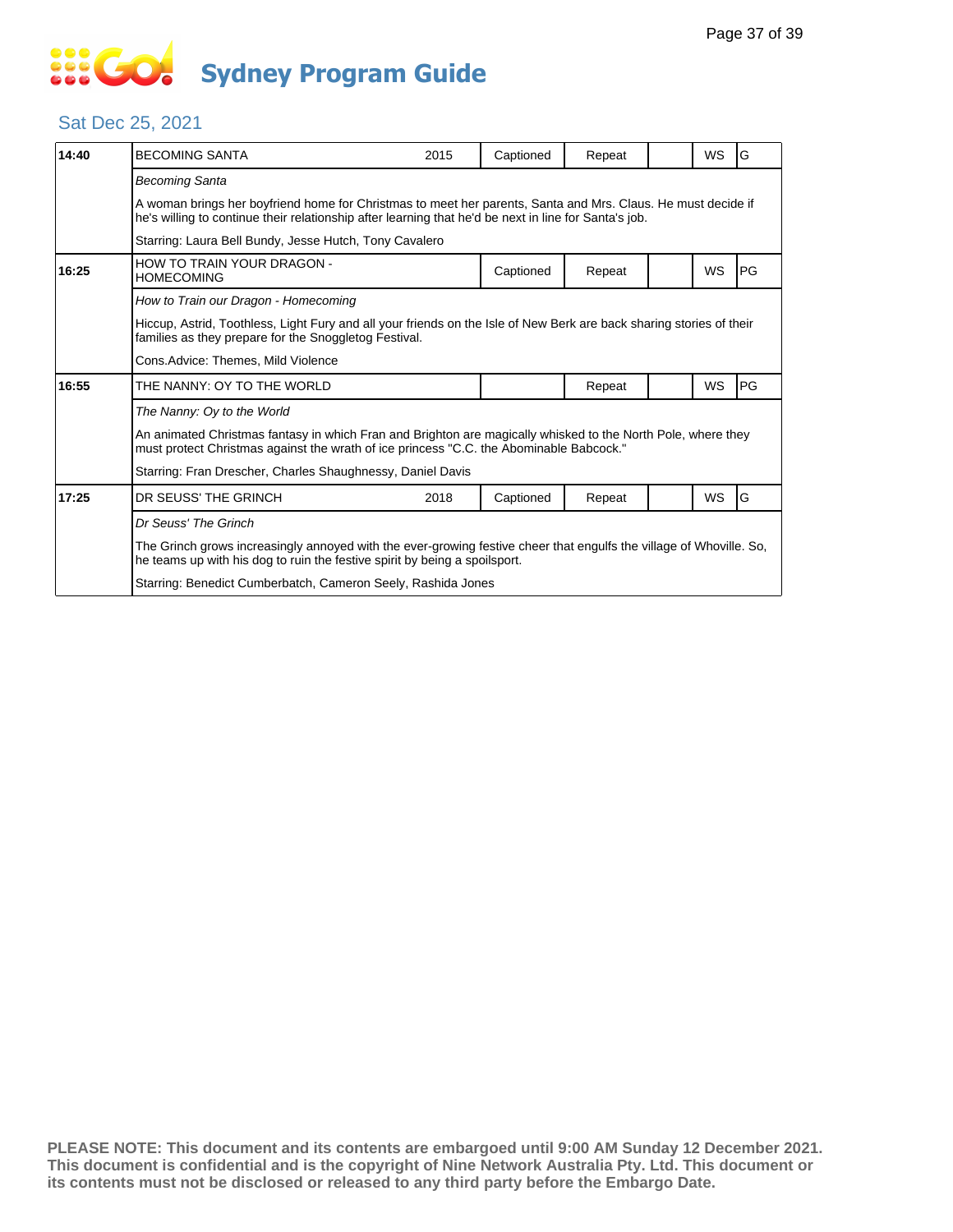### Sat Dec 25, 2021

| 19:00 | LEGO MASTERS BRICKSMAS SPECIAL                                                                                                                                                                                                                                                                                                                                                                            | Captioned | Repeat |  | WS        | PG |  |  |
|-------|-----------------------------------------------------------------------------------------------------------------------------------------------------------------------------------------------------------------------------------------------------------------------------------------------------------------------------------------------------------------------------------------------------------|-----------|--------|--|-----------|----|--|--|
|       | Scott Cam, Sophie Monk, Brooke Boney and Michael "Wippa" Wipfli will team up with contestants from the past<br>three series in a festive celebration of the show Australia has fallen in love with. Who will take the honours with the<br>best and most magical Christmas build? Expect new builds, new twists and a whole lot of LEGO as we wish you a<br>very Merry Bricksmas!                          |           |        |  |           |    |  |  |
| 20:45 | LEGO MASTERS BRICKSMAS SPECIAL                                                                                                                                                                                                                                                                                                                                                                            | Captioned | Repeat |  | WS        | PG |  |  |
|       | Scott Cam, Sophie Monk, Brooke Boney and Michael "Wippa" Wipfli will team up with contestants from the past<br>three series in a festive celebration of the show Australia has fallen in love with. Who will take the honours with the<br>best and most magical Christmas build? Expect new builds, new twists and a whole lot of LEGO as we wish you a<br>very Merry Bricksmas!                          |           |        |  |           |    |  |  |
| 22:30 | THE HUNDRED WITH ANDY LEE - XMAS<br><b>SPECIAL</b>                                                                                                                                                                                                                                                                                                                                                        | Captioned | Repeat |  | WS        | M  |  |  |
|       | The Hundred With Andy Lee - Xmas Special                                                                                                                                                                                                                                                                                                                                                                  |           |        |  |           |    |  |  |
|       | Host Andy Lee is joined by guest panellists Sophie Monk and Becky Lucas to find out what Australia loves and<br>loathes about Christmas. With a special appearance from Santa himself.                                                                                                                                                                                                                    |           |        |  |           |    |  |  |
|       | Cons.Advice: Sexual References                                                                                                                                                                                                                                                                                                                                                                            |           |        |  |           |    |  |  |
| 23:30 | MALCOLM IN THE MIDDLE                                                                                                                                                                                                                                                                                                                                                                                     | Captioned | Repeat |  | WS        | PG |  |  |
|       | Hal's Christmas Gift                                                                                                                                                                                                                                                                                                                                                                                      |           |        |  |           |    |  |  |
|       | The family's skint, so it's handmade gifts for all this year. When the boys produce amazing presents, Hal panics, and<br>resorts to fraud to get something special.                                                                                                                                                                                                                                       |           |        |  |           |    |  |  |
|       | Starring: Jane Kaczmarek, Bryan Cranston, Christopher Masterson, Frankie Muniz                                                                                                                                                                                                                                                                                                                            |           |        |  |           |    |  |  |
| 00:00 | DESPERATE HOUSEWIVES                                                                                                                                                                                                                                                                                                                                                                                      |           |        |  | WS        | M  |  |  |
|       | <b>Suspicion Song</b>                                                                                                                                                                                                                                                                                                                                                                                     |           |        |  |           |    |  |  |
|       | Chuck begins to harass Bree as his suspicions about her role in Alejandro's disappearance grow; Andre wants<br>Susan to show her paintings inspired by Alejandro's murder at a gallery; Lynette devises a plan to salvage her<br>marriage as her 22nd anniversary nears; and Carlos' drinking begins interfering with work, prompting Gaby to<br>intervene.                                               |           |        |  |           |    |  |  |
|       | Starring: Teri Hatcher, Felicity Huffman, Marcia Cross                                                                                                                                                                                                                                                                                                                                                    |           |        |  |           |    |  |  |
|       | Cons.Advice: Mature Themes, Sexual References, Some Violence                                                                                                                                                                                                                                                                                                                                              |           |        |  |           |    |  |  |
| 01:00 | <b>DESPERATE HOUSEWIVES</b>                                                                                                                                                                                                                                                                                                                                                                               |           |        |  | WS        | M  |  |  |
|       | <b>Putting It Together</b>                                                                                                                                                                                                                                                                                                                                                                                |           |        |  |           |    |  |  |
|       | Chuck questions Gaby, Susan and Lynette individually about Alejandro's disappearance, and Bree becomes<br>despondent when her friends blame her for their predicament: They say that Chuck is taking his anger at her out on<br>them. Meanwhile, Lynette asks a favor of Tom that could upend his relationship with Jane (Andrea Parker); and<br>Susan's art career could get a once-in-a-lifetime boost. |           |        |  |           |    |  |  |
|       | Starring: Teri Hatcher, Felicity Huffman, Marcia Cross                                                                                                                                                                                                                                                                                                                                                    |           |        |  |           |    |  |  |
|       | Cons. Advice: Mature Themes, Sexual References, Some Violence                                                                                                                                                                                                                                                                                                                                             |           |        |  |           |    |  |  |
| 02:00 | <b>BELOW DECK MEDITERRANEAN</b>                                                                                                                                                                                                                                                                                                                                                                           |           | Repeat |  | <b>WS</b> | M  |  |  |
|       | Who's The Boss?                                                                                                                                                                                                                                                                                                                                                                                           |           |        |  |           |    |  |  |
|       | The crew of the luxury yacht Sirocco sets sail in the waters off of Croatia; Hannah and Bobby are joined by seven<br>new shipmates; Bobby looks for love; Hannah finds herself at odds with Capt. Sandy, who interferes with a beach<br>picnic.                                                                                                                                                           |           |        |  |           |    |  |  |
|       | Cons. Advice: Some Coarse Language, Sexual References, Nudity                                                                                                                                                                                                                                                                                                                                             |           |        |  |           |    |  |  |